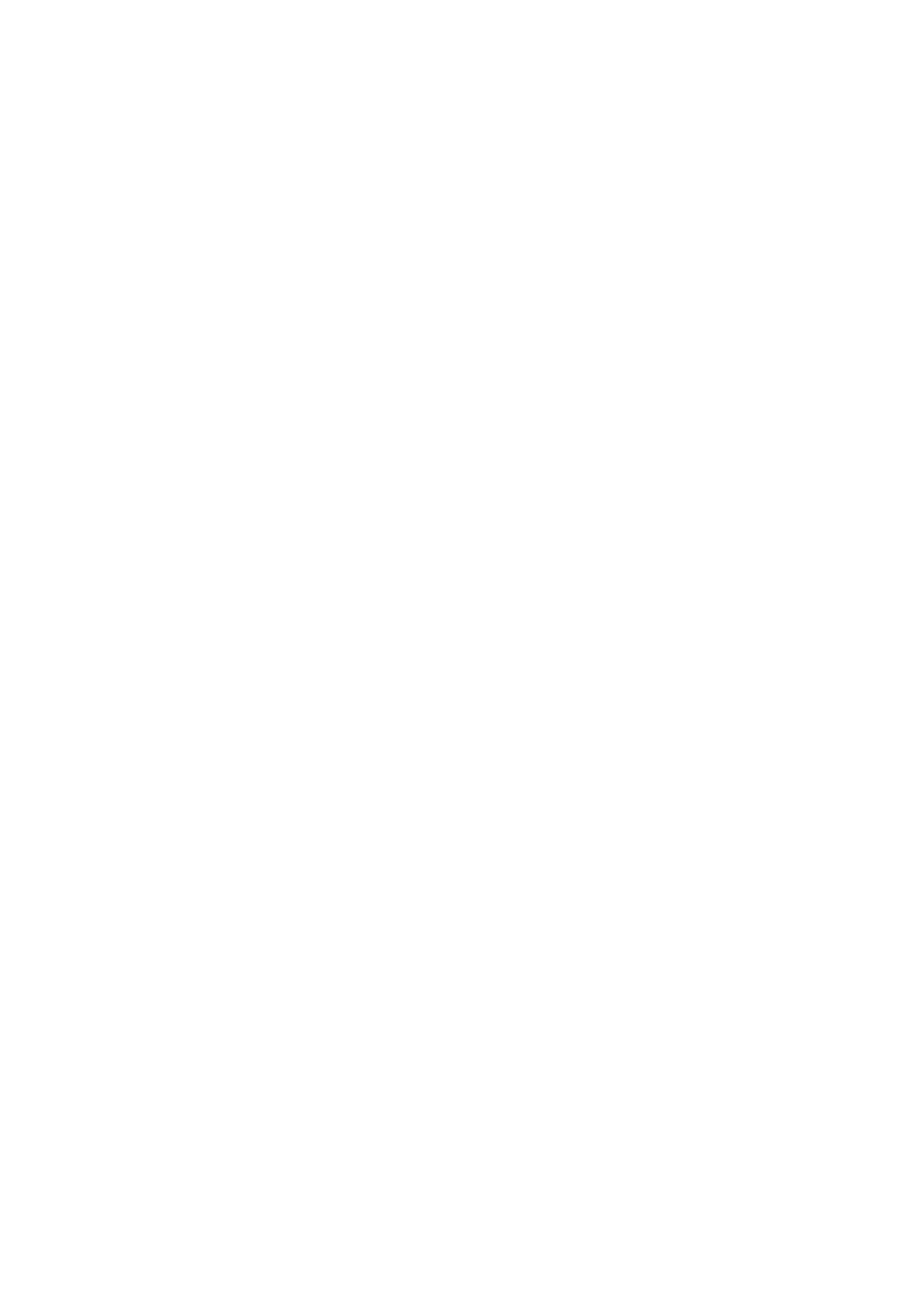**EUROPEAN UNIVERSITY INSTITUTE DEPARTMENT OF LAW**

*EU External Action in the JHA Domain: A Legal Perspective* 

**MARISE CREMONA**

EUI Working Paper LAW No. 2008/24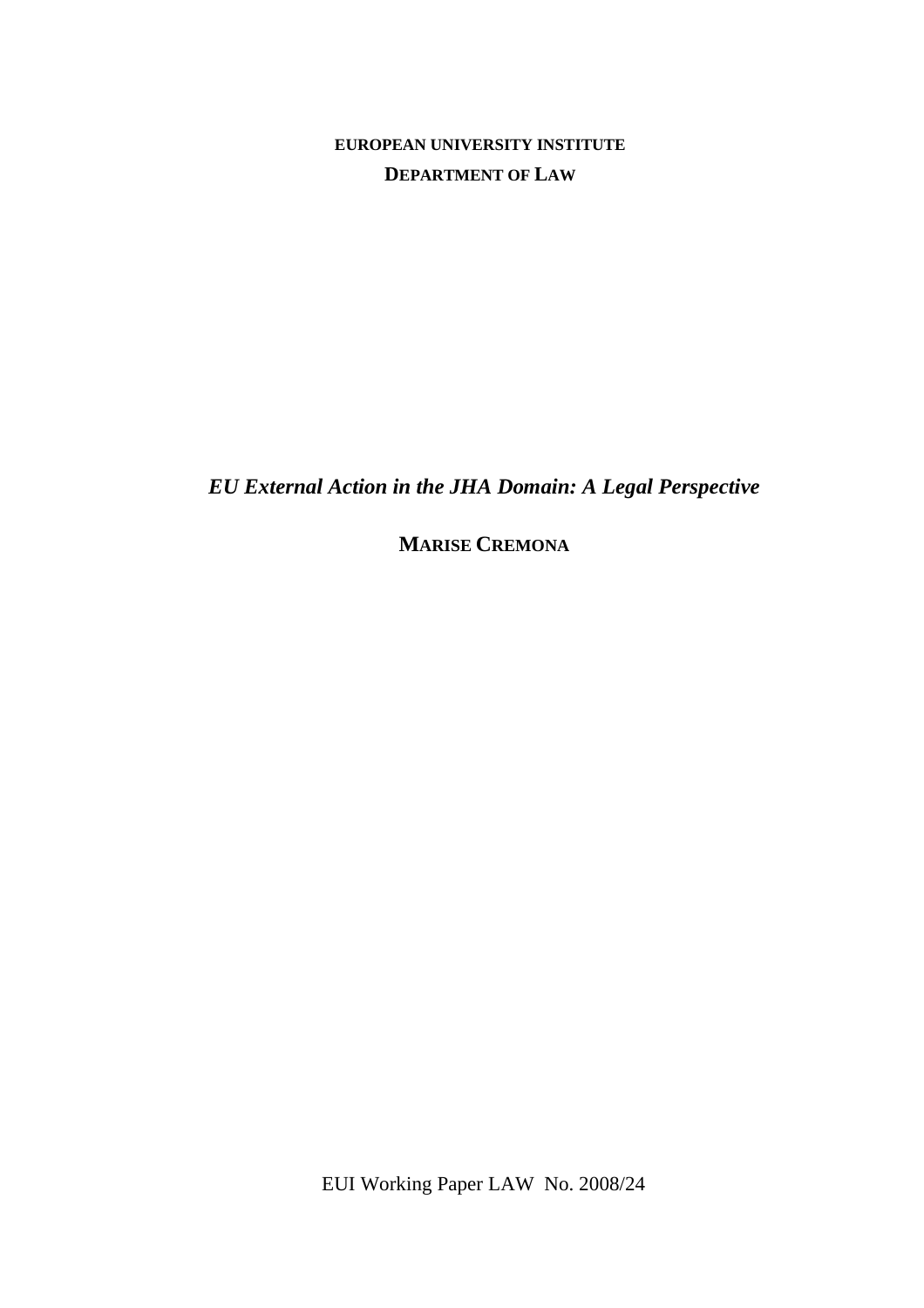This text may be downloaded for personal research purposes only. Any additional reproduction for other purposes, whether in hard copy or electronically, requires the consent of the author(s), editor(s). If cited or quoted, reference should be made to the full name of the author(s), editor(s), the title, the working paper or other series, the year, and the publisher.

The author(s)/editor(s) should inform the Law Department of the EUI if the paper is to be published elsewhere, and should also assume responsibility for any consequent obligation(s).

ISSN 1725-6739

© 2008 Marise Cremona

Printed in Italy European University Institute Badia Fiesolana I – 50014 San Domenico di Fiesole (FI) Italy

> http://www.eui.eu/ http://cadmus.eui.eu/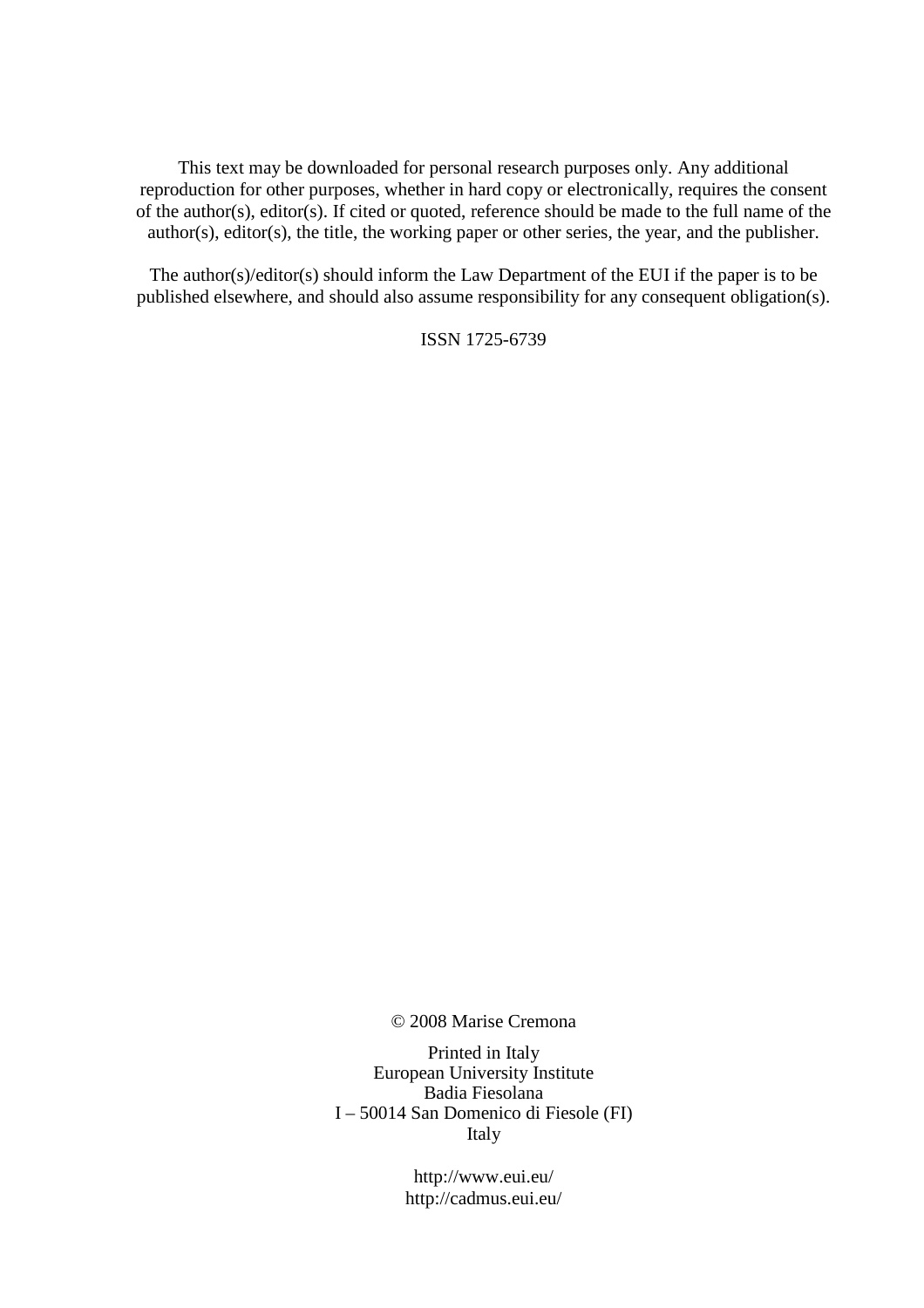#### **Abstract**

Since the Conclusions of the European Council on the Area of Freedom, Security and Justice (AFSJ) at Tampere in 1999 the Union has recognised the significance of the external dimension to this policy field, and over the last decade the Union's activity in this field has both intensified and broadened to include not only migration, border management and asylum but all aspects of the AFSJ, ranging from counter-terrorism to civil procedure. Although the scope of external action reflects the fragmentation of the subject matter and the AFSJ lacks an easily identifiable policy objective, there are ways in which we can identify certain common elements in the approach to external AFSJ policy, in particular in managing the relationship between different actors. This paper seeks to explore some of these distinctive elements; its purpose is to set out some of the particular legal features of external AFSJ policy. First, to examine the basis for and the scope of external competence given that there is no explicit provision in the EC Treaty for external action in the field. Second, the legal implications of the inter-pillar nature of the AFSJ: the consequences this has for the types of instrument available to the Union and the legal constraints imposed by the need to 'police' the boundary. And finally the paper explores the relationship between Union / Community action and Member State action: the possibility of exclusive Community competence, the mechanisms developed to manage shared competence and the additional complexity created by the varying 'opt-outs' for some Member States.

#### **Keywords:**

European law - Area of Freedom - Security and Justice - differentiated integration international agreements - opting out - international relations - security/external - Treaty on European Union - treaty reform.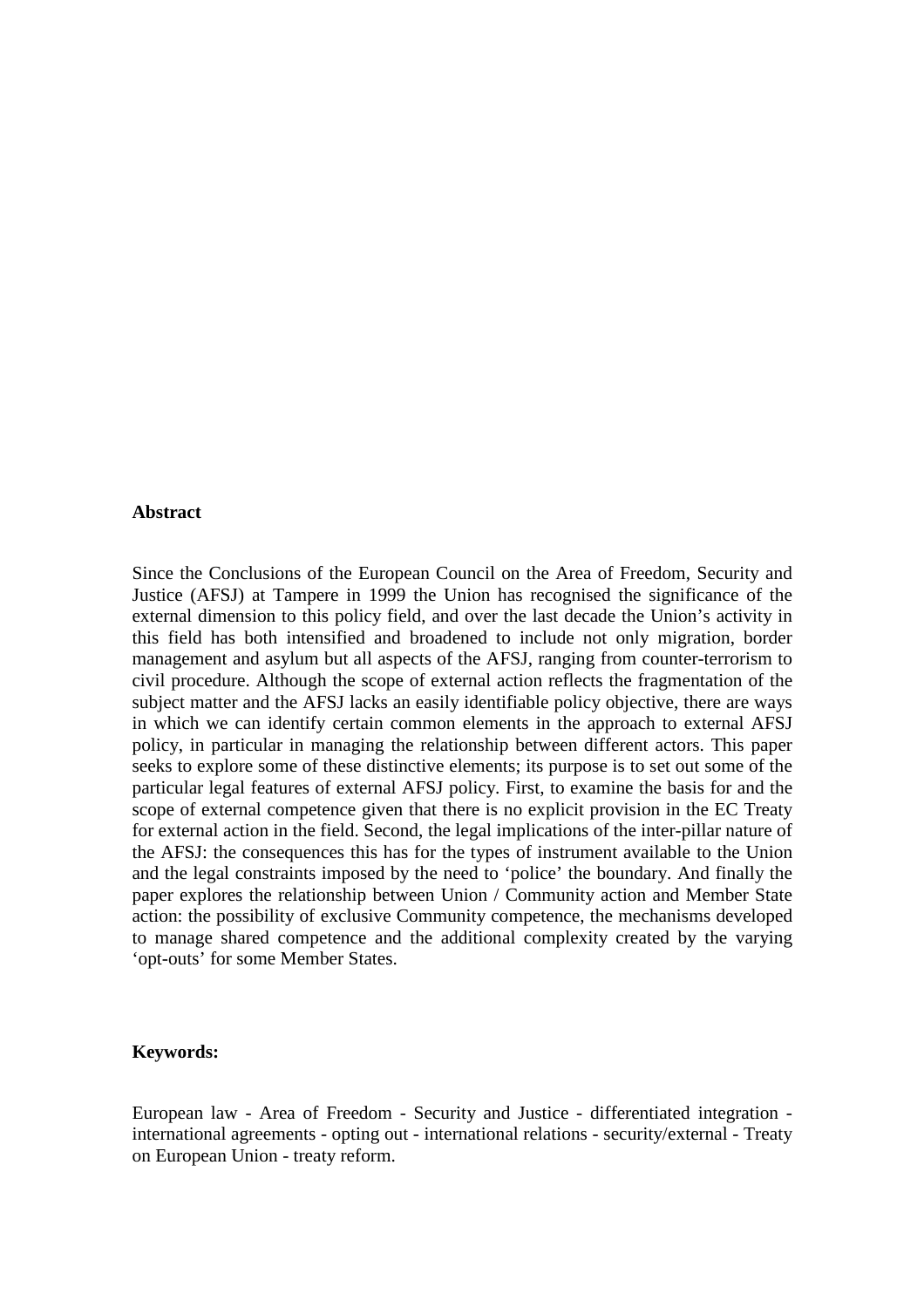#### **Table of Contents**

# **Introduction**

#### **I. The external AFSJ: objectives and powers**

- A. Defining external AFSJ objectives
- B. Competence
- C. Using the framework of existing relationships

# **II. The inter-pillar nature of the external AFSJ**

- A. A wide variety of instruments
- B. Boundary issues

# **III. Interaction with Member States**

- A. Attitudes to exclusivity
- B. 'Value added' and shared competence
- C. Variable geometry

# **Conclusion**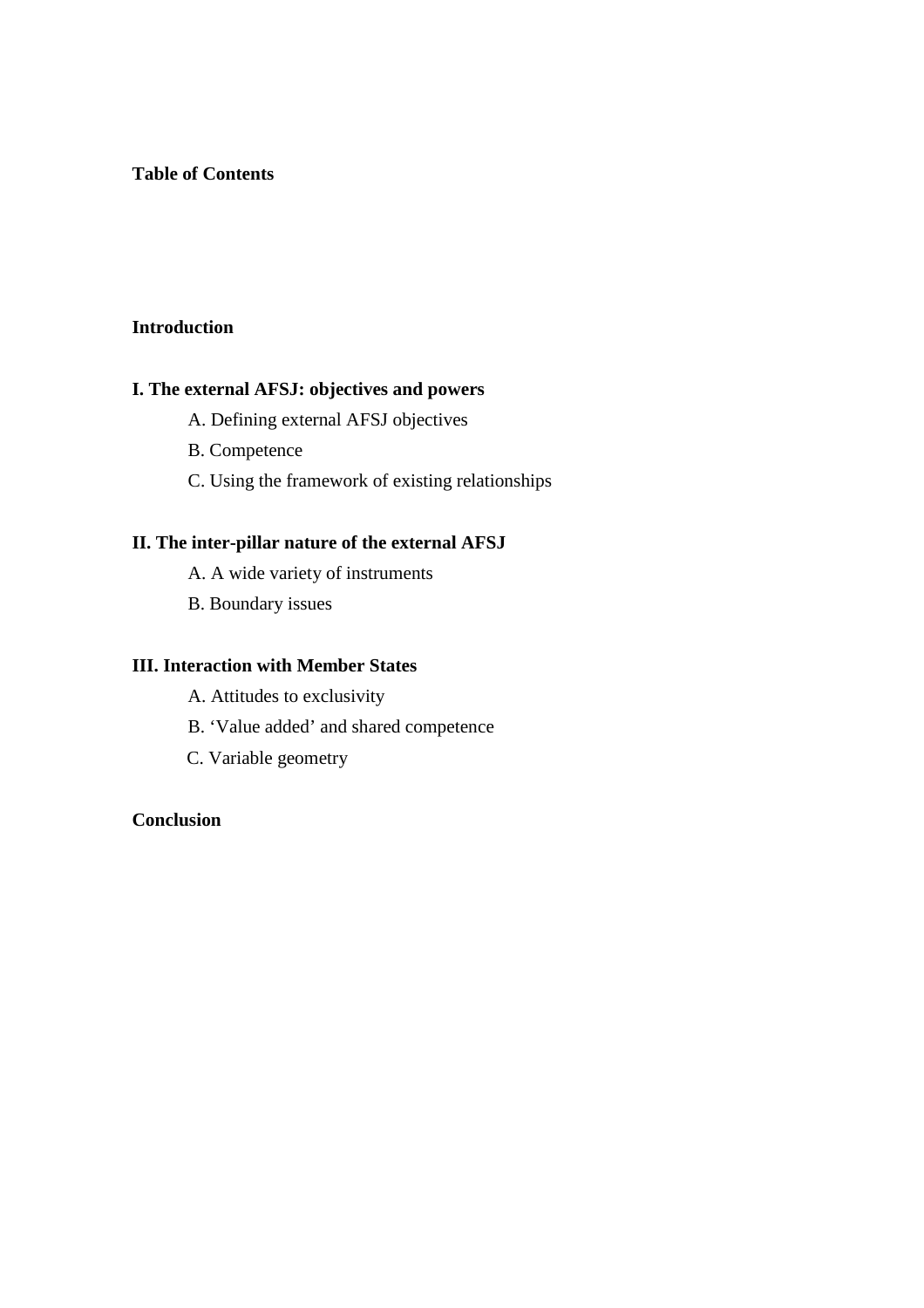# *EU External Action in the JHA Domain: A Legal Perspective*<sup>∗</sup>

Marise Cremona

#### **Introduction**

 $\overline{a}$ 

Since the Conclusions of the European Council on the Area of Freedom, Security and Justice (AFSJ) at Tampere in 1999 the Union has recognised the significance of the external dimension to this policy field, highlighting the importance of partnership with countries of origin in developing a 'comprehensive approach to migration', the need to work with international organisations on asylum issues, the use of readmission agreements, and more generally that 'all competences and instruments at the disposal of the Union, and in particular in external relations' should be used in building the AFSJ. Since 1999 and the further discussion on the external aspects of the AFSJ by the European Council at Feira in June 2000, the Union's activity in this field has both intensified and broadened to include not only migration, border management and asylum but all aspects of the AFSJ, ranging from counter-terrorism to civil procedure. Despite this, it is not possible to speak of a single 'AFSJ external policy'; the scope of external action reflects the fragmentation of the subject matter and of course the development of external policy is affected by the cross-pillar nature of the AFSJ. As the Tampere conclusions themselves show, the AFSJ lacks an easily identifiable policy objective, although the introduction of the concept of an 'Area' suggests the aim of constructing a new 'common policy domain'.<sup>1</sup> Indeed there are ways in which we can identify certain common elements in the approach to external AFSJ policy, in particular in managing the relationship between different actors (the Union, the Community and the Member States).

<sup>∗</sup> A revised version of this paper will appear in Jörg Monar (ed.) xxx xxx

<sup>1</sup> N. Walker, 'In Search of the Area of Freedom, Security and Justice: A Constitutional Odyssey' in N. Walker (ed.) *Europe's Area of Freedom, Security and Justice*, Oxford University Press 2004, p.7.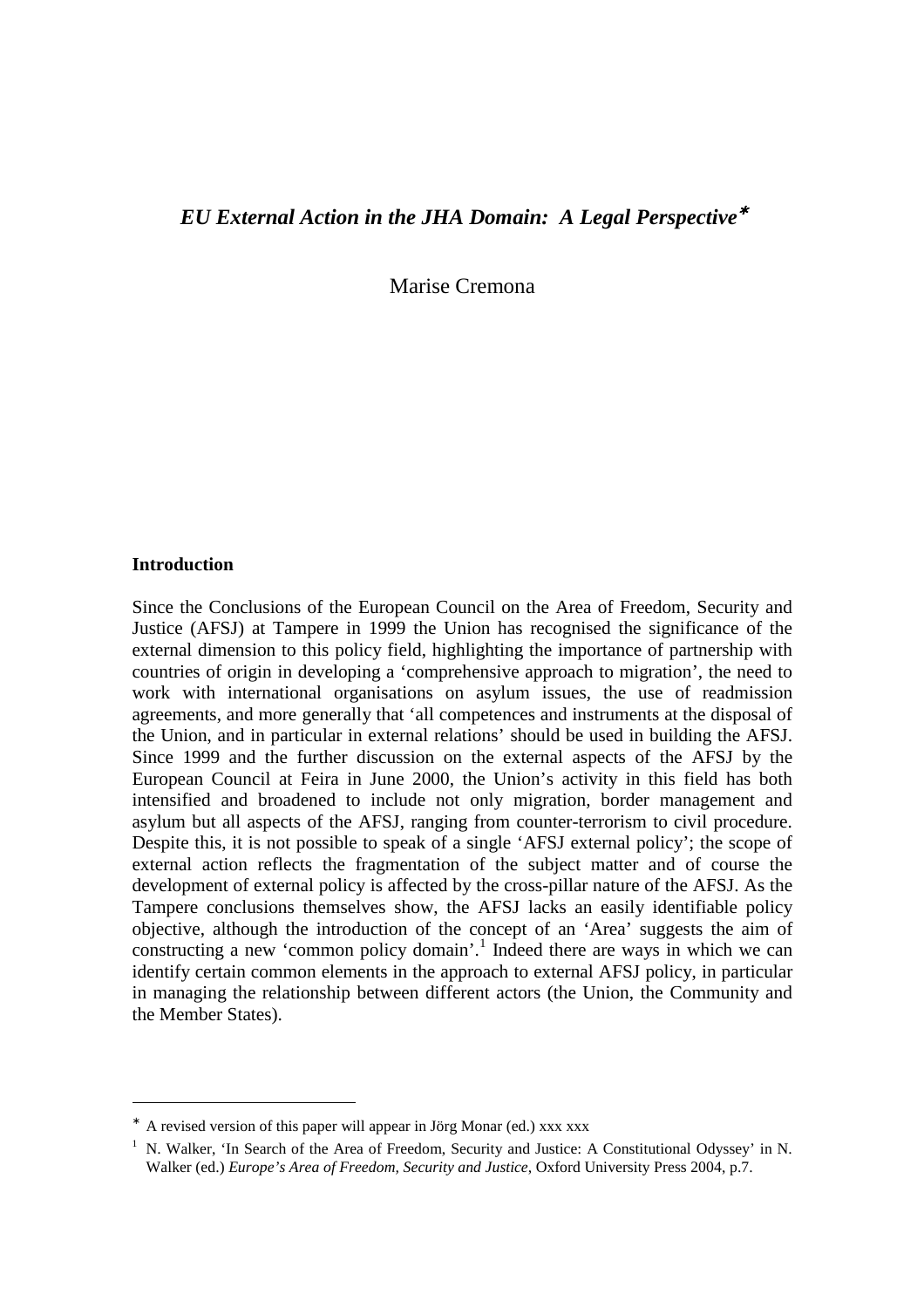This paper seeks to explore some of these distinctive elements; its purpose is not to discuss the EU's policy priorities or initiatives in the field, which will be done by other contributors,<sup>2</sup> but rather to set out some of the particular legal features of external AFSJ policy. First, and most fundamental, is to examine the basis for and the scope of external competence given that there is no explicit provision in the EC Treaty for external action in the field, and the implications of the fact that competence is therefore necessarily implied. Second, this paper will turn to the legal implications of the inter-pillar nature of the AFSJ: the consequences this has for the types of instrument available to the Union and the legal constraints imposed by the need to 'police' the boundary. And finally we will explore the relationship between Union / Community action and Member State action: the possibility of exclusive Community competence, the mechanisms developed to manage shared competence and the additional complexity created by the varying 'opt-outs' for some Member States.

At the time of writing the future of the Treaty of Lisbon is uncertain. There is no space in this paper to undertake a detailed examination of the putative effects of the Treaty of Lisbon on the external AFSJ, but since any debate about its future will necessarily involve thinking about the changes that have been negotiated and agreed at governmental level and which are at least still on the table, within each section I have included a brief comment on the Lisbon Treaty and the impact it would have.

# **I. The external AFSJ: objectives and powers**

# *A. Defining external AFSJ objectives*

We will start by considering the nature of the objectives of the external AFSJ in the light of its place both within the AFSJ as such, and within overall EU external policy. In what sense do we talk about an external dimension to the AFSJ? Is this essentially part of the AFSJ itself, thus having a primary function of helping to fulfil its (internal) objectives? Or is it to be seen rather as an AFSJ dimension to other external policies, helping to fulfil their objectives, including policies representing the political dimension to foreign policy such as the European Security Strategy, but also including development cooperation? Or is it, should it be, an EU external policy in its own right with its own distinctive objectives?

In practice the emphasis of the EU to date has been on presenting the external AFSJ as contributing to both the first and second of these three possibilities, with a certain ambiguity between the two, but resisting any idea that the external AFSJ has its own independent existence or set of objectives.

At Feira in June 2000 the European Council considered a report drawn up by the 'Council in close cooperation with Commission' on EU priorities and objectives for external relations in the field of Justice and Home Affairs.<sup>3</sup> The report starts from the

<sup>&</sup>lt;sup>2</sup> See also J. Monar, 'The EU as an international actor in the domain of justice and home affairs',  $(2004)$ 9 *EFA Rev.* 395; G. de Kerchove and A. Weyembergh (eds), *Securité et Justice: Enjeu de la Politique Exterieure de l'Union Européenne*, Brussels, editions ULB, 2003.

<sup>3</sup> This report was mandated by the European Council at Tampere in October 1999; 'European Union Priorities and Objectives for External Relations in the Field of Justice and Home Affairs: Fulfilling The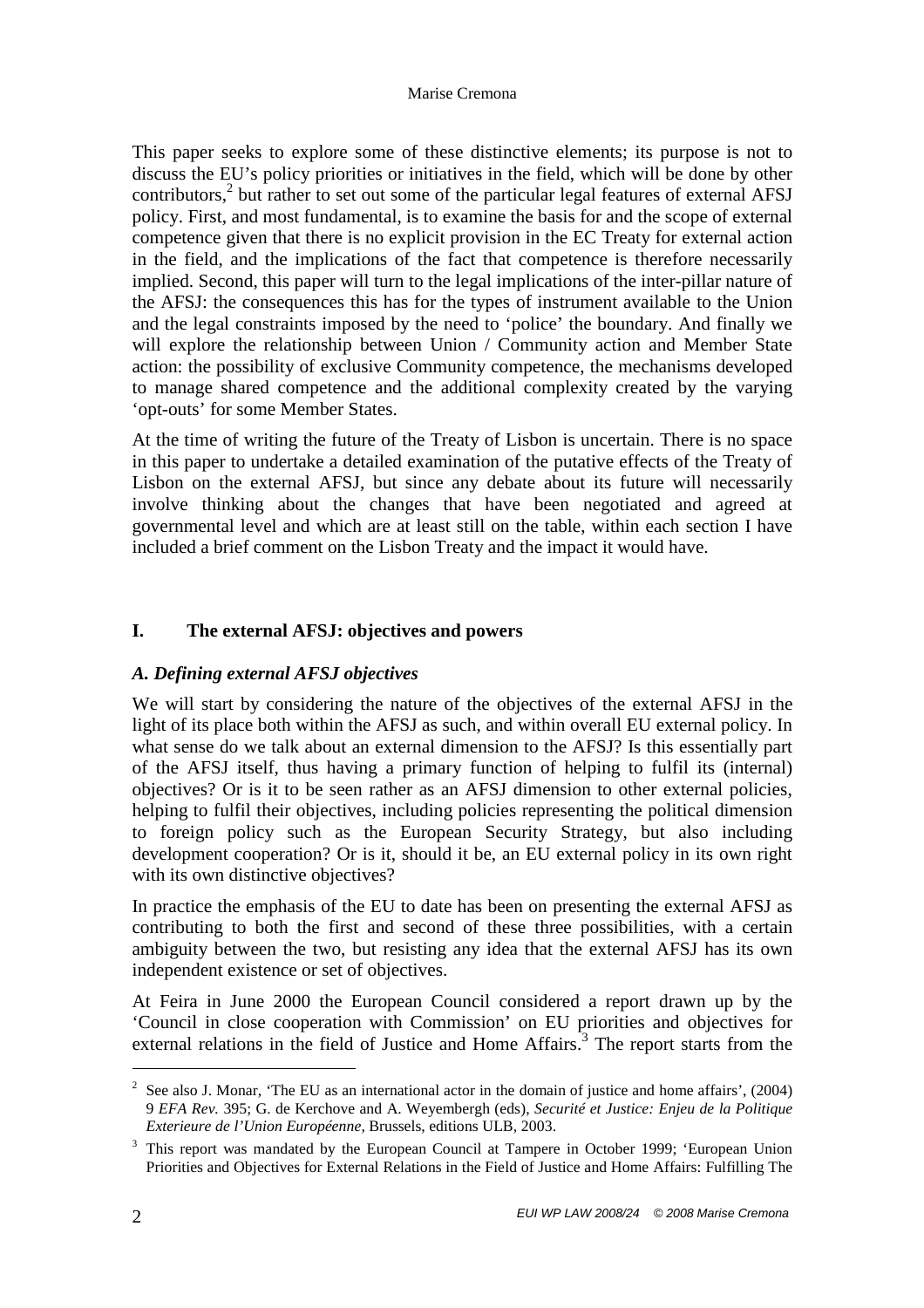position that 'external JHA action is not fundamentally different from other aspects of the Union's external policy' but goes on to stress its inherent function in internal terms: 'Developing the JHA external dimension is not an objective in itself. Its primary purpose is to contribute to the establishment of an area of freedom, security and justice. The aim is certainly not to develop a "foreign policy" specific to JHA. Quite the contrary.<sup>4</sup> The emphasis here is on the link to internal policies and actions. However the second aspect is also clearly present; a Coreper note attached to the report refers to 'the Justice and Home Affairs dimension of external policies of the Union', and the 'need for the Union to integrate JHA matters fully in the Union's external policy'. The priorities established by the European Council in its Conclusions on this document also situate JHA within other external policies, such as enlargement, the Stabilisation and Association Process for the Western Balkans, the common strategies on Russia, Ukraine and the Mediterranean (now largely replaced by the European Neighbourhood Policy), and non-military aspects of crisis-management through policy cooperation. Given this dual focus of the external AFSJ, the Council recognised the need to develop specific priorities and proposed five criteria for action which are still of relevance<sup>5</sup>:

- The existence of internal policies or measures as the 'key parameter justifying the need for external action';
- Added value in relation to action by Member States;
- Contribution to the general political objectives of the Union's external policy (including 'the rule of law, controlling migratory movements and combating organised crime') which requires taking a global and not only a country-based approach;
- The possibility of achieving the established goals during a reasonable period of time;
- The possibility of longer-term action and commitment.

This contribution, in looking at the legal dimension of the external AFSJ, will focus on the first three of these five criteria as they are directly connected to the scope and nature of EU competence, although in practical terms both deliverability and commitment are important to the success of any policy.

The Hague Programme adopted in November  $2004<sup>6</sup>$  included a section on External Relations: the European Council asked the Commission and SG/HR to prepare a specific Strategy on External Relations by the end of 2005, referring to the Feira guidelines. The Commission adopted a Communication on an external strategy for the AFSJ in October 2005, $^7$  and the Strategy was adopted by the Council in December 2005.<sup>8</sup> The Commission follows the approach suggested by the earlier policy

<u>.</u>

Tampere Remit', report of the Council submitted to the European Council, Feira June 2000, Council doc.7653/00, 6 June 2000; Conclusions of the European Council on European Union priorities and policy objectives for external relations in the field of justice and home affairs.

<sup>4</sup> Council report, note 3 above, point A.1.

 $<sup>5</sup>$  Ibid., point B.</sup>

<sup>6</sup> European Council, Hague Programme, adopted Brussels Nov 2004.

<sup>&</sup>lt;sup>7</sup> Commission Communication on external strategy for AFSJ COM (2005) 491, Oct 2005.

<sup>&</sup>lt;sup>8</sup> 'A Strategy for the External Dimension of JHA : Global Freedom, Security and Justice', doc. 14366/3/05, REV 3; Council Conclusions December 2005.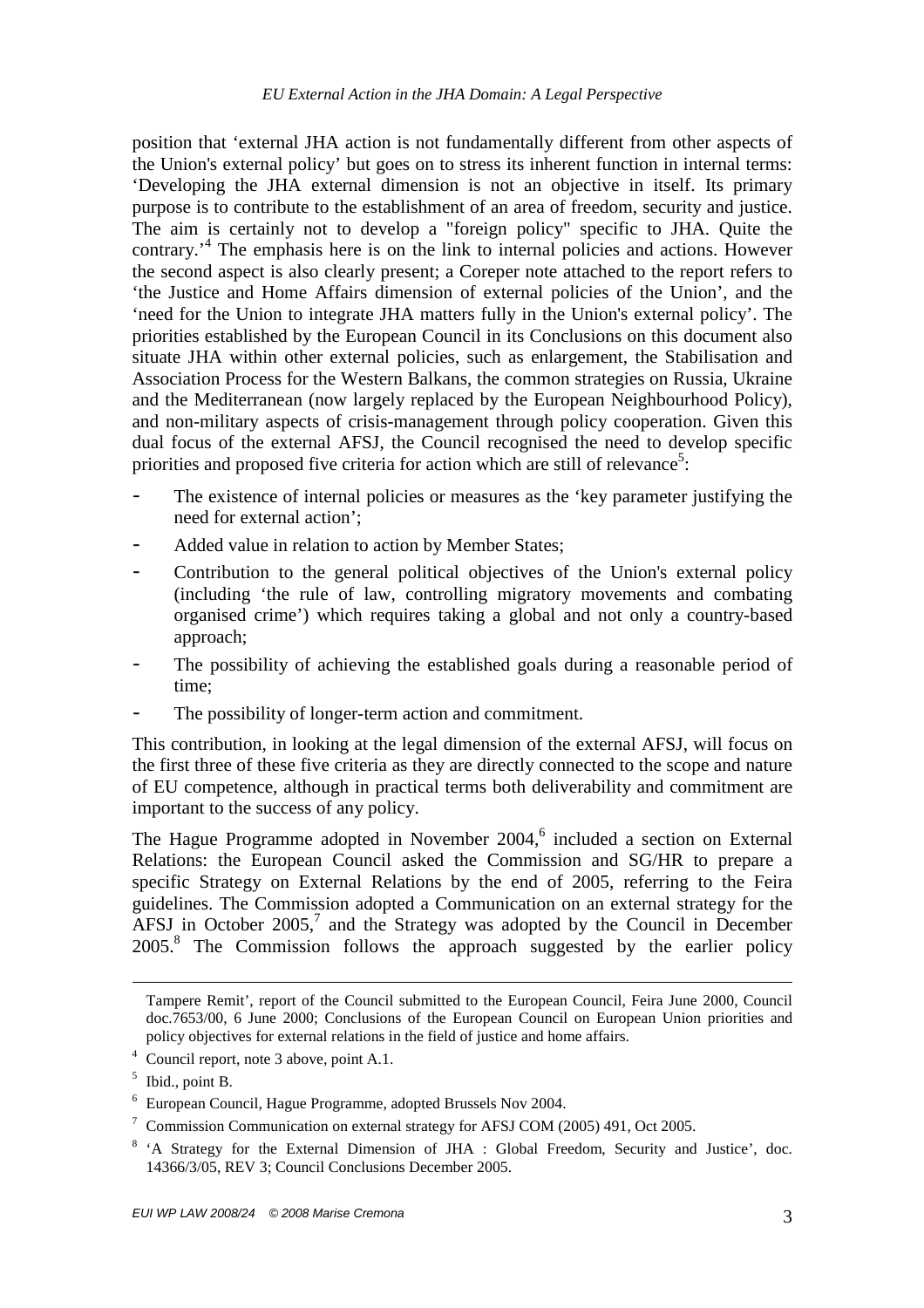statements. Its emphasis is on (i) achieving ASFJ objectives and (ii) achieving broader external policy objectives. The possibility of an independent foreign policy is rejected: 'The external dimension of the area of justice, freedom and security cannot be seen as an independent policy area but must be part of the EU's external policy activities.'

The Council agreed the Strategy in December 2005, stating that JHA has become 'a central priority' in EU external relations. It again emphasized the importance of the external dimension to achieve the aims of the AFSJ and the need for 'a coordinated and coherent approach'. The Council also stressed the strong links between JHA and other external policies, especially the CFSP, the ESDP and the European Security Strategy, and development cooperation policy, as well as supporting the EU's economic and trade objectives by helping to provide a political and legal environment conducive to economic development.<sup>9</sup>

In part, then, this is an internally-driven external policy, but maybe it would be better characterised as an example of the interdependence of the internal and external dimensions to a policy: 'The area of justice, freedom and security is a striking illustration of the positive cross-fertilisation between internal and external policies.'<sup>10</sup>

Although the institutions speak of the importance of the JHA dimension to their other external policies, in practice it seems more the case that other external policy fields (such as CFSP, ESDP, ENP, enlargement, even development) provide the institutional and policy context within which to develop external AFSJ policies which are primarily designed to achieve the overall AFSJ objective.

Having said this, defining overall AFSJ objectives is not so easy. As has been pointed out, unlike the internal market or the EMU 'there is no clearly defined overall project implicit in the very idea of AFSJ'.<sup>11</sup>

The current Treaties bring together a number of disparate objectives and fields of action, including asylum and immigration, judicial cooperation in civil law, and police and judicial cooperation in criminal matters. A variety of AFSJ objectives (which has implications for external competence, as we shall see) the impetus for their development coming both from internally-defined goals such as establishing internal freedom of movement for persons, and also from external challenges, including terrorism and other perceived threats to the internal security of the Union.<sup>12</sup>

The Treaty of Lisbon would establish more explicit objectives for the AFSJ than those in the current Treaties, including the absence of internal border controls, a common policy on asylum, immigration and external borders, and a 'high level of security', with express references to solidarity between Member States, fairness towards third country

<sup>9</sup> Two reports on progress following this Strategy have been adopted; see First progress report, Commission document SEC(2006)1498 of 16 November 2006, Council doc. 15001/06 and Doc. 15363/06; Second progress report, Commission document SEC (2008)1971 of 27 May 2008, Council doc. 9391/08 of 21 May 2008.

 $10$  Commission progress report on implementation of external dimension of AFSJ, 20 November 2006, SEC(2006) 1498.

 $11$  N. Walker, note 1 above, p.5.

 $12$  See V. Mitsilegas, 'The External Dimension of EU Action in Criminal Matters' (2007) 12 EFA Rev 457.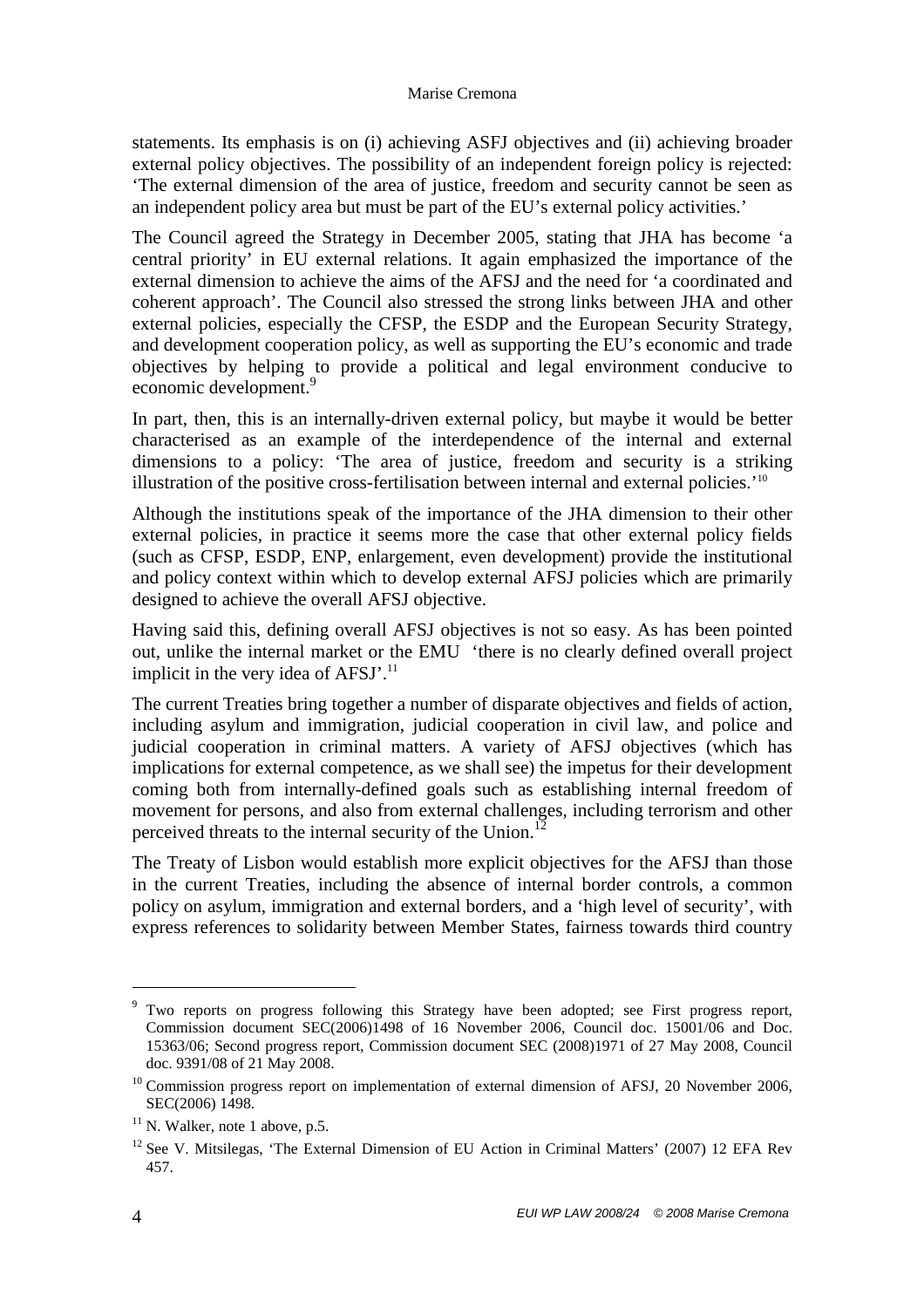nationals, access to justice and respect for fundamental rights.<sup>13</sup> As with the current Treaties, however, there are multiple objectives all directed at aspects of the 'internal' area, and with no explicit external dimension. The Lisbon Treaty would also retain and even emphasise the way in which the AFSJ may be used in order to achieve the Union's overall external objectives. Article 21 of the revised TEU, after setting out the general objectives of the Union's external action (which include safeguarding the Union's 'values, fundamental interests, security independence and integrity'), provides that these objectives are to be pursued in the implementation not only of its external policy but also 'of the external aspects of its other policies'.

#### *B. Competence*

Let us now turn to examine the consequences of this interdependence of internal and external objectives for the external AFSJ, and in particular its impact on the scope of external AFSJ competence.

The AFSJ finds its legal basis in the first and third pillars, while also having links to the second pillar (we will return to the inter-pillar nature of the external AFSJ later). Title VI TEU (pillar three), contains a provision granting treaty-making competence to the Union (Article 38 coupled with Article 24 TEU).<sup>14</sup> However the first pillar dimension to the AFSJ, Title IV EC, has no such provision and external competence specific to the AFSJ, and in particular treaty-making powers, must therefore be implied. Implied competence is deeply connected to Treaty objectives.<sup>15</sup> Let us start with the Court of Justice's recent summary of the conditions under which competence may be implied, in a case involving the AFSJ:

'The competence of the Community to conclude international agreements may arise not only from an express conferment by the Treaty but may equally flow implicitly from other provisions of the Treaty and from measures adopted, within the framework of those provisions, by the Community institutions (see *ERTA*, paragraph 16). The Court has also held that whenever Community law created for those institutions powers within its internal system for the purpose of attaining a specific objective, the Community had authority to undertake international commitments necessary for the attainment of that objective even in the absence of an express provision to that effect (Opinion 1/76, paragraph 3, and Opinion 2/91, paragraph  $7)$ .<sup>16</sup>

From this perspective, the stress put by the institutions on 'the existence of internal policies as the major parameter justifying external action' can be appreciated as an important basis for external competence. The Court explains that there are two ways to establish implied external competence, both connected with what it calls the 'internal system' of the Community. The first depends on the existence of measures adopted by the Community institutions, whether or not adopted within the framework of a common

 $13$  Article 67 of the Treaty on the Functioning of the European Union (TFEU).

 $14$  In addition Art 37 TEU provides that Member States are to defend the common positions they adopt on the AFSJ within international organisations and conferences; the Presidency will represent the Union.

<sup>&</sup>lt;sup>15</sup> See further M Cremona, "Defining Competence In EU External Relations: Lessons from the Treaty Reform Process" in A. Dashwood and M. Maresceau (eds.) *Law and Practice of EU External Relations – Salient Features of a Changing Landscape*, Cambridge University Press, 2008.

<sup>&</sup>lt;sup>16</sup> Opinion 1/2003 of 7 February 2006 on the Lugano Convention, para 114.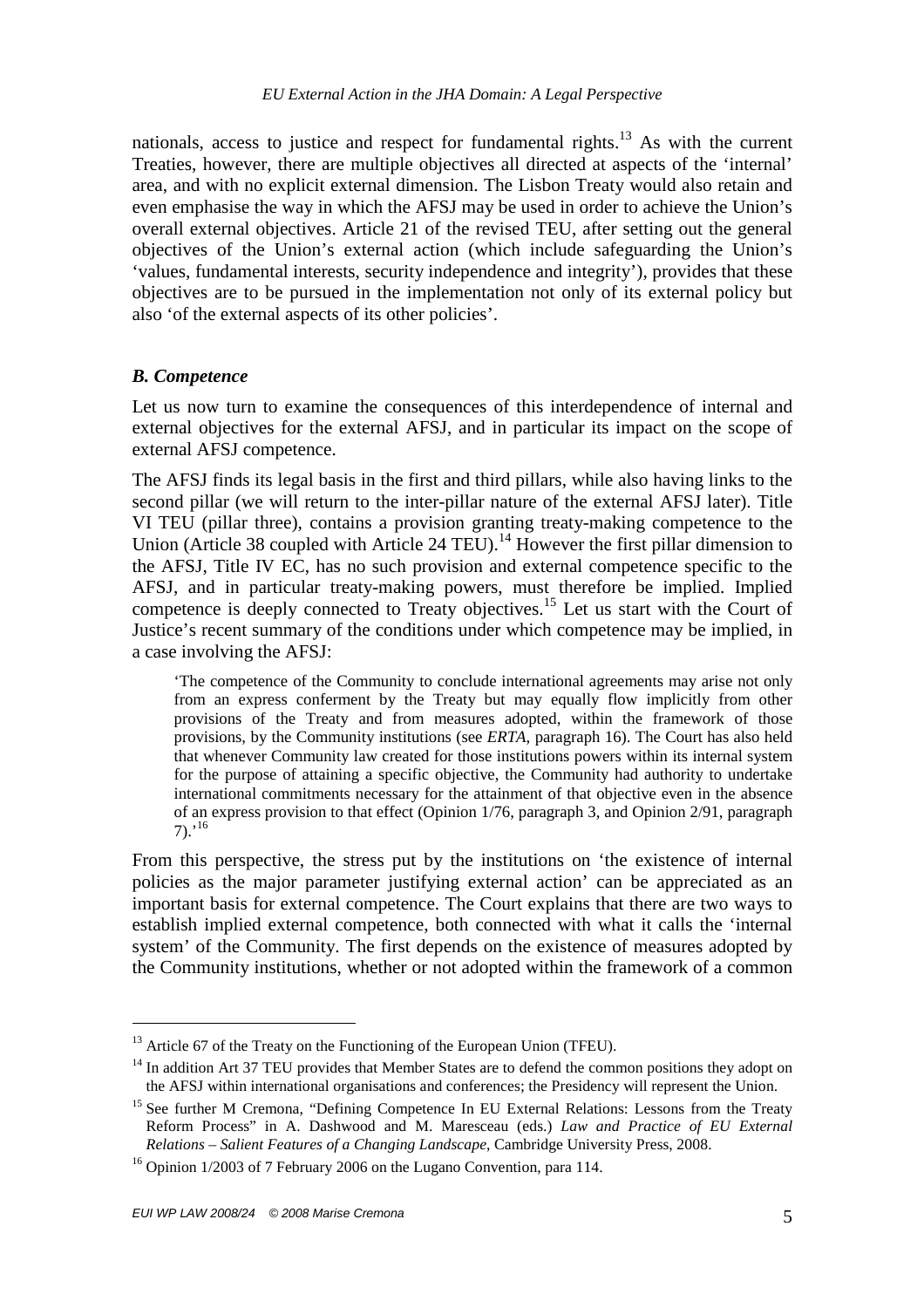policy: $17$  the Community will have competence to conclude an international agreement where there is 'internal' or autonomous legislation adopted covering the matters dealt with in the international agreement, even if neither the Treaty provision on which it is based nor the legislation expressly provides for treaty-making powers. This basis for implied powers is founded on pre-emption, the occupation of the field by existing Community law (hence the equation in the *AETR* case, which first established this basis for implied powers, between the existence of the competence and its exclusive nature<sup>18</sup>). Examples of the exercise of this type of external competence in the AFSJ field, founded upon internal legislation, would include visa facilitation agreements and (potentially) aspects of asylum.<sup>19</sup>

The second basis for implied external competence is founded on the principle of *effet utile*, the implication of powers necessary to achieve an expressly-defined objective. Where a Community objective can be derived from the Treaty, for the attainment of which internal powers have been granted, these may be complemented by external powers. Thus, the objective of establishing an area of freedom, security and justice (Article 61 EC), together with the consequent power to adopt 'measures on immigration policy … [including] illegal immigration and illegal residence, including repatriation of illegal residents' (Article 63(3)(b) EC) can be used as the implied basis for the conclusion of readmission agreements. Likewise, the power to adopt measures in the field of judicial cooperation in civil matters having cross-border implications (Article 65 EC) implies the power to enter into an international agreement on the jurisdiction and enforcement of judgments (the Lugano Convention).

As the above extract from *Opinion 1/2003* makes clear, implied powers of this type require, in addition to the existence of internal powers, the need (necessity) for EC external action legally as well as politically. If an international agreement is envisaged, it needs to be shown that neither autonomous EC action nor bilateral Member State action will fulfil the relevant objectives. We will return to this point later in the context of the 'value added' criterion, used to decide when the EU should act as opposed to the Member States.

So far we have discussed implied competence based on Title IV of the EC Treaty. Other sources of competence may also be used. That part of the AFSJ which falls within the Third Pillar possesses its own treaty-making powers (Article 38 coupled with Article 24 TEU) and these provisions have been used, for example, as the legal basis for the agreement between the EU and the USA on extradition and mutual legal assistance in criminal matters.<sup>20</sup> Insofar as the external AFSJ has as its objective the furtherance of other (EU and EC) external policy objectives, existing policy legal bases and instruments from both the EU and EC Treaties can be used, thus limiting the need for implied powers derived from Title IV EC. So, an AFSJ dimension can form part of the

<sup>17</sup> Case 22/70 *Commission* v *Council (AETR)* [1971] ECR 263; *Opinion 2/91* [1993] ECR I-1061.

<sup>18</sup> Case 22/70 *Commission* v *Council (AETR)* [1971] ECR 263. Indeed, if a treaty-making power is expressly provided for in the legislation, it may be that that power becomes exclusive: on this point see further Section III.A below.

<sup>&</sup>lt;sup>19</sup> See for example Council Decision 2007/827/EC on the conclusion of the Agreement between the EC and Moldova, OJ L 334, 19.12.2007, p. 168. Similar agreements have been concluded with Ukraine, Russia, Albania, Bosnia and Herzegovina, Montenegro, Serbia, the former Yugoslav Republic of Macedonia.

<sup>&</sup>lt;sup>20</sup> See note 52 below.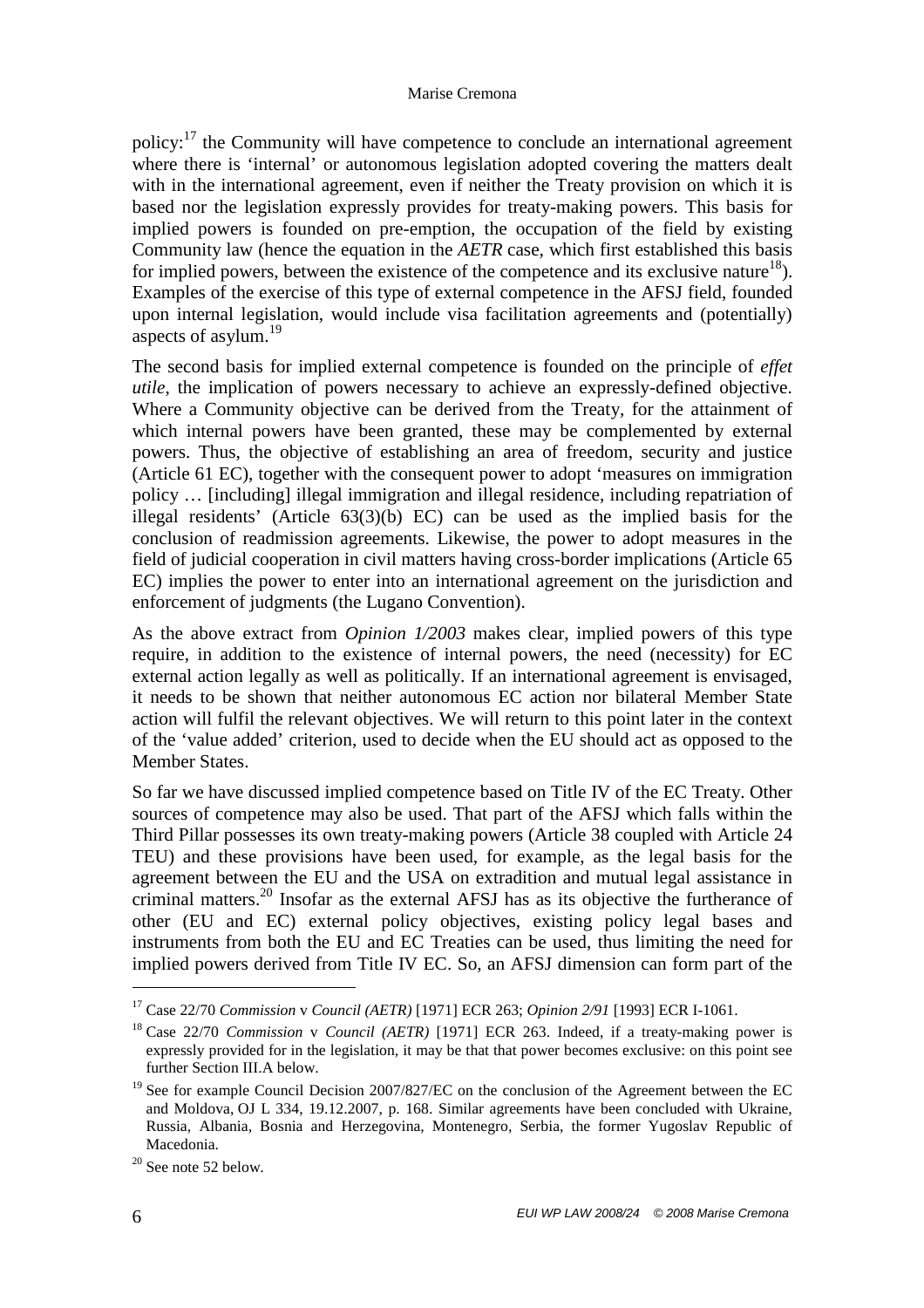Common Foreign and Security Policy (CFSP), development cooperation policy, association relationships, and even trade policy. These all have their own legal bases in the Treaties. Examples would include the use of the Generalised System of Preferences (a trade policy instrument) to encourage the adherence of developing countries to anticorruption and drug prevention conventions;<sup>21</sup> the counter-terrorism clause in the Cotonou Convention between the EU and developing countries in Africa, the Caribbean and the Pacific; $^{22}$  and the provisions on Justice and Home Affairs in the Stabilisation and Association Agreements (SAAs) with the Western Balkan states.<sup>23</sup> This approach helps to ensure a level of coherence within these sectoral and regional external policies (e.g. JHA conditionality towards all GSP beneficiaries, or all Cotonou partners), but might also carry a danger of fragmentation for the external AFSJ as it is refracted through a range of other external policies, hence the strong emphasis on coherence and coordination in policy documents. $^{24}$ 

This picture of external competence demonstrates that there is in fact no single general 'external AFSJ competence', express or implied. Instead, a number of express competences (such as trade, development, association, the CFSP) may be used to further ASFJ objectives, and the possibility exists of implying external powers based on specific internal AFSJ powers and secondary legislation. External AFSJ competence thus essentially entails the possibility of using specific powers to achieve specific objectives (such as combating illegal immigration or terrorism) rather than serving some overall 'AFSJ objective', and the case for the external competence will always have to be made.

How would the Treaty of Lisbon affect this position? The Treaty does insert two elements of express external competence into the AFSJ provisions: first, the conclusion of readmission agreements under Art 79(3) TFEU and second, as part of the establishment of a 'common European asylum system', partnership and cooperation with third countries 'for the purpose of managing inflows of people applying for asylum or subsidiary or temporary protection'. These two express provisions (which reflect existing practice) apart, the external AFSJ would remain a field of largely implied external competence; however the revised Treaty would render more transparent the existence of external powers in such cases by inserting an unequivocal statement of the existence of treaty-making competence even in cases where the Treaty does not expressly confer such powers.<sup>25</sup> The aim of this provision is to increase certainty, and –

<sup>&</sup>lt;sup>21</sup> Regulation 980/2005/EC OJ 2005 L 169/1.

 $22$  Partnership Agreement between the Members of the ACP Group of the one part, and the European Community and its Member States of the other part, OJ L317/3, 15.12.2000; amended by Agreement in 2005, OJ L 209, 11.8.2005, p. 27.

 $^{23}$  See for example Title VII of the EU-Croatia SAA, headed Justice and Home Affairs and including provisions on justice and rule of law cooperation, cooperation on visas, border control, asylum and migration, control of illegal immigration, readmission, and cooperation on money laundering, illicit drugs and criminal matters.

<sup>&</sup>lt;sup>24</sup> See for example Commission Communication on external strategy for AFSJ COM (2005) 491, Oct 2005, pp.7 and 11. See also JHA External Relations Multi-Presidency Work Programme, 1 July 2008, Council doc. 10546/08, section I.C.

 $25$  Article 216(1) TFEU which provides, 'The Union may conclude an agreement with one or more third countries or international organisations where the Treaties so provide or where the conclusion of an agreement is necessary in order to achieve, within the framework of the Union's policies, one of the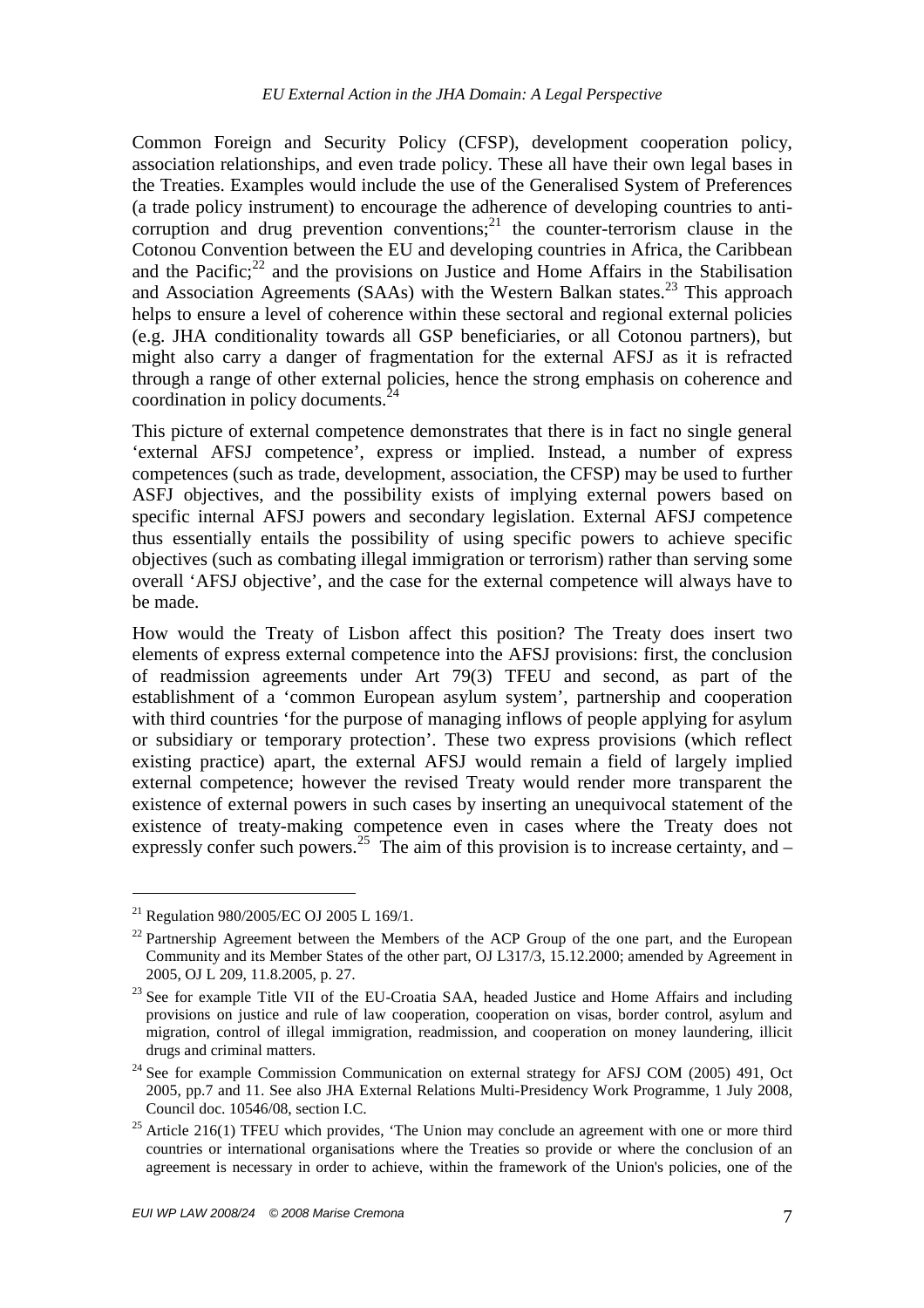by setting out the conditions under which such powers arise – to achieve a clearer definition of competence. Difficulties emerge however in the attempt to reflect the case law on this issue – case law which is complex and sometimes obscure.<sup>26</sup>

It is clear then that the Lisbon Treaty does not seek to transform the external AFSJ into an autonomous external policy. As now, the focus would be on using external powers to achieve (internal) AFSJ objectives and on integrating an AFSJ dimension into other external policies. In addition, despite the bringing together of the AFSJ provisions into one Title, a certain fragmentation of the policy into its constituent elements remains, evidenced by the differing levels of integration aimed at: a 'common policy' on asylum, visas and immigration; a 'policy' on external borders leading to an 'integrated management system'; judicial and police 'cooperation'; and the adoption of minimum rules for aspects of criminal procedure and the definition of certain criminal offices. These differences may be important when considering whether or not a specific external measure is necessary to achieve the Treaty-based objectives.

As now, external action may also be taken within the framework of the AFSJ (including the conclusion of an international agreement) which furthers *other* external policy objectives. Furthermore, the general objectives for external action which the Lisbon Treaty introduces are also intended to shape the external dimension of the AFSJ; they are to be pursued not only in the Union's specifically external policies (such as the CFSP, trade and development) but also in the implementation of 'the external aspects of its other policies', including the AFSJ (Art 21(3) TEU). In summary, then, there appears in the Lisbon Treaty greater scope to develop wider objectives for the external AFSJ, or at least to take wider objectives into account. However, it is significant that this is still essentially an implied external power – it derives its rationale from the EU's own AFSJ. There is every reason to expect that Union external action in this field will retain as its primary objective the building of an AFSJ for the Union itself, rather than – for example – seeking to extend security and justice (or freedom) to third countries.

# *C. Using the frameworks of existing relationships*

In its Strategy on the External AFSJ of December 2005 the Council said that the mechanisms used should be 'governed by the nature of the relationship of the EU to the country or region in question, and will evolve with time'. Indeed, the external AFSJ plays an increasingly important part in overarching geographically-based external policies such as the European Neighbourhood Policy (ENP) or the Stabilisation and Association Policy (SAP) towards the Western Balkans. The fact that implementation mechanisms are founded on the nature of relationship reflects the fact that the external AFSJ has as one of its two objectives the furtherance of other external policies. Thus rather than develop new autonomous 'external AFSJ instruments' the tendency will be to use instruments already available within those relationship structures and apply them to the AFSJ context. This is one reason for the very wide range of instruments used. The relationships referred to in the Strategy document include, in addition to the ENP and SAP, the strategic partnership with the USA, and the Common Space on Freedom

-

objectives referred to in the Treaties, or is provided for in a legally binding Union act or is likely to affect common rules or alter their scope.'

 $26$  For further discussion, see M. Cremona, op.cit. note 15.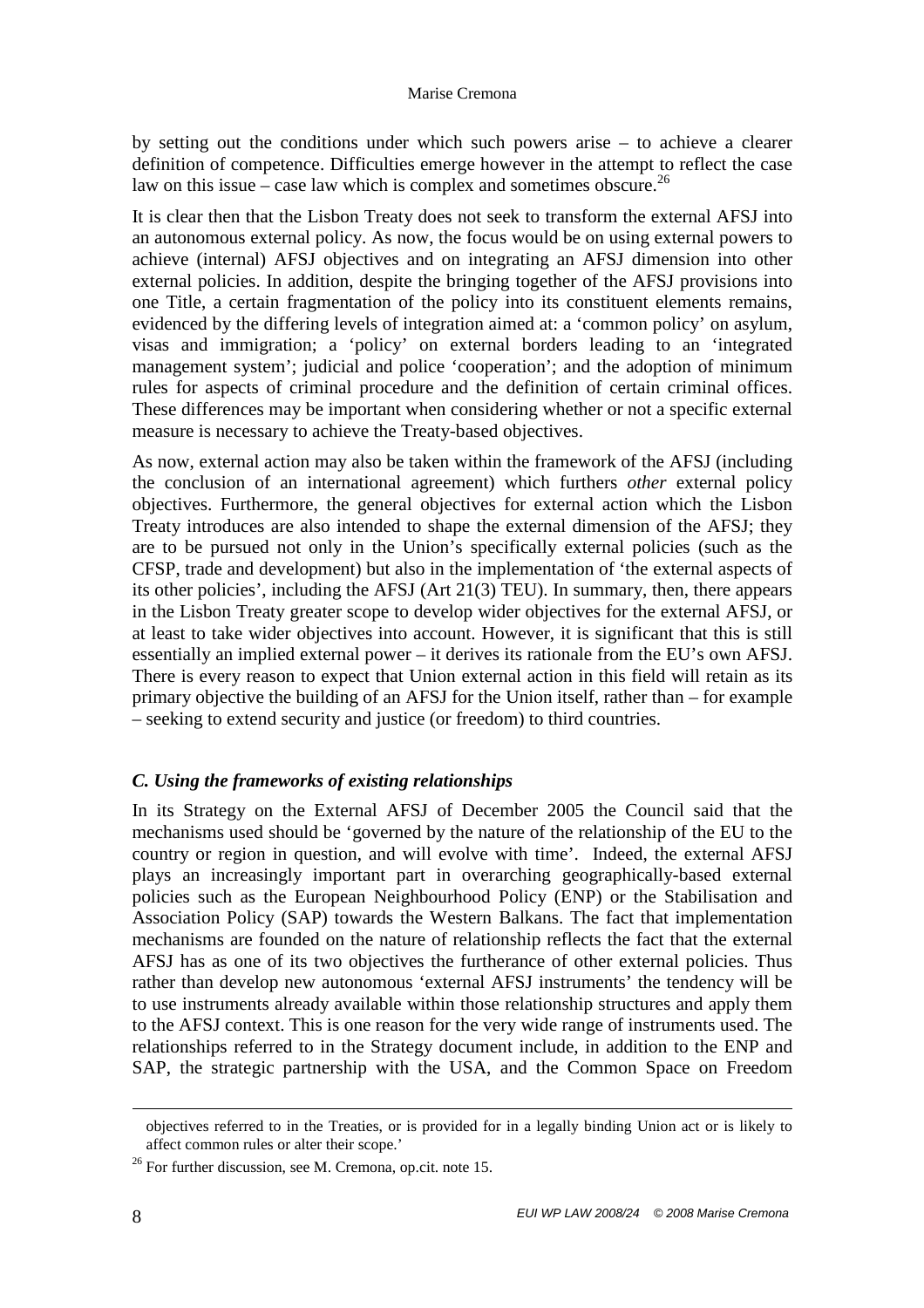Security and Justice with Russia.<sup>27</sup> Within this broader picture, specific policy initiatives within the AFSJ are targeted at specific relationships; for example, the targets for the EU's visa facilitation / readmission agreement strategy are identified as Russia, the ENP States, the Western Balkans and the candidate States. Pre-existing relationship structures also provide institutional frameworks, such as cooperation councils and committees, for discussion, the sharing of information and a platform for the promotion of EU priorities.

This feature of the external AFSJ is not only a matter of policy coherence or using existing structures. It also reflects the principles – of differentiation, conditionality and partnership – included among the underlying principles of the External AFSJ Strategy adopted in December 2005. As the EU's AFSJ strategy will take place within an existing framework of relations, the instruments used and level of cooperation or integration pursued will reflect these differences. So for example, the priority partners for judicial cooperation in civil matters are the Union's neighbours, especially current and potential candidates and the so-called 'Lugano states' (Switzerland, Norway and Iceland). According to the Council cooperation in this field

'should follow the general framework for the relations between the EU and a particular third country. Account should be taken of the existing level of cooperation, of the legal framework and of reciprocal interest in deepening cooperation in the field of judicial cooperation in civil matters. It should also be noted that, depending on the status of the country with respect to the European Union … the objectives and the level of detail of such cooperation could vary significantly.'<sup>28</sup>

A recent JHA external relations Multi-Presidency programme also emphasises this aspect of cooperation; differentiation (identification of the Union's partners' needs) is linked to conditionality, thereby 'striking a balance between EU's priorities and its partner's specificities'.<sup>29</sup> At the same time the Presidency argues that the principle of partnership 'means that the EU should seek greater involvement of its external partners in the drafting of agreements at all stages, with a view to ensuring full ownership.<sup>30</sup>

There is a further sense in which the Union uses existing frameworks of international cooperation to further its AFSJ objectives. A key aspect of its strategy across many dimensions of the AFSJ has been to participate in multilateral structures and to encourage the ratification and implementation of existing multilateral conventions, ranging from the International Criminal Court<sup>31</sup> to the Hague Conference on Private International Law.<sup>32</sup> Support for multilateralism is both one of the principles of EU

 $27$  It is notable that these policy frameworks have no specific Treaty legal base; thus for each instrument there is a need to find a legal base expressly elsewhere in the Treaty or via implied powers.

<sup>&</sup>lt;sup>28</sup> Presidency Note, 'Aspects of judicial cooperation in civil matters in the framework of the Strategy for the External Dimension of JHA: Global freedom, Security and Justice', 11 April 2006, Council doc. 8140/06, paras 8-9.

 $29$  JHA External Relations Multi-Presidency Work Programme, drawn up by the French, Czech and Swedish Presidencies, 1 July 2008, Council Doc. 10546/08, p.3.

<sup>30</sup> Ibid., p.4.

<sup>&</sup>lt;sup>31</sup> See Council Common Position 2003/444/CFSP of 16 June 2003 on the ICC, and Council Decision 2006/313/CFSP of 10 April 2006, concluding the cooperation and assistance Agreement between the European Union and the International Criminal Court, OJ 2006 L 115/49.

 $32$  The EC acceded to the Hague Conference in April 2007: Council Decision 2006/719/EC on the accession of the Community to the Hague Conference on Private International Law OJ 2006 L 297/1.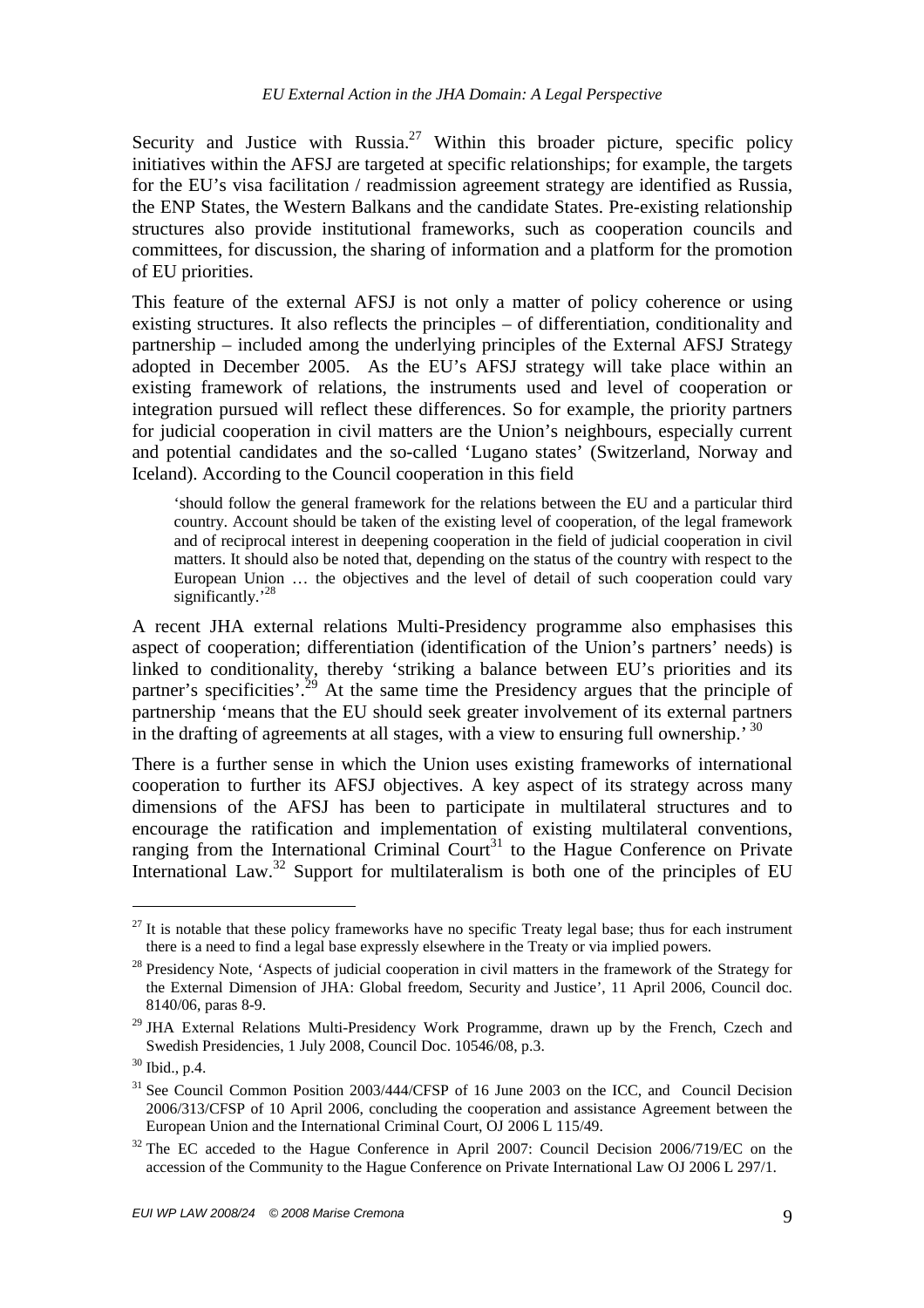foreign policy, including its Security Strategy, and an avenue for advancing its AFSJ objectives.

# **II. The inter-pillar nature of the external AFSJ**

The second feature of the external AFSJ that we will examine is its inter-pillar nature, a feature that is inherent in the Treaty scheme rather than a deliberate policy choice, in the sense that the AFSJ covers both Title VI TEU (third pillar) and Title IV EC (first pillar), and may in addition be served by instruments adopted under the second pillar. We will here look at two aspects of this cross-pillar character of the external AFSJ: first, the use of a wide variety of instruments from all three pillars in developing the external AFSJ; and second, the boundary issues that inevitably arise and the legal principles that have been developed for resolving them.

# *A. A wide variety of instruments*

In 2005, in its Strategy on the external dimension of the AFSJ, the Council argued that 'The broad range of instruments at the EU's disposal should be coordinated across the pillars (Community, CFSP, ESDP, JHA) to deliver a tailored and coherent response.<sup>33</sup> Provisions on the AFSJ, and from which external powers may therefore be derived, are found both in Title VI of the TEU and Title IV of the EC Treaty; in addition, CFSP powers may be used to achieve AFSJ aims. The external AFSJ has at its disposal, therefore a wide variety of types of instrument: EC Regulations, Directives and Decisions, third pillar common positions, decisions and framework decisions; CFSP joint actions and common positions; and international agreements concluded by either (or both) the EC and the EU. Although, as we shall see, these instruments may be grouped together to form a broader policy towards a particular region or group of States, specific instruments must be linked to the treaty bases and objectives of the relevant pillar – so it is not possible to use an EC instrument to achieve CFSP objectives unless it can be shown that it also achieves an EC objective relevant to its legal base.<sup>34</sup> What follows is by no means a complete list of all external AFSJ activity or policy areas; it is merely intended to illustrate the variety of types of instrument used.

#### *(i) The use of EC powers*

As we have seen a variety of different express and implied legal bases may be used by the EC to conclude international agreements. These agreements may be entirely concerned with an aspect of the AFSJ (such as a readmission agreement<sup>35</sup>) or there may be a chapter or a clause in an Association or other broader agreement such as the 'JHA

<sup>&</sup>lt;sup>33</sup> See 'A Strategy for the External Dimension of JHA : Global Freedom, Security and Justice', doc. 14366/3/05, REV 3, at para 9.

<sup>34</sup> T-315/01 *Kadi v Council and Commission*, judgment 21 September 2005, paras 117-120; Case C-91/05 *Commission v Council (SALW)*, judgment of 20 May 2008, paras 72 and 74.

 $35$  Based on Art 63(3)(b) EC. Agreements have been concluded inter alia with Albania, Russia, Ukraine, Sri Lanka, Macao, Hong Kong.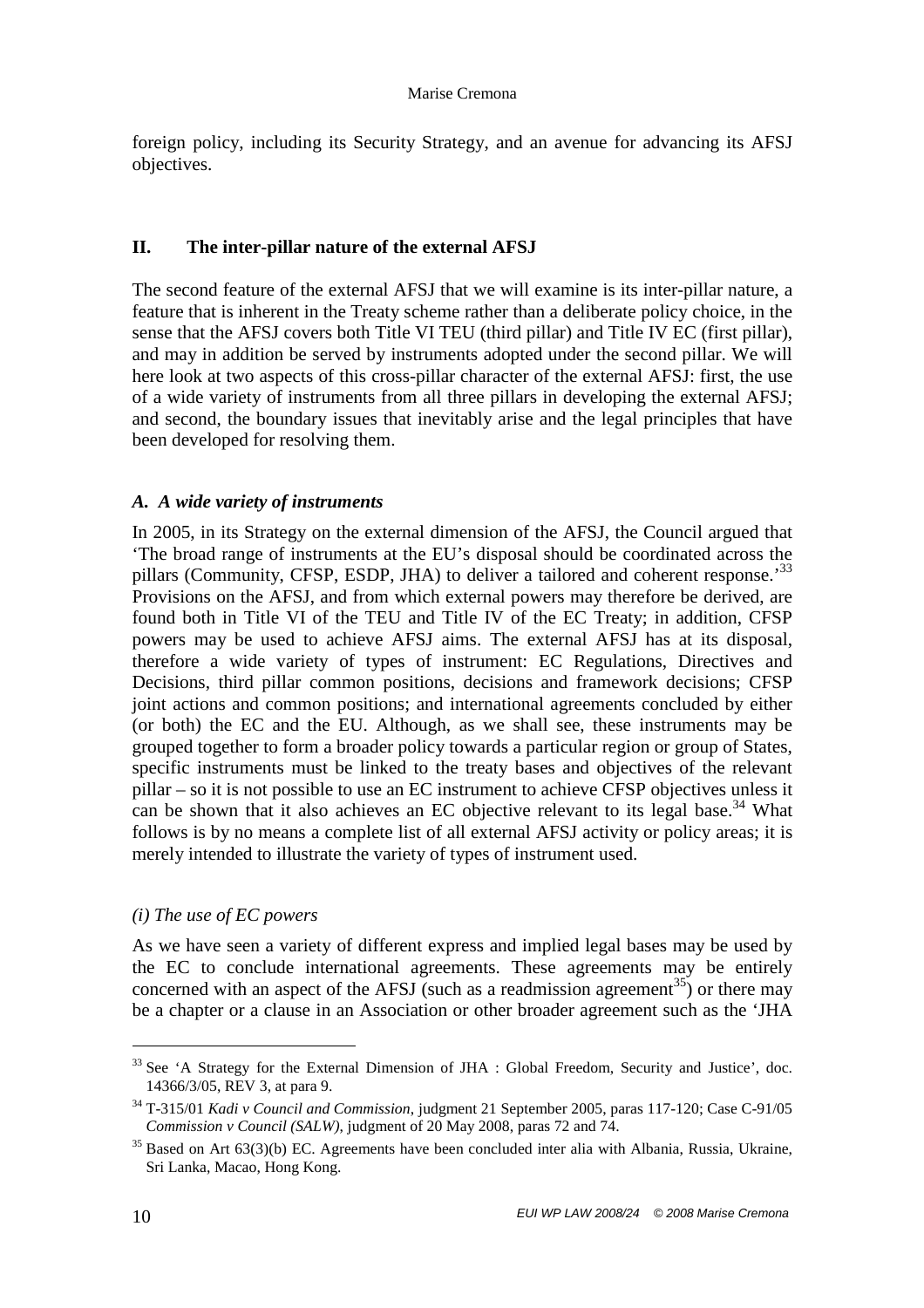clauses' in the  $SAAs$ <sup>36</sup>. The EC may accede to a multilateral convention in the field such as the Palermo Convention,  $3^7$  and participate in international organisations involved in drafting conventions, such as the Hague Conference on Private International  $Law.<sup>38</sup>$ 

Some of the EC's international agreements may be designed to extend the Community *acquis* to selected third countries. For example, in 2007 the JHA Council adopted a decision approving an arrangement between the EC and Iceland and Norway on the modalities of those states' participation in the EU agency for cooperation at external borders (Frontex),<sup>39</sup> and negotiations are underway also with Switzerland and Liechtenstein.<sup>40</sup>

In addition to EC agreements whereby third States participate in Frontex, the agency itself may conclude agreements with third countries. Frontex signed its first working arrangement with Russia in January 2006 enabling practical and operational cooperation on the common border, and an arrangement with Ukraine was agreed in June 2007.<sup>41</sup>

The institutional structures established under EC association and cooperation agreements provide a framework for further dialogue with partner countries. In some cases these institutions have decision-making powers, but they can also be used to adopt non-binding measures such as Action Plans.<sup>42</sup> In addition, the EC (and EU) is increasingly involved with the UN and UN bodies, such as the UN Counter-Terrorism Committee, the '1267' Sanctions Committee, the UN Office on Drugs and Crime (UNODC); and cooperates with other organisations such as the OSCE, the Council of Europe and the Financial Action Task Force which produces recommendations on money laundering and terrorist financing.

Not all external action is carried out through international agreements or within international organisations. The EC may also use autonomous instruments, such as regulations and decisions, to create new bodies, to manage sectoral policies such as trade or visa policy, and to manage financial and technical assistance programmes. The Frontex agency was created by Regulation, and Regulations are also used for trade measures which may serve AFSJ objectives.<sup>43</sup> Thus, the Generalised System of

<sup>36</sup> For example, Articles 75-80 of the EU-Croatia SAA.

<sup>&</sup>lt;sup>37</sup> The UN Convention against organised transnational crime OJ 2004 L 261/69.

<sup>&</sup>lt;sup>38</sup> Council Decision 2006/719/EC on the accession of the Community to the Hague Conference on Private International Law OJ 2006 L 297/1; the Decision is based on Art 61(c) EC.

 $39$  Art 21(3) Regulation 2007/2004/EC establishing a European Agency for the Management of Operational Cooperation at the External Borders of the Member States of the European Union, *OJ* 2004, L349/1; Council Decision 2007/512/EC on the signing and provisional application of the Arrangement between the EC and Iceland and Norway on the participation by those States in Frontex, OJ 2007 L 188/17.

<sup>40</sup> See conclusions of the JHA Council, 18 April 2008.

<sup>&</sup>lt;sup>41</sup> The Frontex Regulation provides for such cooperation in Article 14.

<sup>&</sup>lt;sup>42</sup> For an example, see JHA Action Plan adopted by the EU-Ukraine Cooperation Council, OJ 2003 C 77/1.

<sup>&</sup>lt;sup>43</sup> In its 'special incentive arrangement for sustainable development and good governance', the GSP Regulation 980/2005/EC grants additional trade preferences to those beneficiary States that can show they have ratified and effectively implemented a number of specific international conventions (Article 9 and Annex 3); those relevant to AFSJ include: The United Nations Single Convention on Narcotic Drugs (1961), United Nations Convention on Psychotropic Substances (1971), United Nations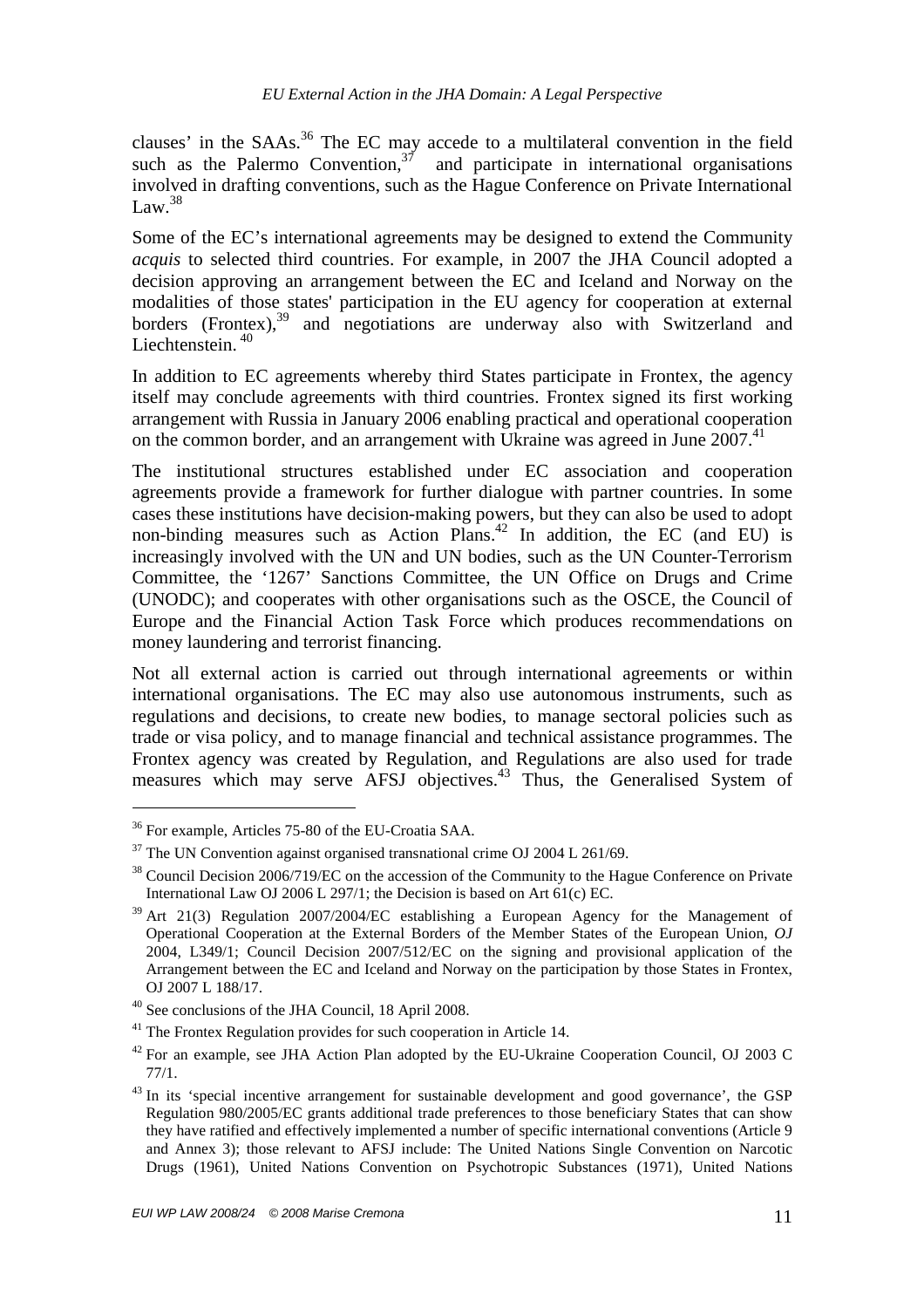Preferences is a trade instrument but may also be regarded as an anti-drug-trafficking and anti-corruption measure in its 'special incentive arrangement for sustainable development and good governance': additional trade preferences are granted to those beneficiary States that can show they have ratified and effectively implemented a number of specific international conventions.<sup>44</sup> Counter-terrorism measures include sanctions such as asset-freezing, frequently implementing UN Security Council resolutions. Sanctions against States are in the form of Regulations based on Articles 301 and 60 EC, sanctions against individuals need the additional legal base of Article 308 EC.<sup>45</sup> In both cases a Common Position adopted under Article 15 TEU is also required.

The EC's financial and technical assistance programmes are organised primarily in terms of the relationship the beneficiary countries have with the EU: thus there are regulations dealing with pre-accession assistance,  $46$  development cooperation,  $47$  and the European Neighbourhood and Partnership Instrument.<sup>48</sup> These all contain an AFSJ dimension: so, for example, the ENPI includes among its areas of cooperation

'supporting reform and strengthening capacity in the field of justice and home affairs, including issues such as asylum, migration and readmission, and the fight against, and prevention of, trafficking in human beings as well as terrorism and organised crime, including its financing, money laundering and tax fraud'.<sup>49</sup>

The Stability Instrument also addresses security and justice issues in the context of assistance to third countries; it has as one of its aims 'to help build capacity both to address specific global and transregional threats having a destabilising effect', including 'strengthening the capacity of law enforcement and judicial and civil authorities involved in the fight against terrorism and organised crime, including illicit trafficking of people, drugs, firearms and explosive materials and in the effective control of illegal trade and transit.'<sup>50</sup>

<u>.</u>

Convention against Illicit Traffic in Narcotic Drugs and Psychotropic Substances (1988), United Nations Convention against Corruption (Mexico).

<sup>44</sup> Regulation 980/2005/EC, Article 9 and Annex 3; those relevant to AFSJ include: The United Nations Single Convention on Narcotic Drugs (1961), United Nations Convention on Psychotropic Substances (1971), United Nations Convention against Illicit Traffic in Narcotic Drugs and Psychotropic Substances (1988), United Nations Convention against Corruption (Mexico).

<sup>45</sup> T-315/01 *Kadi v Council and Commission*, judgment 21 September 2005, appeal pending.

<sup>46</sup> Regulation 1085/2006/EC establishing an Instrument for Pre-Accession Assistance (IPA) OJ 2006 L 210/82.

 $47$  Regulation 1905/2006/EC establishing a financing instrument for development cooperation OJ 2006 L 378/41. This regulation replaces a number of more specific regulations, including Regulation 491/2004/EC (Aeneas) on assistance relating to migration & asylum.

<sup>48</sup> Regulation 1638/2006/EC establishing a European Neighbourhood and Partnership Instrument (ENPI) OJ [2006] L310/1.

 $49$  Ibid., Article 2(2)(r).

<sup>&</sup>lt;sup>50</sup> Regulation 1717/2006/EC establishing an instrument for stability OJ [2006] L327/1, Articles 1(2)(b) and  $4(1)(a)$ .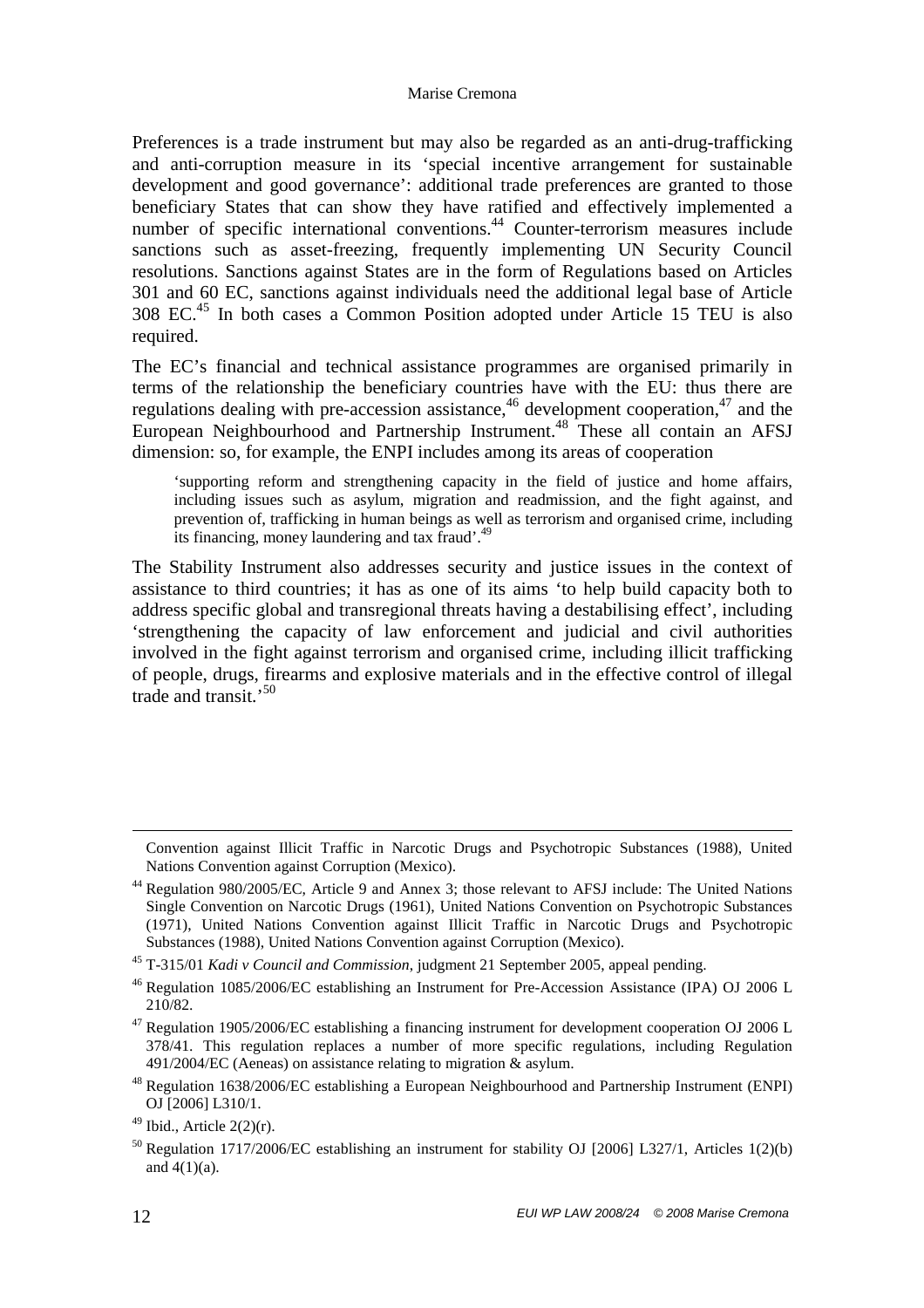#### *(ii) The use of EU powers*

Articles 24 and 38 TEU provide the legal base for international agreements within the third (and second) pillar, such as the agreement between the EU and the ICC on cooperation and assistance of  $2006$ ,<sup>51</sup> and the EU-US agreements on extradition and mutual legal assistance.<sup>52</sup> As with the EC, an international agreement may be used to extend the EU *acquis* to third countries; for example, by the agreement on mutual legal assistance certain provisions of the EU Convention on Mutual Assistance in Criminal Matters of 2000 will apply to Norway and Iceland.<sup>53</sup>

Certain agencies created by third pillar powers in the AFSJ field have the power to make agreements themselves. Under Article 42 of the Europol Convention,<sup>54</sup> Europol may establish relations with third states and bodies; the Council authorises Europol to enter into negotiations with specific third countries and a number of agreements have been concluded, with candidate States, the USA and non-EU parties to the Council of Europe Convention for the Protection of Individuals with regard to Automatic Processing of Personal Data.<sup>55</sup> Eurojust may also enter into cooperation arrangements with third countries; unlike Europol, an initial Council mandate is not required, however the agreement once negotiated requires the approval of the Council.<sup>56</sup> Eurojust and the U.S. have concluded a cooperation agreement on judicial cooperation on criminal matters, complementing the EU-US agreement on mutual legal assistance,  $57$  and an agreement has been negotiated with Switzerland.<sup>58</sup>

The Presidency represents the Union as far as Title VI matters are concerned, and may express the position of the Union in international organisations and international conferences.<sup>59</sup> Member States are under an obligation to coordinate their actions within international organisations and at international conferences and to defend the common

<sup>&</sup>lt;sup>51</sup> Council Decision 2006/313/CFSP of 10 April 2006 concerning the conclusion of the Agreement between the International Criminal Court and the European Union on cooperation and assistance, OJ 2006 L 115/49.

<sup>52</sup> Council Decision 2003/516/EC of 6 June 2003 concerning the signature of the Agreements between the EU and the USA on extradition and mutual legal assistance in criminal matters OJ 2003 L/25.

<sup>&</sup>lt;sup>53</sup> Council Decision 2004/79/EC of 17 December 2003, OJ 2004 L 26/1. On the EU Mutual Assistance Convention, see E. Denza, "The 2000 Convention on Mutual Assistance in Criminal Matters" (2003)40 CMLRev. 1047. Certain provisions of the Convention apply to Norway and Iceland under the terms of the Agreement of 18 May 1999 concluded by the Council with Iceland and Norway concerning the latter's association with the application, implementation and development of the Schengen *acquis,* OJ 1999 L 176/36. The 2004 agreement covers the other substantive provisions of the Convention; thus, by an agreement with the EU, two third countries agree to apply as between themselves and in their relations with EU Member States, certain provisions of a Convention concluded by the Member States under Article 34(2)(d) TEU.

<sup>&</sup>lt;sup>54</sup> OJ 1995 C 316/1. A proposal is under discussion to replace the Convention as the legal base of Europol with a Council Decision based on Article 34(2)(c): COM/2006/0817 final.

<sup>&</sup>lt;sup>55</sup> Council Decision of 27 March 2000 authorising the Director of Europol to enter into negotiations on agreements with third States and non-EU related bodiesOJ 2000 C 106/1; see further Council doc. 7153/04 of 8 March 2004.

<sup>&</sup>lt;sup>56</sup> Council Decision 2002/187/JHA of 28 February 2002 setting up Eurojust, OJ 2002 L 63 /1, Article 27(3).

 $57$  For the EU-US agreement on mutual legal assistance see note 52.

<sup>58</sup> See Council doc. 9345/08.

<sup>59</sup> Articles 18 and 37 TEU.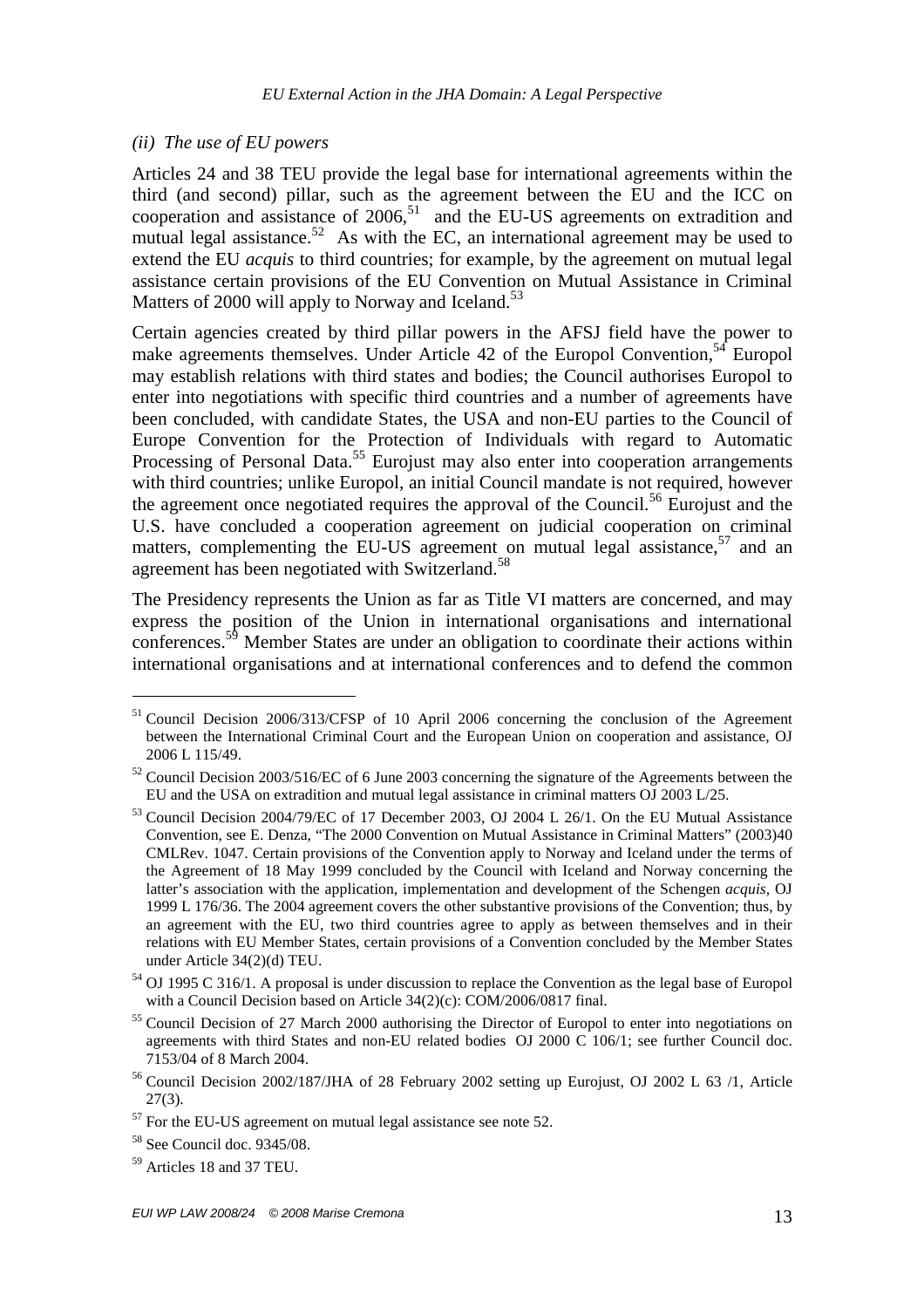positions adopted under Title VI TEU.<sup>60</sup> The European Council at Feira in June 2000 emphasised the need for the EU consciously to develop common positions in international fora: 'Action in international fora should, as far as possible, be formalised in common positions, as provided for in Article 37 TEU, when the aim of negotiations is to adopt legal texts. Failing that, systematic prior coordination between Member States is essential.'

Instruments adopted under the second pillar (CFSP) as well as the third pillar itself may be relevant to the external AFSJ, such as common positions listing of members of terrorist organisations. For example Common Position 2001/931/CFSP on the application of specific measures to combat terrorism is based on both Art 15 TEU  $(CFSP)$  and Art 34 TEU (third pillar).<sup>61</sup> Article 4 of this Common Position refers to the third pillar dimension and certain people and organisations listed in the Annex are subject only to Article  $4.62$  The ways in which CFSP and ESDP actions and instruments may achieve external AFSJ objectives is stressed in the Council's Strategy of 2005, including crisis management and police cooperation missions.<sup>63</sup>

# *(iii) Cross-pillar approaches*

The pressure to integrate policy and policy instruments across the pillar boundaries has encouraged the Union to develop specifically cross-pillar initiatives in order to bring together instruments from different pillars in a coherent policy framework. The European Council at Feira in 2000 was already stressing this aspect: JHA policy, it said, 'should be incorporated into the Union's external policy on the basis of a "cross-pillar" approach and "cross-pillar" measures. Once the objectives have been defined, they should be implemented by making joint use of the Community provisions, those available under the CFSP and those on cooperation laid down in Title VI of the TEU.' Although the TEU does contain provision for an instrument, the common strategy, which may be seen as a cross-pillar instrument, and the Feira European Council mentioned the possibility of adding a JHA dimension to common strategies, in practice the common strategy has been little used, and instead broader frameworks have been created within which different pillar-based instruments from the 'toolkit' may be combined and used to further common objectives.

Some of these frameworks are country or regionally-based, some are thematic. They include the Stabilisation and Association and Thessaloniki Process for the Western Balkans, the pre-accession process, the 'common space' on freedom, security and justice with Russia, and the European Neighbourhood Policy (ENP). The ENP for example, is a policy with a strong AFSJ dimension which implicates all three pillars; the Action Plans adopted within the ENP for each of the partner States consciously, as well

 $60$  Articles 19 and 37 TEU.

<sup>61</sup> OJ 2001 L 344, p. 93.

<sup>62</sup> Case C-355/04P *Segi v Council*, judgement of 27 February 2007, para 11.

 $63$  See 'A Strategy for the External Dimension of JHA', doc. 14366/3/05, REV 3, at para 6. Relevant actions include EUPM in Bosnia and Herzegovina; EUPOL COPPS in Palestine; EUJUST LEX, the police and rule of law mission in Iraq; and EUBAM for Ukraine and Moldova.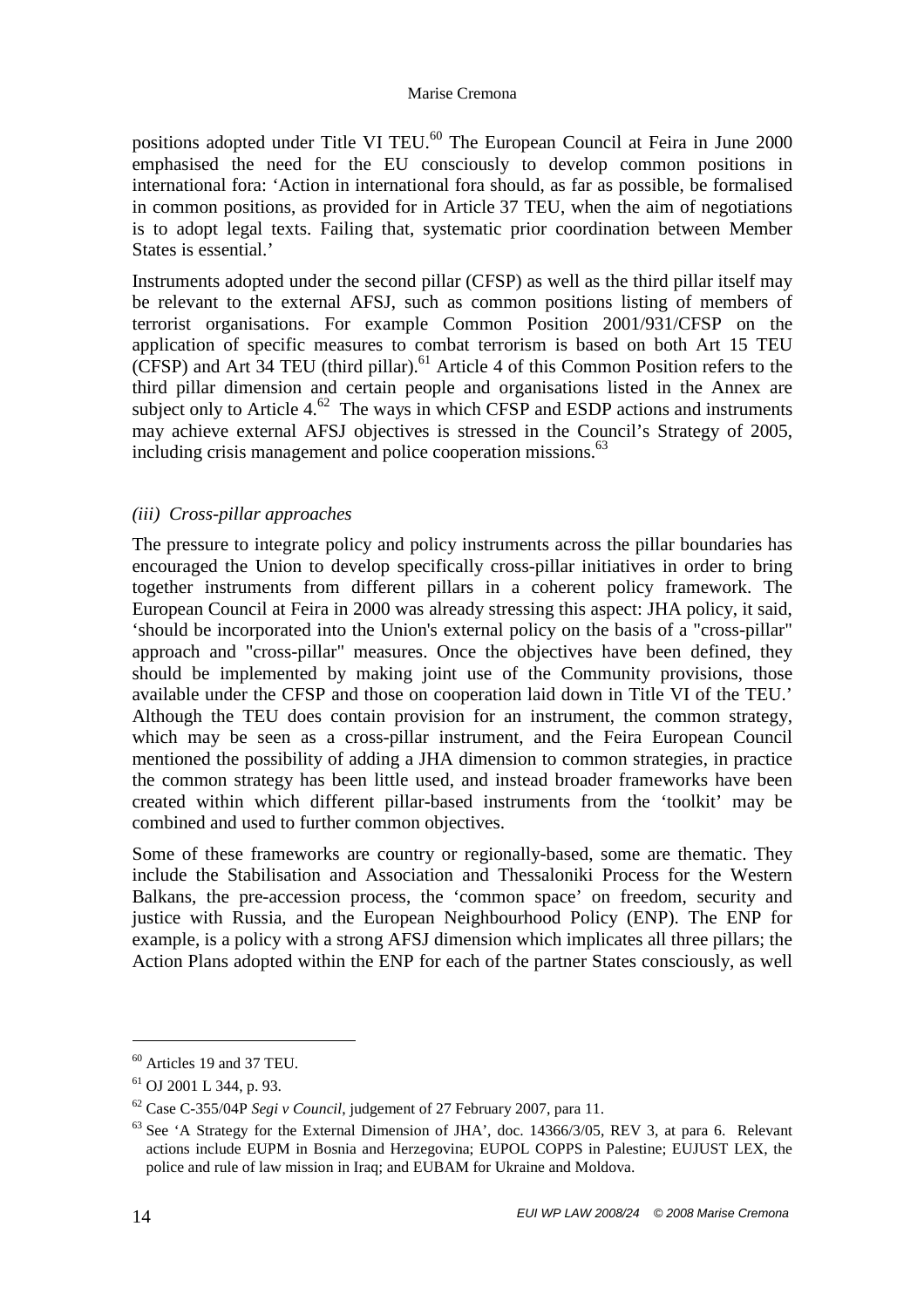as the ENPI, cover all three pillars.<sup>64</sup> The ENPI demonstrates that these policy frameworks, while not based on 'hard law', nevertheless have a substantive content and impact: the Regulations locates the 'overall policy framework' for the assistance provided not only in the bilateral agreements that give a legal structure to the relationships, but also in 'the relevant Commission communications and Council conclusions laying down guidelines for European Union policy towards these countries', with the Action Plans providing 'a key point of reference for setting Community assistance priorities'.<sup>65</sup>

The increasingly common practice of developing EU strategies on specific themes has also been applied to AFSJ-related topics such as terrorism,<sup>66</sup> drugs<sup>67</sup> and organised crime.<sup>68</sup> In addition, the Council's Strategy on the external dimension of JHA proposed the development of a number of Action Oriented Papers in order to enhance the coherence of EU external policy in specific areas.<sup>69</sup> These Papers are produced by the Presidency working with the Council Secretariat and the Commission, and according to the Strategy,

'These papers should include: i) an analysis of the issue and the EU's objectives, drawing on relevant information from the EU's institutions (eg Commission, Europol, Eurojust, Sitcen, Frontex) and from the Member States; ii) a summary of current action being carried out by both the Commission and by Member States; and iii) identification of what needs to be done at the political, technical and operational levels in order to meet EU objectives.'<sup>70</sup>

Several priority themes for these AOPs were identified; so far, Action Oriented Papers have been produced on improving cooperation on organised crime, corruption, illegal immigration and counter-terrorism between the EU and Western Balkans, $1$  on increasing EU support for combating drug production in and trafficking from Afghanistan,<sup>72</sup> and on implementing the Common Space of Freedom, Security and Justice with Russia.<sup>73</sup> The idea of these AOPs is that they should not only give an overview of EU policy but also make concrete recommendations; according to the French, Czech and Swedish Multi-Presidency programme of July 2008, they remain

 $64$  For the JHA dimension of the ENPI see above at note 49. The ENPI thus contrasts with the Phare assistance programme (Council Regulation 3906/89/EEC on economic aid to certain countries of Central and Eastern Europe, OJ L 375, 23.12.1989, p. 11) which when originally adopted did not cover JHA matters; a political decision to use Phare also for this purpose was taken by the Essen European Council in December 1994.

 $65$  Regulation 1638/2006, Article 3(1).

<sup>&</sup>lt;sup>66</sup> The EU Counter-Terrorism Strategy, doc. 14469/4/05 REV 4, was agreed by the European Council 15-16<sup>th</sup> December 2005.

<sup>67</sup> EU Drugs Strategy 2005-2012, doc. 15074/04.

<sup>68</sup> Commission Communication, 'Developing a strategic concept on tackling organised crime' COM(2005)232 final; Council Conclusions Setting the EU Priorities for the Fight Against Organised Crime, doc. 10181/06.

<sup>&</sup>lt;sup>69</sup> A Strategy for the External Dimension of JHA, doc. 14366/3/05, REV 3, para 13.

 $70$  A Strategy for the External Dimension of JHA : Global Freedom, Security and Justice, doc. 14366/3/05, REV 3, at para 13.

<sup>&</sup>lt;sup>71</sup> See doc. 9272/06; for first progress report see doc. 15013/1/06 REV 1.

<sup>72</sup> See doc. 9370/1/06.

<sup>73</sup> See doc. 15534/1/6.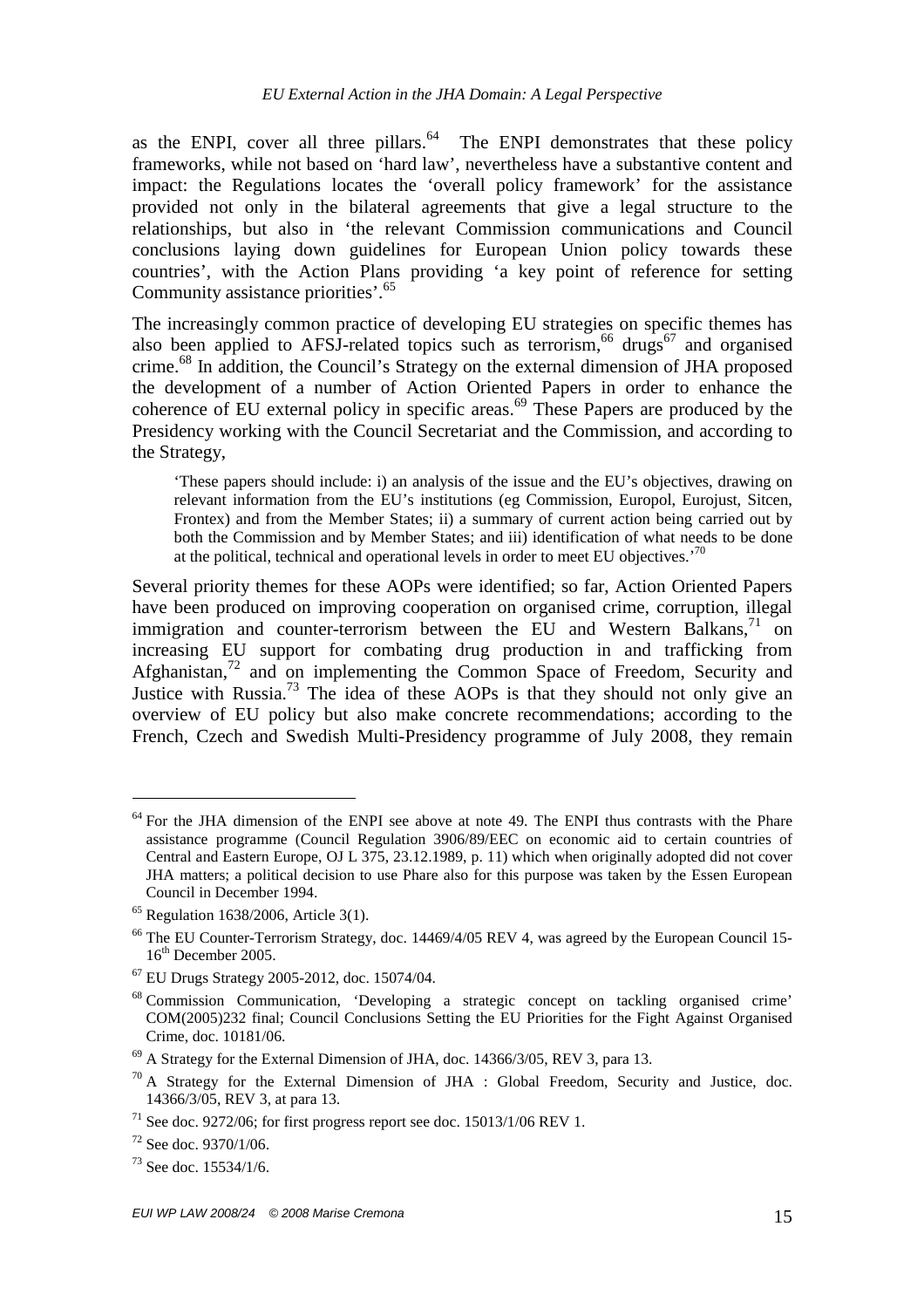relevant but are under-exploited. The trio presidency proposes to develop new AOPs on the eastern dimension of the ENP and on trafficking in human beings.<sup>74</sup>

This trend towards the adoption of broad strategy documents is likely to continue;<sup>75</sup> we should note that although these instruments are able to adopt a cross-pillar approach, whenever concrete actions are proposed these require a specific legal base within the Treaties and we will now turn to the problems that may arise when attempting to decide on the appropriate legal base.

# *B. Boundary issues*

The cross-pillar nature of the Area of Freedom, Security and Justice and the availability of instruments from all three pillars are bound to lead to questions of allocation and choice of legal base. As well as the political dimension of such choices, and the practical question of choosing the most appropriate instrument, there is a legal dimension. In the first place, EC (first pillar) competence is limited: the Community may not act beyond the express and implied competences granted by the Treaty (Article 5 EC). Although as an international organisation the EU (here distinguished from the EC and encompassing the second and third pillars) in principle acts only under conferred powers, these powers have been very broadly stated, at least externally.<sup>76</sup> However, EU powers are circumscribed both by the nature of the instruments that may be used and by Article 47 TEU under which it is provided that 'nothing in this Treaty [the EU Treaty] shall affect the [EC] Treaties'.

The precise way in which this provision should be read is controversial. On one view, if it is possible to adopt a measure under EC competence, then this should be used; others would support a reading which allowed for some overlap between the EC and other two pillars where EC powers are not exclusive and where similar powers under different competences may be exercised for different objectives.<sup>77</sup> In the Court's case law it is the first view which has prevailed. Applying its case law on legal base decisions within the EC Treaty to the inter-pillar context, the Court of Justice has held that the decision as to the appropriate legal base must take into account both its aim and its content. Ostensibly the choice should be based on objective factors, not simply the preference of the legislative institutions; $^{78}$  however the aim of a measure is generally derived primarily from its Preamble and the legislature is thus able to ensure that it reflects the scope of the chosen legal base. The Court holds that where it is possible, given the aim and content of a measure, to adopt it under Community powers then these should be used.<sup>79</sup> It has also held that where an instrument has multiple, equally important, objectives

 $74$  JHA External Relations Multi-Presidency Work Programme, drawn up by the French, Czech and Swedish Presidencies, 1 July 2008, Council doc. 10546/08, p.6.

 $75$  Under the Lisbon Treaty the European Council is explicitly given the task of adopting decisions setting strategic objectives: Article 22 TEU-Lisbon for external policy and Article 68 TFEU for AFSJ.

<sup>&</sup>lt;sup>76</sup> The EU may act in  $\cdot$ ... all areas of foreign and security policy' (Article 11(1) TEU).

 $77$  See for example A. Dashwood, 'The Law and Practice of CFSP Joint Actions' in M. Cremona and B. de Witte, *EU Foreign Relations Law – Constitutional Fundamentals*, Hart Publishing, 2008.

<sup>78</sup> See for example, Case C-94/03 *Commission v Council*, judgment 10 January 2006, para 34.

<sup>79</sup> In relation to the first/third pillar boundary, see Case C-176/03 *Commission v Council (environmental penalties),* judgment of 13 September 2005, paras 38-40; in relation to the first/second pillar boundary, see Case C-91/05 *Commission v Council (SALW)*, judgment of 20 May 2008, paras 31-33 and 58-62.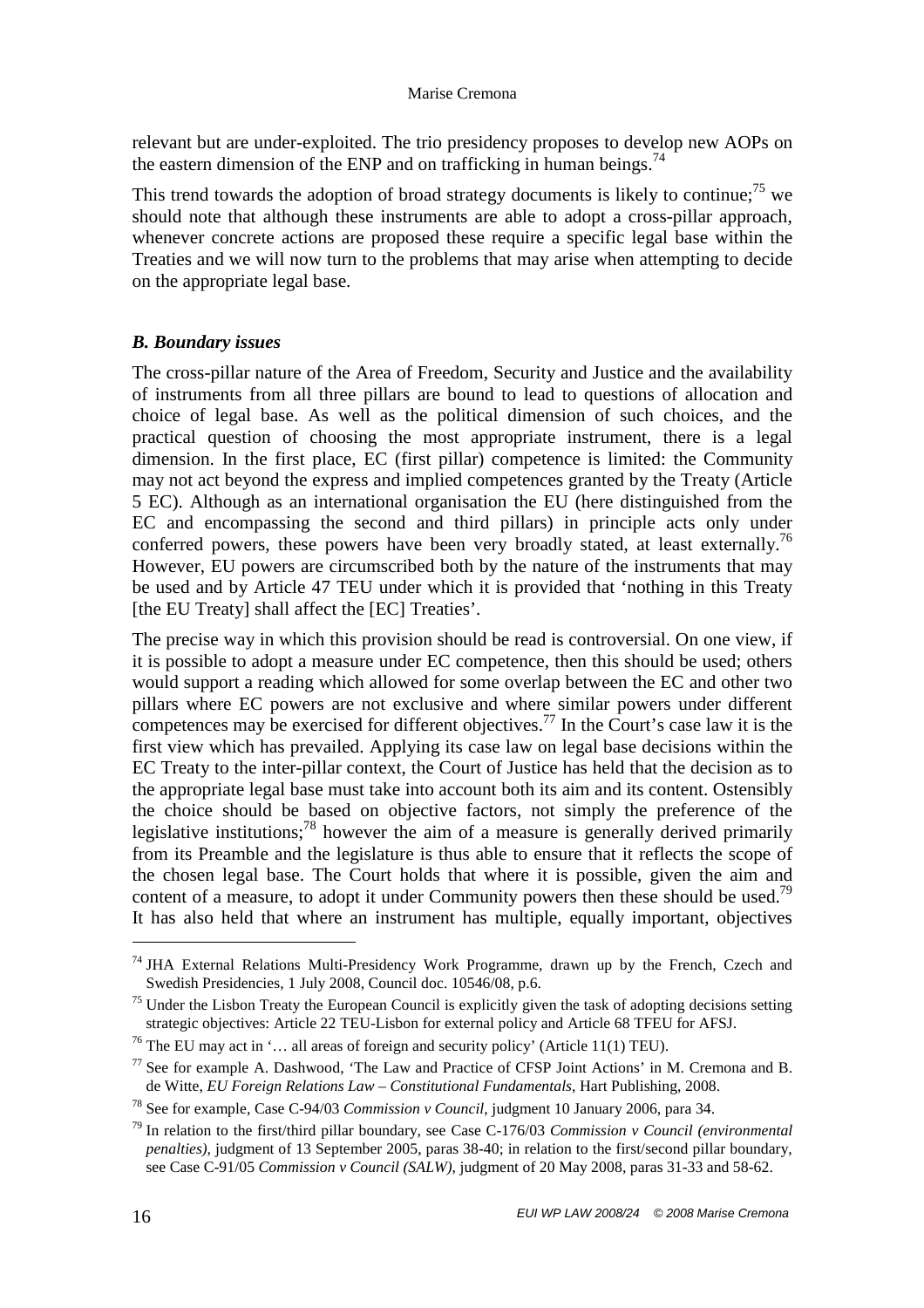falling under more than one pillar, Article 47 TEU precludes a joint EC/CFSP or EC/Third pillar legal base and requires preference to be given to the EC Treaty legal base. $80$ 

The *PNR* case<sup>81</sup> is a good example of the difficulty of allocating an international agreement to the correct legal base (and pillar), and of the consequences of getting it wrong. The Community signed the agreement with the US on the exchange of passenger data in air travel to and from the USA. $^{82}$  The legal base chosen was Article 95 EC, on the ground that this was the legal base of the Community Directive on data protection, the requirements of which had to be fulfilled before Community carriers were entitled to transfer PNR data outside the Community. This reasoning broke down once it was decided by the Court, on a challenge from the European Parliament, that the agreement (and the Commission's decision as to the adequacy of US data protection mechanisms) fell outside the data protection Directive on the grounds that the Directive in Article 3(2) excludes from its scope 'activity outside the scope of Community law' such as Title V and VI TEU, public security, defence, State security and criminal law. Although the Directive provides in Article 25 for the possibility of international agreements, this particular agreement thus fell outside its scope. The Court did not suggest an alternative EC Treaty legal base, and its reasoning (including its assumption that the agreement would have to be terminated) suggested that the agreement fell outside the scope of Community law altogether and not merely of the Data Protection Directive and Article 95 EC. $^{83}$  Indeed, the EC agreement with the US was terminated as a result of the judgement, and a new agreement negotiated on the basis of Articles 24 and 38 TEU.<sup>84</sup>

One of the key results of the Treaty of Lisbon as far as external policy is concerned would be the replacement of the current complex organisational structure encompassing the EC and the EU with a single structure, a single legal order and a single legal personality (albeit spread over two treaties): the European Union. This will both make it easier to project the Union's identity internationally and will simplify policy-making internally, although some issues relating to the relationship between the CFSP and other external policy fields remain. The two treaties are of equal legal value (Art 1 TEU-Lisbon, Art 1 TFEU) and throughout both they are referred to as 'the Treaties'. Thus it is clear that they are to be treated as an integrated whole. This is important for external policy as (unlike any other substantive policy field) the relevant provisions are split between the two Treaties. Indeed, the Treaties provide that the Union must ensure consistency and coherence between the different areas of its external action and between

<sup>80</sup> Case C-91/05 *Commission v Council (SALW)*, paras 76-77. In this, an inter-pillar legal base decision differs from a choice between two EC Treaty legal bases. Note that this ruling applies where the measure as a whole could be adopted under either the first or the second/third pillars. Where in contrast aspects of the measure (or international agreement) fall outside first pillar competence then two legal bases may be required, although in those few cases where this has occurred to date, two separate instruments have been adopted: see the conclusion of the Palermo Convention protocols at note 136 below.

<sup>81</sup> Joined Cases C-317/04 and C-318/04 *European Parliament v Council*, judgment of 30 May 2006.

<sup>82</sup> Council Decision 2004/496/EC, OJ 2004 L 183/83.

<sup>83</sup> For a full discussion see G. Gilmore and J.J. Rijpma, (2007) 44 *Common Market Law Review* 1081.

<sup>&</sup>lt;sup>84</sup> Agreement between the EU and the USA on the processing and transfer of passenger name record (PNR) data by air carriers to the United States Department of Homeland Security, OJ L 298, 27.10.2006, p. 29*.* A PNR agreement has also been negotiated with Australia: see Council doc. 9127/2/08.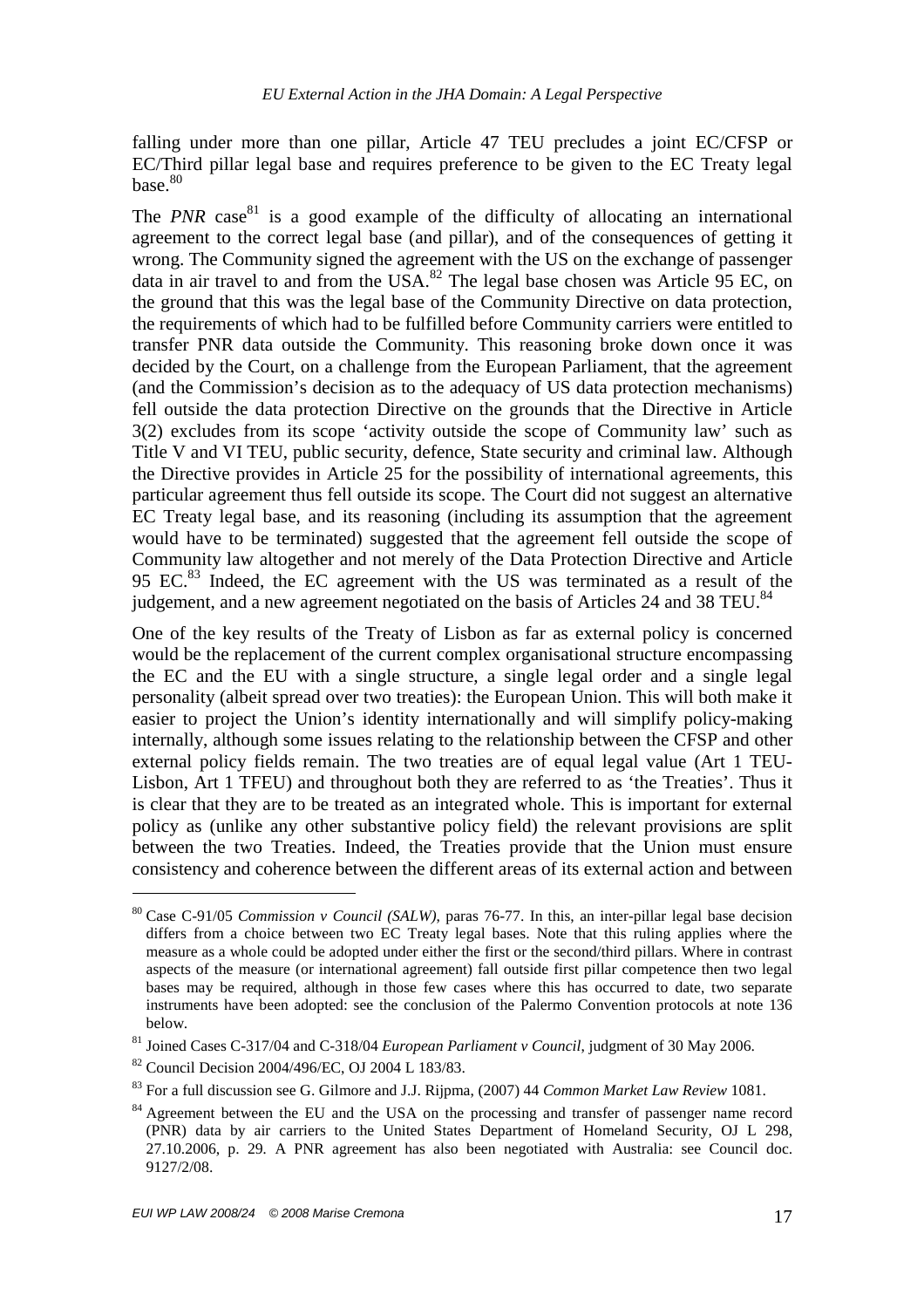these and its other policies. The Council and the Commission, assisted by the High Representative of the Union for Foreign Affairs and Security Policy, are to cooperate to that effect.<sup>85</sup>

The removal of the pillars, alongside the single set of objectives for external action introduced by the Treaty of Lisbon, will certainly help to improve policy coherence. Although the provisions relating to AFSJ external action will still be found in several different places, we will no longer have special decision-making rules for the third pillar as it is integrated into the TFEU. As a result the kind of boundary issues between the third and first pillars that gave rise to the PNR case will disappear. However they will remain as far as the AFSJ/CFSP boundary is concerned, as the Treaty of Lisbon maintains 'specific rules and procedures' for the CFSP as well as a revised version of Article 47 TEU.<sup>86</sup> 'Security' is a common dimension in both the CFSP and the AFSJ, but in practice the fields of action covered by the AFSJ are fairly clearly defined and we are perhaps unlikely to see major disputes as to whether a particular measure falls under AFSJ or CFSP powers. However in two instances, parallel provisions might cause difficulties in deciding which would be the appropriate basis for action. The first, reflecting the PNR case mentioned above, is data protection. The Treaty of Lisbon would introduce a specific legal base for enacting data protection legislation (Article 16 TFEU); however a new CFSP provision is also introduced (Article 39 TEU-Lisbon) which would derogate from this general data protection provision in allowing the Council to establish rules applicable to the processing of personal data by the Member States when acting within the scope of the CFSP. An agreement on data protection with a third country may therefore fall in part or wholly within the CFSP, with consequences for the decision-making procedure to be followed.<sup>87</sup> The second potentially difficult area relates to individual sanctions. The Treaty of Lisbon would expressly include, for the first time, restrictive measures against individuals and groups within its provision on economic sanctions.<sup>88</sup> The current two-stage approach of CFSP decision followed by Community Regulation (Article 301 EC) will be retained although the names of the legal acts will be changed. In addition (and apparently as a replacement for Article 60 EC), an article on restrictive measures has been added to the AFSJ provisions (Article 75 TFEU) which relates to asset freezing in the context of 'preventing and combating terrorism and related activities' and which does not require a CFSP decision. Under this provision framework regulations are to be adopted by the ordinary legislative procedure (co-decision); implementation is then by Council act without European Parliamentary involvement. The relationship between the two provisions is unclear. The scope of Article 75 is more narrowly defined, as it relates to capital movements and payments whereas Article 215 merely refers to restrictive measures and so could be used for visa bans, for example. On the other hand, Article 215 is found among the external relations provisions of the TFEU, whereas Article 75 is placed within the AFSJ; so although neither provision is expressly limited in this way it could be argued that Article 215 is intended to be used against non-EU citizens, whereas measures against EU citizens

<sup>85</sup> Article 21(3) TEU-Lisbon.

<sup>86</sup> Article 40 TEU-Lisbon. Under this provision the CFSP 'shall not affect the application of the procedures and the extent of the powers of the institutions' in relation to other Union competences, but neither shall those other competences affect the CFSP.

<sup>&</sup>lt;sup>87</sup> See Article 218 TFEU, which covers and establishes specific procedures for CFSP agreements.

<sup>88</sup> Article 215(2) FTEU.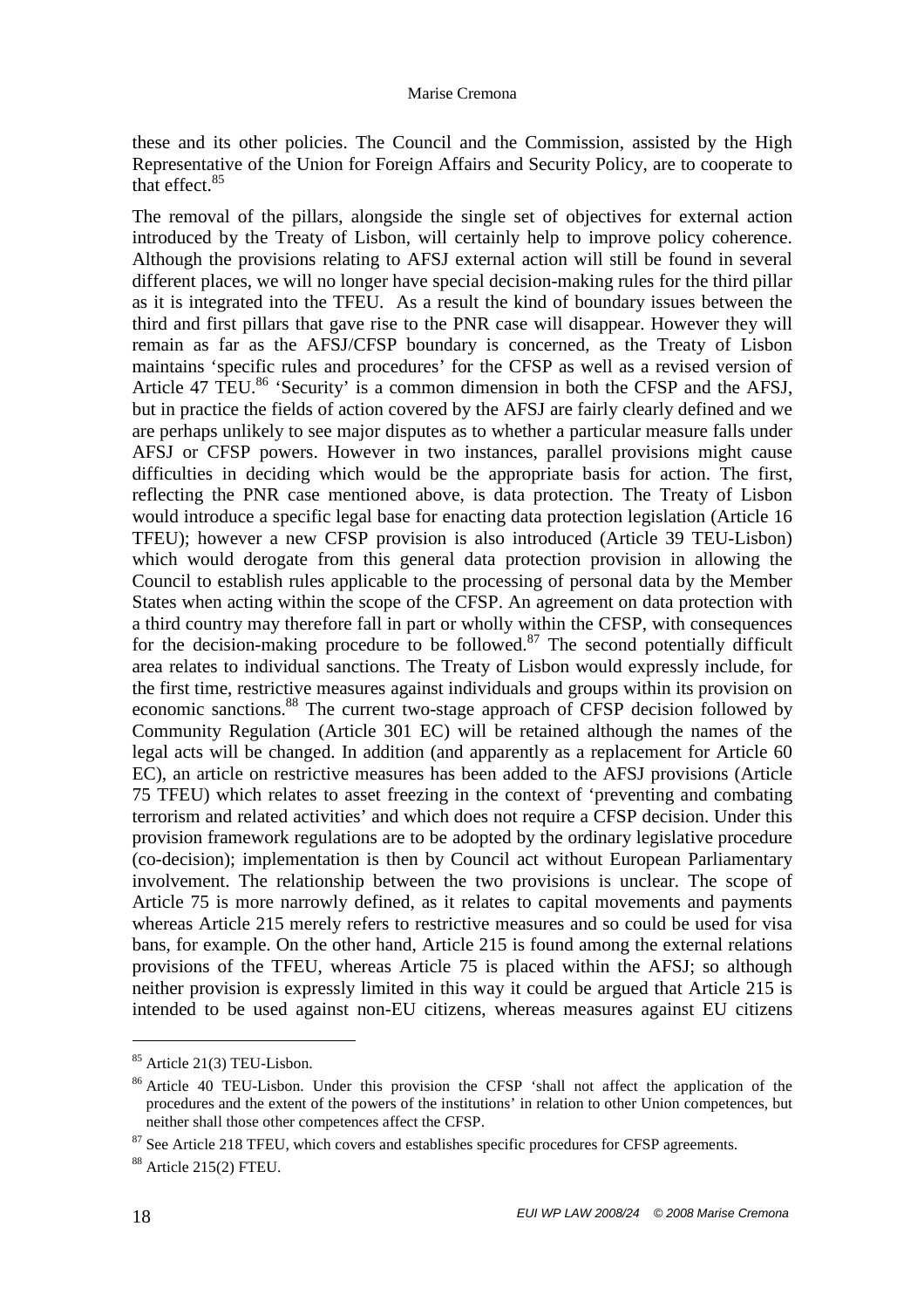should be based on Article 75. As we have seen, the issue of choice of legal base matters: a measure adopted under Article 75 TFEU which should have been adopted on the basis of Article 215 TFEU (which involves a CFSP decision) may be said to 'affect' the procedural and institutional balance contrary to Article 40 TEU (and vice versa). It will not always be easy to decide on the right legal base or even on the basis for distinguishing between the two.

# **III. Interaction with Member States**

The third dimension of the external AFSJ that I want to explore briefly in this paper is a perennial one in external relations law: the relationship between Union and Community competence in this area on the one hand, and Member State powers on the other. When one looks at the external AFSJ, three aspects of this relationship are noticeable: first, the desire to maintain Member State competence and even substantive activity alongside that of the Community / Union; second, as a consequence, the attitude that the decision to act at Union / Community level should be a practical one based on the criterion of 'value added', rather than a purely legal competence issue; and third, the variable geometry caused by the Danish, British and Irish opt-outs to Title IV EC..

# *A. Attitudes to exclusivity*

To what extent might the field of external AFSJ become an area of exclusive competence? Here again, of course, the distinction between pillars is important in legal terms although it is noticeable that under the EC Treaty as much as under the TEU the tendency is to maintain the possibility for Member States to act in the field – exclusivity is, at present, the exception.

Taking the EC Treaty first: exclusivity of external Community competence can be attributed *a priori*, <sup>89</sup> or arise by pre-emption in a number of ways (essentially, the Community 'occupies the field'). In the external AFSJ as we have seen, instruments from other external policy fields may be used to fulfil AFSJ objectives and exclusivity will then depend on the nature of that policy field: trade policy, for example, is always exclusive (the GSP Regulation furthers AFSJ objectives in its good governance incentive scheme), whereas development cooperation is always a matter of shared competence.

External competence based on Title IV EC, on the other hand, is implied and may thus become exclusive where the exercise of Community powers has had a pre-emptive effect. This is expressed in terms of the possibility that an external agreement, if concluded by the Member State(s) would 'affect' Community rules. For this effect to take place, an actual conflict between rules is not necessary.<sup>90</sup> Rather, it must be shown that the agreement covers a field which is within the scope of common Community rules, or within an area which is already largely covered by such rules; its effect must

<sup>&</sup>lt;sup>89</sup> For example, the common commercial policy, based on Article 133 EC.

<sup>90</sup> C-476/98, *Commission v. Germany (open skies)* [2002] ECR I-9855, para. 108; *Opinion 1/2003*, para. 129.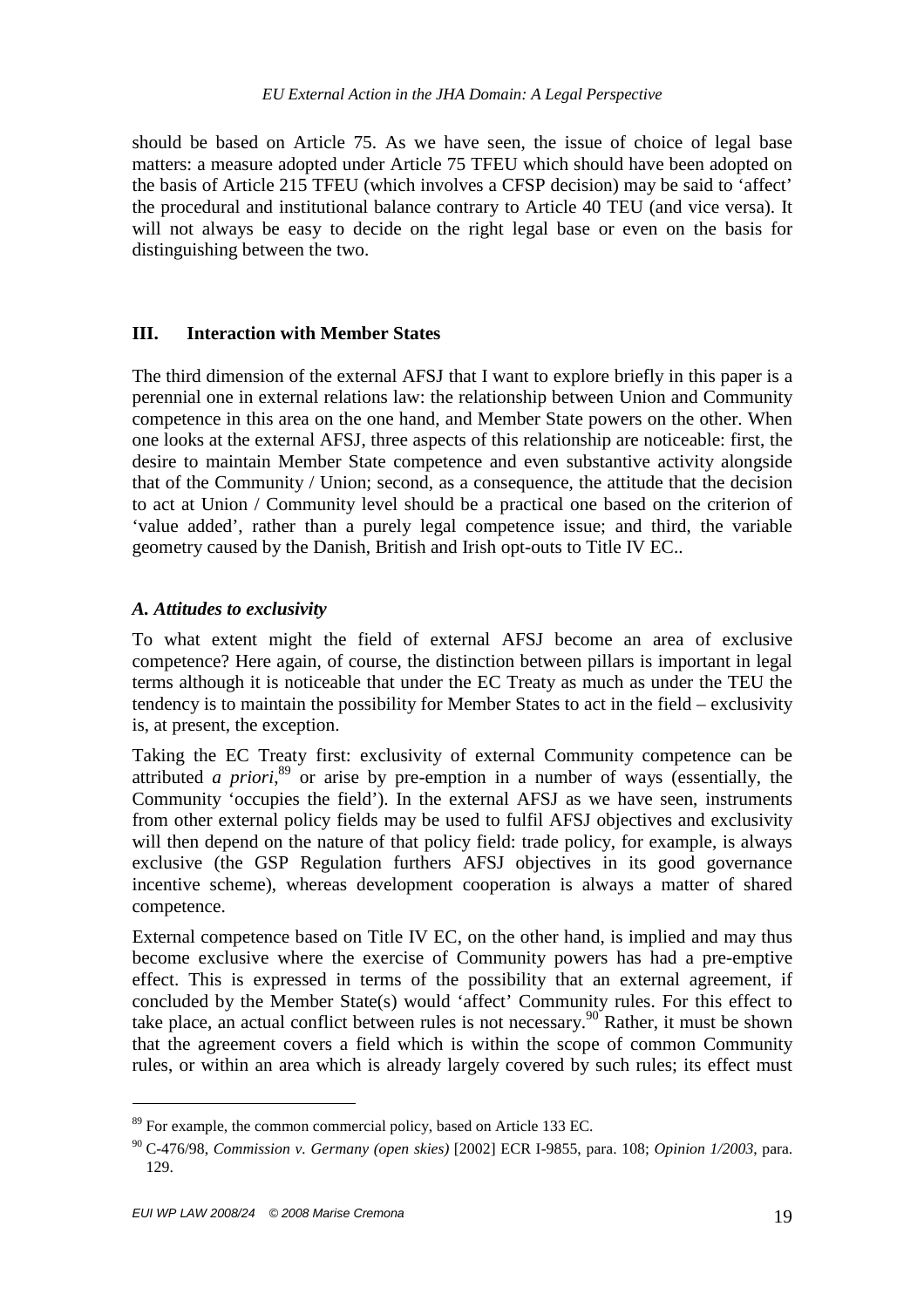then be judged by examining the nature and content of both the terms of the agreement and of the Community measures.<sup>91</sup> A close examination of the agreement and its potential effects will be necessary:

"… any competence, especially where it is exclusive and not expressly conferred by the Treaty, must have its basis in conclusions drawn from a specific analysis of the relationship between the agreement envisaged and the Community law in force and from which it is clear that the conclusion of such an agreement is capable of affecting the Community rules. $192$ 

This quotation comes from *Opinion 1/2003*, in which the Court of Justice held that Community competence to conclude the Lugano Convention, based on Article 65 EC, was exclusive. The case is important for the Court's clear statements of the context in which exclusive competence may arise and its emphasis on the rationale for exclusive competence, based on the need 'to ensure a uniform and consistent application of the Community rules and the proper functioning of the system which they establish in order to preserve the full effectiveness of Community law.<sup>93</sup> However, it is also unusual: the Convention extends the regime of the 'Brussels Regulation' (Regulation 44/2001) on recognition and enforcement of judgments, which itself replaced the Brussels Convention, to the EFTA States. It is thus an area where Community legislation, in the form of the Brussels Regulation, provides a 'unified and coherent system of rules on jurisdiction' which would be affected by an 'agreement also establishing a unified system of rules on conflict of jurisdiction'. This situation is still unusual in the field of AFSJ, and so we must be careful not to assume that AFSJ competence will be readily accepted as exclusive.

In some other areas when considering whether the field has been occupied we need to be careful how the field is defined. The Community has an implied competence to conclude readmission agreements on the basis of Article 63(3)(b) EC and has done so with a number of countries. This does not however mean that the Member States have lost their competence in this field. $94$  The issue has been controversial, but the Commission now appears to accept the Council's view that competence in the field of readmission agreements is generally shared. In May 1999 the Council considered this question and its corollary, the constraints imposed on the Member States in the exercise of their competence, based on the principle of loyal cooperation (Article 10 EC); it is worth quoting the Council's Conclusions as an example of its approach to shared competence:

<sup>&</sup>lt;sup>91</sup> In some cases, the nature of the Community rules is such that any agreement will have an 'effect' on them: such is the case where they expressly provide for the treatment of third country nationals: *Opinion 1/94*, para. 95; *Opinion 2/92*, para. 33, C-476/98, *Commission v. Germany*, para. 109; or where a particular issue is completely harmonized: *Opinion 1/94*, para. 96; *Opinion 2/92*, para. 33, *Commission v Germany*, para. 110. In other cases, no such effect will be found, such as where both agreement and Community rules provide for minimum harmonisation: *Opinion 2/91*, para. 18; or where any distortions caused by a bilateral Member State agreement could be rectified by autonomous Community action: C-476/98, *Commission v. Germany*, paras. 111-112.

<sup>92</sup> *Opinion 1/2003* at para. 124.

<sup>93</sup> *Opinion 1/2003*, para. 128.

<sup>94</sup> For a full discussion, see N. Coleman, *European Readmission Policy: Third Country Interests and Refugee Rights* (EUI doctoral thesis, April 2007), citing Schieffer, Community readmission agreements with third countries – objectives, substance and current state of negotiations, in Eur. J. of Migration and Law, 2003, 343; Kuijper, The Evolution of the Third Pillar from Maastricht to the European Constitution : Institutional Aspects (2004) 41 CMLRev 609.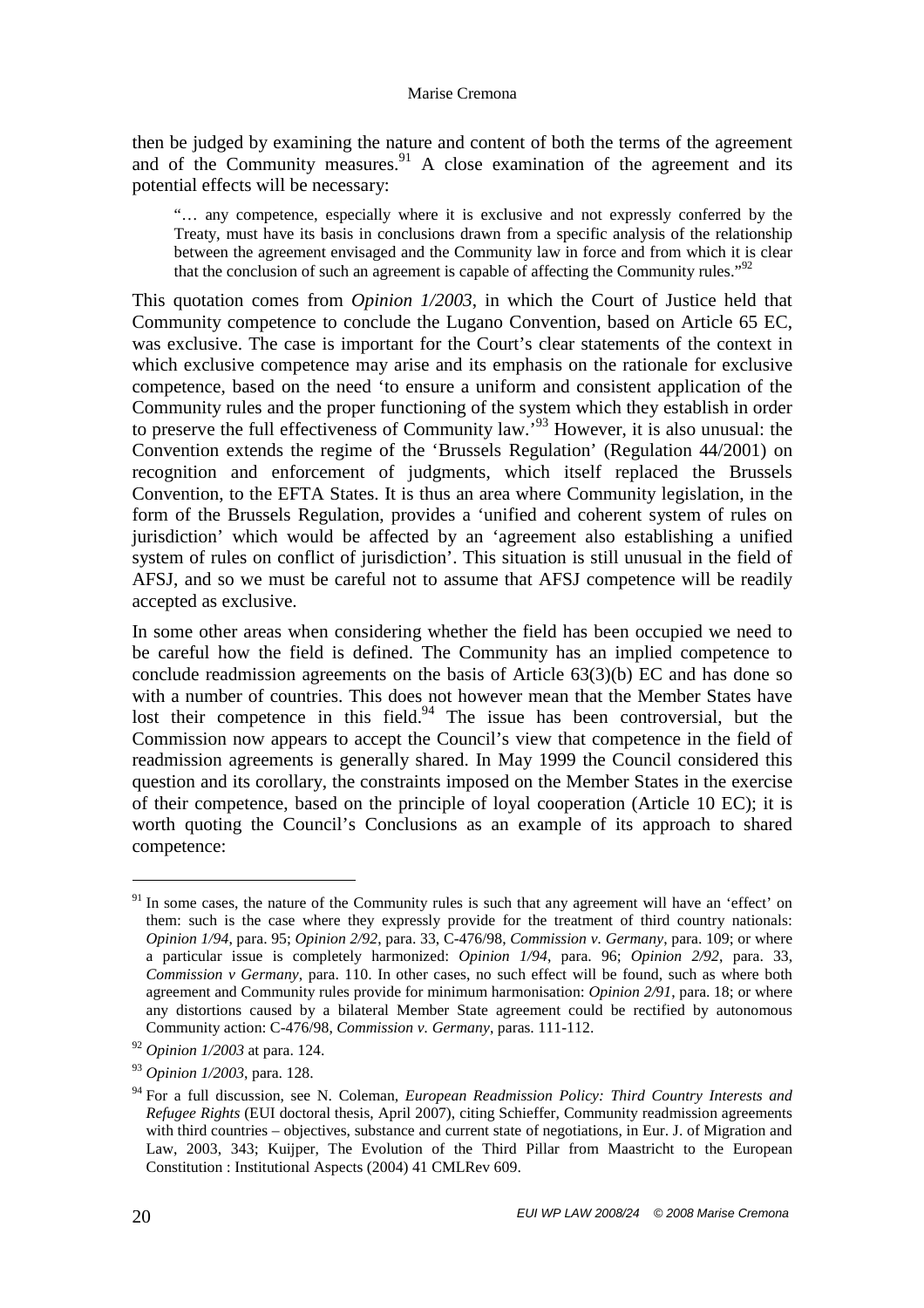'… The Community's responsibility with regard to the conclusion of readmission agreements is … not exclusive. A Member State can continue to conclude readmission agreements with third States provided that the Community has not concluded an agreement with the third State concerned or has not concluded a mandate for negotiating such an agreement. In individual cases Member States may also conclude bilateral agreements after the conclusion of a Community agreement or after the opening of negotiations, for instance where the Community agreement or the negotiating mandate contains only general statements on readmission but one or more Member States require more detailed arrangements on the matter. The Member States may no longer conclude agreements if these might be detrimental to existing Community agreements.'<sup>9</sup>

The current standard 'readmission clause' inserted into EU association and other agreements recognises this shared competence by providing (i) that upon request a readmission agreement will be concluded between the EC and the third country, and (ii) that pending the conclusion of such an agreement, bilateral agreements with individual Member States may be concluded. In practice, as Coleman has demonstrated,  $96$  the conditions set out in the Council Conclusions are not strictly applied, Member States in fact concluding bilateral readmission agreements after the decision to negotiate a Community agreement with that third State, or even after its conclusion. The readmission agreement concluded with Russia provides an interesting example of the dynamic of the relationship between Community and Member States in this field.<sup>97</sup> On the one hand, under Article 18(2) of the Agreement, the Community agreement is to take precedence over Member State agreements with Russia insofar as they cover issues dealt with by the Community Agreement. On the other hand, not only may existing Member State agreements continue in force, subject to this rule of precedence; under Article 20 implementing Protocols are to be concluded between Russia and individual Member States establishing the details of the procedures for readmission. The Community agreement thus takes on the character of a framework within which Member State agreements are to be concluded.

This example illustrates two points: first, that pre-emptive exclusivity may have to be ascertained on a case by case basis; and second, that a Community agreement may operate alongside and lay down parameters for existing and future bilateral Member State agreements. Let us look briefly at some more examples which illustrate different ways in which shared competence may be managed in the AFSJ field.

In the first example a Community Regulation, based on Article  $62(2)(a)$  EC, establishes a regime for local border traffic which incorporates the possibility of bilateral agreements between Member States and third countries. <sup>98</sup> The EC Regulation states that Member States are authorised to conclude or maintain bilateral Agreements with neighbouring third countries in order to implement a local border traffic regime and establishes the parameters for such agreements. Article 13 spells out in some detail the Member States' duties of information and consultation. In an area of shared competence

<sup>&</sup>lt;sup>95</sup> Conclusions of JHA Council, 27-28 May 1999.

 $96$  N. Coleman, note 94 above, pp 237-246.

 $^{97}$  Council Decision 2007/341/EC of 19 April 2007, 2007 OJ L 129/38.

<sup>&</sup>lt;sup>98</sup> Regulation 1931/2006/EC laying down rules on local border traffic at the external land borders of the Member States, OJ 2006 L 405/1. The local border traffic regime operates as a derogation from the Schengen Borders Code (Regulation 562/2006/EC). Thanks to JJ Rijpma for this example.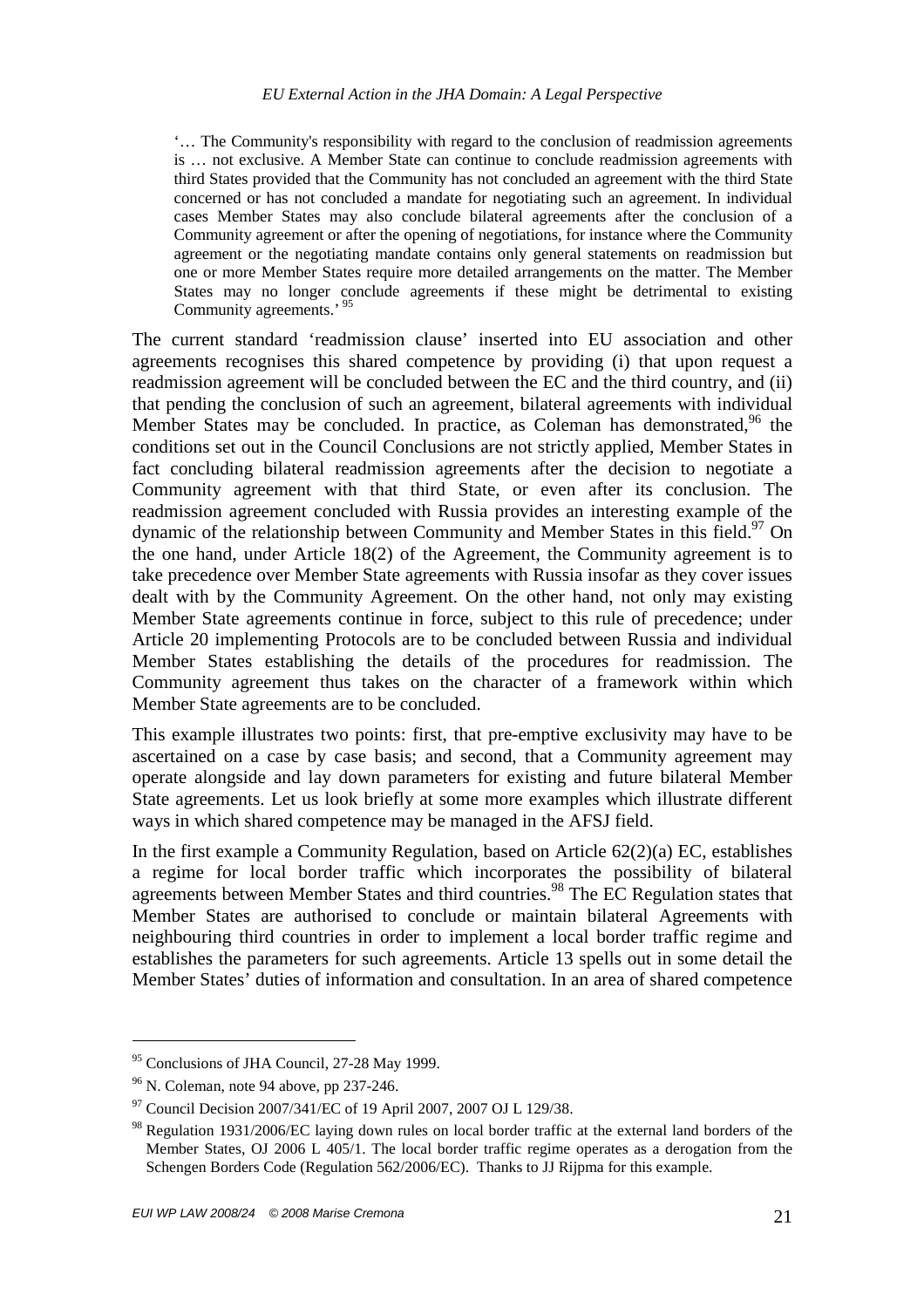the Community acts, not to exclude the Member States but to ensure that their bilateral agreements operate within a commonly agreed framework.

The approach adopted towards the negotiation of visa waiver agreements with the USA is also instructive. In early March 2008, just ahead of an EU-USA summit, the EU and its Member States agreed a common approach to take towards the USA in respect of its Visa Waiver Program (VWP) legislation and mutual visa waiver agreements.<sup>99</sup> It was agreed that aspects of the matter fell within EC competence, whereas other aspects were within the competence of Member States, and that therefore a twin-track approach would be adopted, the EU negotiating directly with the USA but with Member States also conducting their own bilateral negotiations. Alongside a Commission mandate to negotiate on matters within EU competence, $100$  a detailed set of principles was agreed which would guide individual Member State negotiations, reaffirming both the extent of Community competence over visas and the Member States' loyalty obligation under Article 10 EC. These include, for example, the principle that as far as passenger record data is concerned, 'the recently signed EU-US PNR Agreement should suffice and no additional requirements should be added as compared with that Agreement'; any sharing of PNR data obtained from third countries should be consistent with that agreement.<sup>101</sup> Thus an attempt is made to ensure that a Member State agreement does not compromise an existing Union agreement.

In the case of the VWP it is a priority for the EU to have all Member States participating as soon as possible so that visa-free travel to the USA is available for all EU citizens. In other circumstances the participation of all Member States may not be necessary; for example, shared competence in the field of migration policy has given birth to a new type of instrument, the Mobility Partnership, in which only some of the Member States may take part alongside the Community and a third State.<sup>102</sup>

It is not only in the border control and migration context that different mechanisms such as these have been found for managing shared competence. In the field of judicial cooperation in civil matters multilateral conventions are important and the Community's accession to the Hague Conference on Private International Law in April 2007 will facilitate participation in the conventions negotiated within the Hague Conference.<sup>103</sup> However conventions concluded before EC accession provide only for State participation, and where they deal with matters now the subject of Community legislation it may be necessary to make provision for a uniform participation by

<sup>&</sup>lt;sup>99</sup> Press release on US Visa Waiver Program legislation, Brussels, 5 March 2008, 7338/08 (Presse 66).

<sup>&</sup>lt;sup>100</sup> The mandate for the Commission to negotiate with the USA on conditions for access for all Member States to the VWP was agreed by the JHA Council on 18 April 2008.

<sup>&</sup>lt;sup>101</sup> Press release on US Visa Waiver Program legislation, Brussels, 5 March 2008, 7338/08 (Presse 66). For the PNR agreement with the US, see OJ L 204, 4.8.2007, p. 16.

<sup>&</sup>lt;sup>102</sup> Mobility Partnerships are not intended to be legally binding; they establish goals and principles covering the facilitation of legal migration, in particular temporary and circular migration, management of migration flows and reduction of illegal migration. Two have so far been agreed, with Cape Verde and Moldova: Joint Declaration on a Mobility Partnership between the EU and Cape Verde, Joint Declaration on a Mobility Partnership between the EU and Moldova, 21 May 2008, Council doc. 9460/08.

<sup>&</sup>lt;sup>103</sup> Council Decision 2006/719/EC on the accession of the Community to the Hague Conference on Private International Law, OJ 2006 L 297/1. Annexed to the accession document is a detailed declaration of Community competence.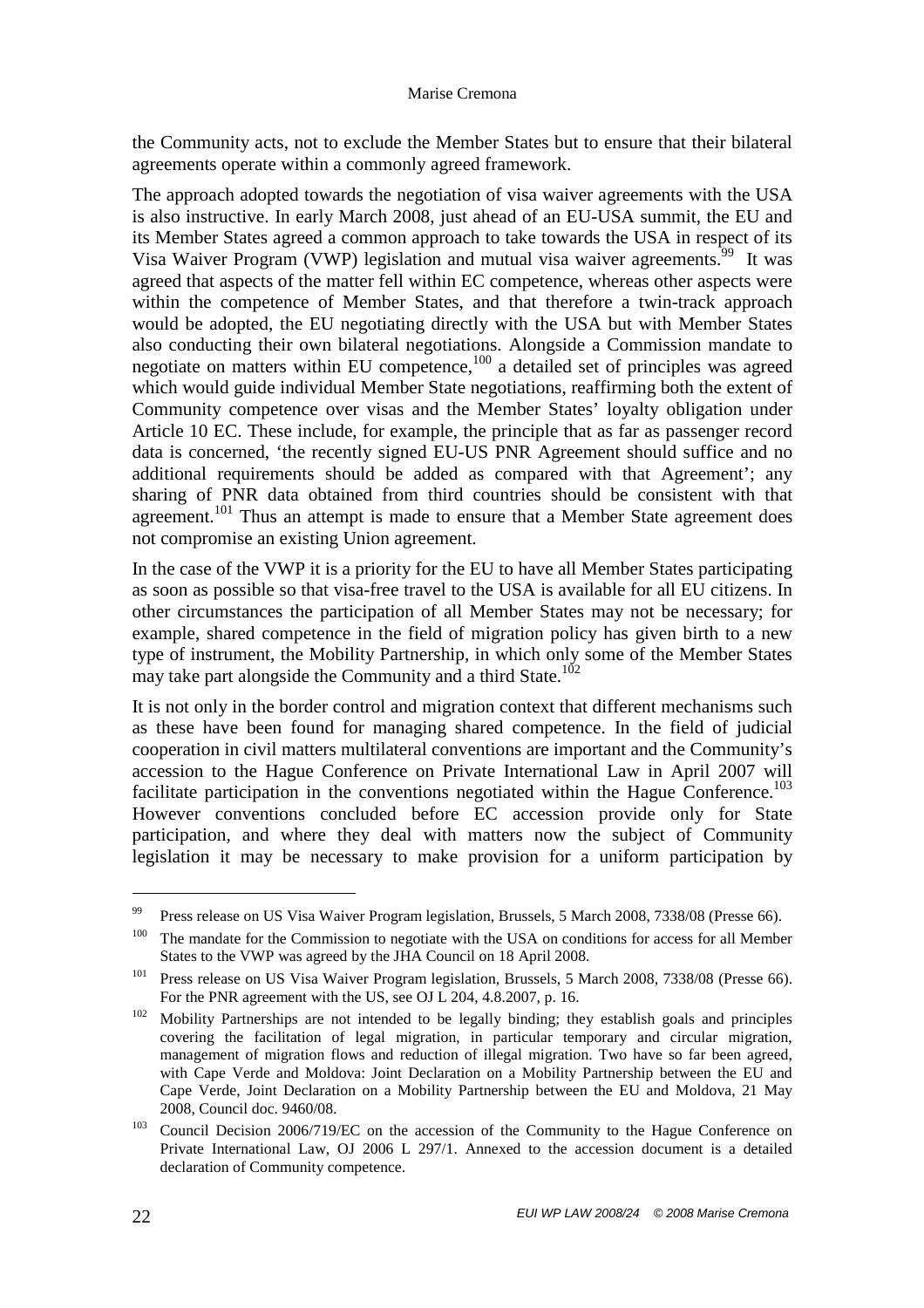Member States. So for example in 2003 the Community adopted a decision authorising the Member States 'in the interest of the Community' to sign the 1996 Hague Convention on jurisdiction, applicable law, recognition, enforcement and cooperation in respect of parental responsibility and measures for the protection of children.<sup>104</sup> Aspects of this Convention fall within the scope of Community legislation,  $105$  while other aspects fall within Member State competence. A mixed agreement being impossible as the Convention was only open to States, the Community sought to ensure that all Member States should become parties, while requiring them to make a declaration at the time of signature to the effect that as regards those aspects of the Convention that deal with recognition and enforcement of judgments, and as between themselves, they would apply the relevant Community law.<sup>106</sup> More generally, the French-Czech-Swedish Multi-Presidency Programme adopted in July 2008 suggests strengthening cooperation with third countries on civil matters by means of 'concrete measures, such as model agreements, providing better uniformity in Member States' cooperation with third countries.' $107$ <sup>T</sup> The suggestion is even made that in fields covered by Community exclusive competence bilateral negotiations between Member States and third countries might be allowed where the Community 'does not intend to exercise its exclusive external competence'.<sup>108</sup>

So, in spite of the real possibility of exclusive competence flowing from the exercise of Community powers in the field, we have seen that shared competence remains the norm with Member States accepting that it makes sense to act collectively through the Community in many AFSJ fields but wary of ceding external competence completely. The emphasis is then on managing shared competence, and more particularly the continued practice of Member State bilateral treaty-making, a variety of mechanisms being used including: agreed negotiating positions, Regulations establishing the parameters for Member State agreements, Council Decisions authorising ratification of multilateral Conventions, non-binding arrangements with third countries involving some but not all Member States and (possibly) model agreements. In all these cases steps are taken to ensure compliance with Community law.

Similar questions are also raised within the third pillar. Third pillar EU competence is not exclusive. Although there is no explicit 'loyalty clause' in Title VI TEU as an equivalent to Article 10 EC, the Court of Justice has, in an internal context, implied an analogous duty of loyal cooperation<sup>109</sup> and there are strong grounds for applying this

<sup>104</sup> Council Decision 2003/93/EC, OJ 2003 L 48/1; see also Council Decision 2008/431/EC authorising those Member States who have not already done so to ratify or accede to the Convention, OJ 2008 L 151/36.

<sup>&</sup>lt;sup>105</sup> In particular Regulation 1347/2000/EC on jurisdiction and the recognition and enforcement of judgments in matrimonial matters and in matters of parental responsibility for children, OJ L 160, 30.6.2000, p. 19.

 $106$  Albeit in the form of a declaration, this is a form of 'disconnection clause' whereby Community law is applied between the Member States parties to a multilateral convention instead of the convention rules; see further M. Cremona, 'Disconnection Clauses' in C. Hillion and P. Koutrakos (eds) *Mixed Agreements Revisited*, Hart Publishing, forthcoming.

 $107$  JHA External Relations Multi-Presidency Work Programme, drawn up by the French, Czech and Swedish Presidencies, 1 July 2008, Council Doc. 10546/08, p.14.

 $108$  Ibid.

<sup>109</sup> Case C-105/03 *Maria Pupino*, judgment 16 June 2005, see especially para 42.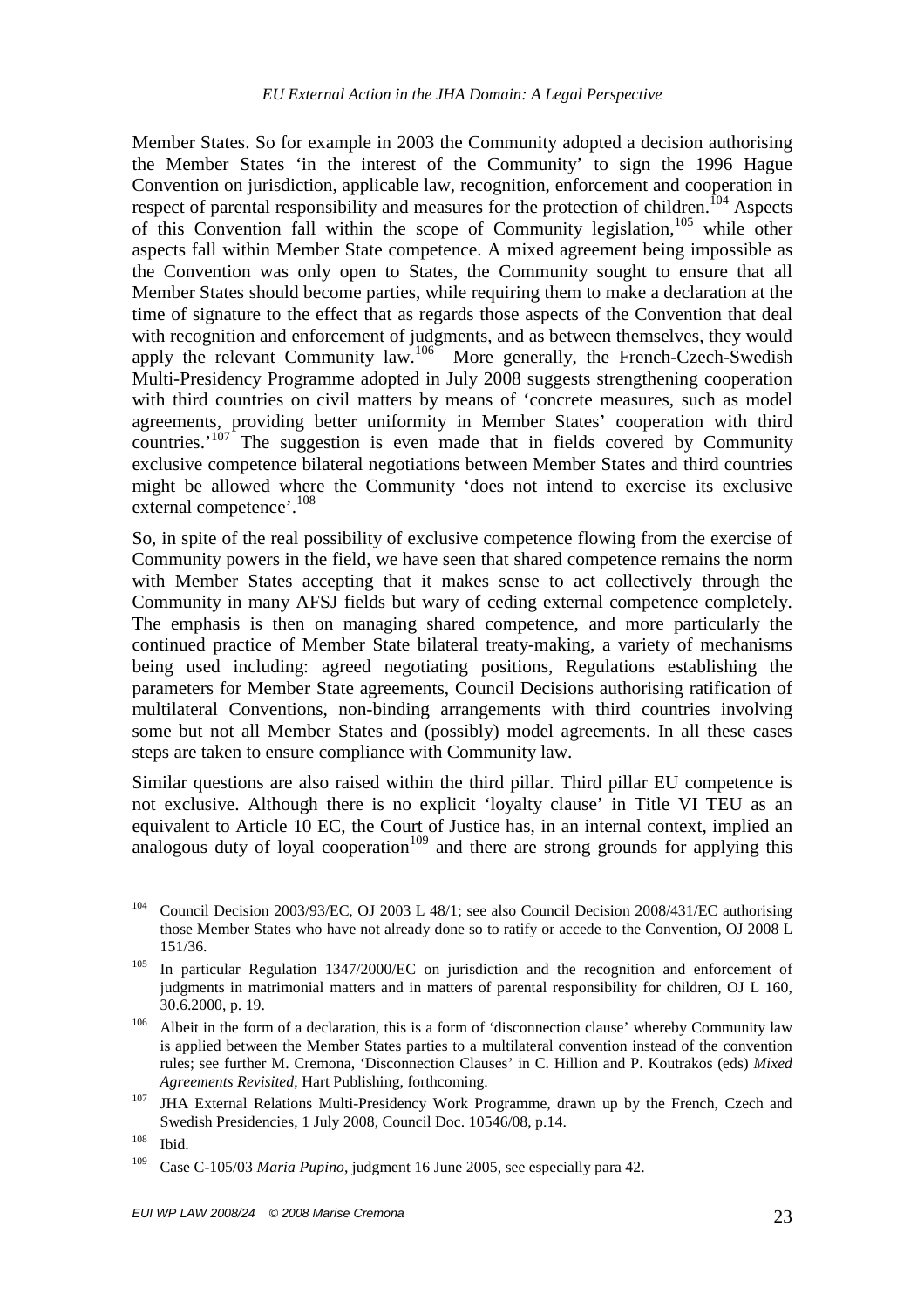principle also in the external context. The practice here is fairly limited but a couple of interesting examples may be mentioned. First, the EU-US agreements on extradition and mutual assistance both specify that the agreement shall not preclude the conclusion of bilateral Agreements between a Member State and the USA consistent with the Agreement.<sup>110</sup> In addition, both agreements contain detailed references to existing Member State bilateral agreements, and provide that specific clauses of the EU-US agreement will in some cases replace, in other cases be additional to, and in other cases apply only in the absence of, the equivalent clause in the existing bilateral agreements.<sup>111</sup> The existing Member State agreements are thus adjusted to the new EU agreement but that agreement does not replace them completely. Under Article 3(2) of both agreements,

'The European Union, pursuant to the Treaty on European Union, shall ensure that each Member State acknowledges, in a written instrument between such Member State and the United States of America, the application, in the manner set forth in this Article, of its bilateral extradition treaty in force with the United States of America.'

These 'written instruments' are between the Member States and the US, but the EU undertakes to ensure that it will take place 'pursuant to' the TEU. A discussion in the JHA Council in February 2008 reveals how slow and cumbersome this combination of EU and Member State agreements can be in practice. Despite the EU-US agreements being signed in June 2003, by February 2008 they had still not been formally concluded as they were waiting for the completion of the national procedures for concluding the bilateral agreements referred to in Article 3(2): in February 2008 eight agreements had not yet been ratified by national parliaments; the EU-US agreements would then be concluded by the Council pursuant to Article 24 TEU, but in the case of some Member States this too would require parliamentary approval before the agreement could enter into force.<sup>112</sup> The US Senate would need to ratify the two EU-US agreements plus two instruments for each Member State (56 agreements in total).

A second example is the cooperation and assistance agreement between the European Union and the International Criminal Court, concluded by the EU on the basis of Article 24 TEU.<sup>113</sup> Under Article 2 of the Agreement, 'European Union' is defined specifically (somewhat unusually for either Community or Union international agreements) to include 'the Council of the European Union …, the Secretary General/High Representative and the General Secretariat of the Council, and the Commission of the European Communities.' Crucially, '"EU"' shall not mean the Member States in their own right.' As a consequence requests from the Court for information originating in an

<sup>&</sup>lt;sup>110</sup> Council Decision 2003/516/EC of 6 June 2003 concerning the signature of the Agreements between the European Union and the United States of America on extradition and mutual legal assistance in criminal matters OJ L 181, 19.7.2003, p. 25, Art 18 of extradition agreement, Art 14 of mutual assistance agreement.

<sup>&</sup>lt;sup>111</sup> Article 3(1) of both agreements. See further V. Mitsilegas 'The New EU-US Co-operation on Extradition, Mutual Legal Assistance and the Exchange of Police Data' (2003) 8 *European Foreign Affairs Review*.515.

<sup>&</sup>lt;sup>112</sup> Under Article 24 TEU, 'No agreement shall be binding on a Member State whose representative in the Council states that it has to comply with the requirements of its own constitutional procedure'. The agreement may be applied provisionally by the other Member States.

<sup>113</sup> Council Decision 2006/313/CFSP, OJ 2006 L 115/49. See also Council Common Position 2003/444/CFSP of 16 June 2003 on the ICC.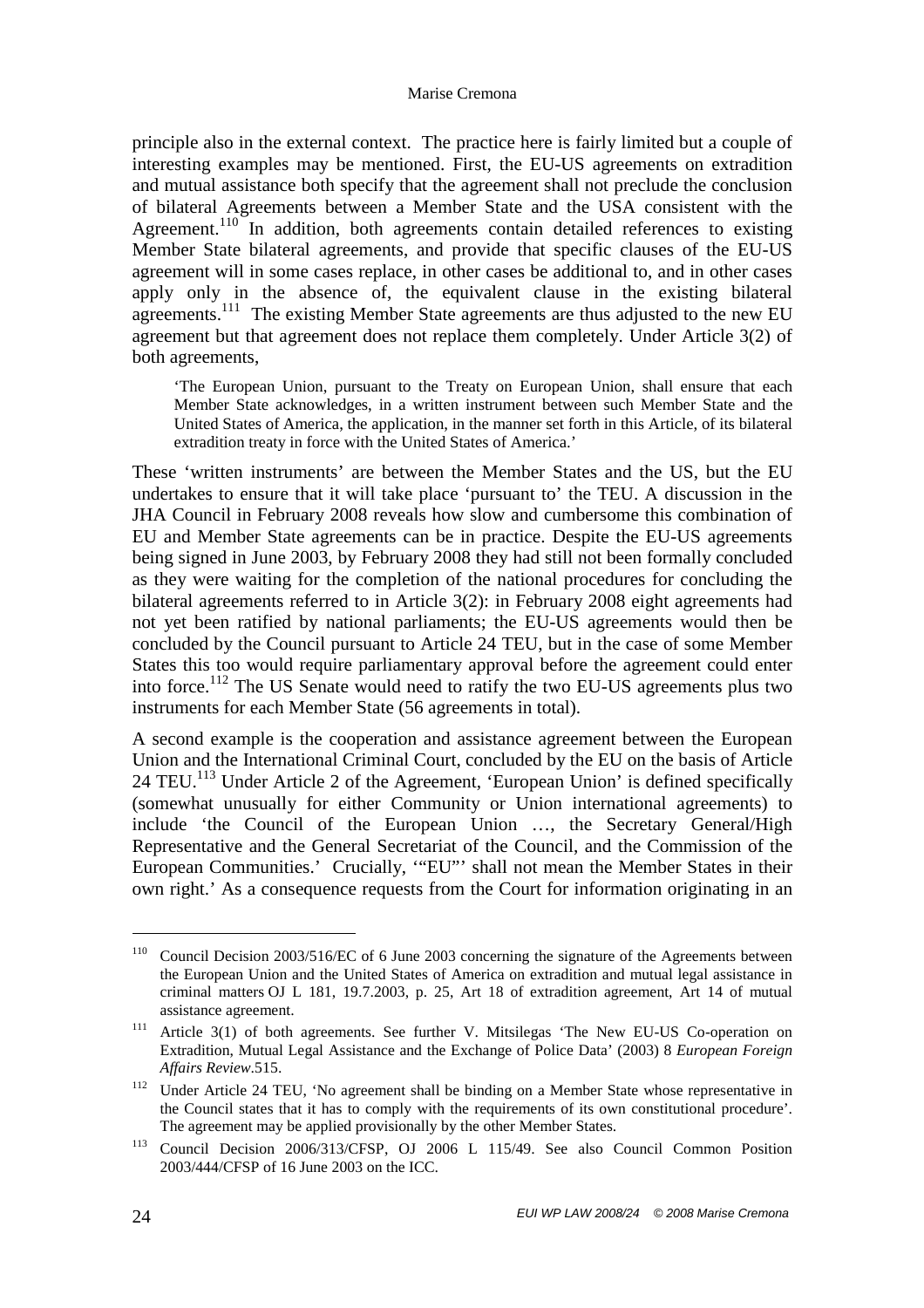individual Member State are not covered by this agreement but must be made directly to the relevant Member State.<sup>114</sup>

Again we see an EU initiative which is not designed to replace Member State responsibilities or action in the field. This suggests that the AFSJ is developing an external dimension in its own right, in this sense: it is not merely taking over or replacing certain functions of the Member States but is creating a body of law and practice with an existence and rationale independent of the Member States' own, based on the rationale of the AFSJ itself. The external AFSJ may thus (unlike, say external trade policy) co-exist alongside the Member States' own policies on migration, security and criminal and civil justice. This being the case, principles are required to manage this shared competence, both to decide when it is appropriate for the Union / Community to act alongside the Member States, and to establish constraints on Member State action to ensure that the Union interest is not jeopardised. The latter aspect has been touched on above and discussed more fully elsewhere.<sup>115</sup> In the next section we will briefly say something about the former.

This is not the place for a detailed discussion of the impact of the Treaty of Lisbon on the exclusivity of the Union's external powers.<sup>116</sup> However we may note that the AFSJ is declared to be a field of shared competence; the Member States may thus continue to exercise their competence 'to the extent that the Union has not exercised its competence.<sup> $117$ </sup> In doing so, they will also be bound by the principle of sincere cooperation established in Article 4(3) TEU-Lisbon. In addition, exclusive competence to conclude international agreements may arise under certain conditions, in particular 'when its conclusion is provided for in a legislative act of the Union or is necessary to enable the Union to exercise its internal competence, or in so far as its conclusion may affect common rules or alter their scope.<sup> $11\$ </sup> The Treaty thus attempts to codify the existing position whereby shared external competences may become exclusive in a number of ways, including by pre-emption. However there may be limits to pre-emption in the field of AFSJ.

First, Art 72 TFEU says that 'This Title shall not affect the exercise of the responsibilities incumbent upon Member States with regard to the maintenance of law and order and the safeguarding of internal security.' Thus, external commitments via Europol, for example, will not pre-empt continuing Member States responsibility (and competence) in the field of policing generally.

Second, Article 79 TFEU, which provides for the establishment of a common immigration policy with the aim *inter alia* of ensuring the 'efficient management of migration flows', also specifies that this is not to 'affect the right of Member States to determine volumes of admission of third-country nationals coming from third countries

<sup>114</sup> Council Decision 2006/313/CFSP, Article 3(1).

<sup>&</sup>lt;sup>115</sup> See further M. Cremona, "Defending the Community Interest: the Duties of Cooperation and Compliance" in Cremona, M., and de Witte, B., *EU Foreign Relations Law – Constitutional Fundamentals*, Hart Publishing, 2008.

<sup>116</sup> See further J Wouters, D Coppens and B De Meester, 'The European Union's External Relations after the Lisbon Treaty' in S Griller, J Ziller (eds.), *The Lisbon Treaty and the Future of European Constitutionalism*, ECSA Austria Publications, Vol. 11, Springer, 2008.

 $117$  Article 2(2) TFEU.

<sup>&</sup>lt;sup>118</sup> Article 3(2) TFEU. For a discussion of this provision see M. Cremona, op.cit. at note 15.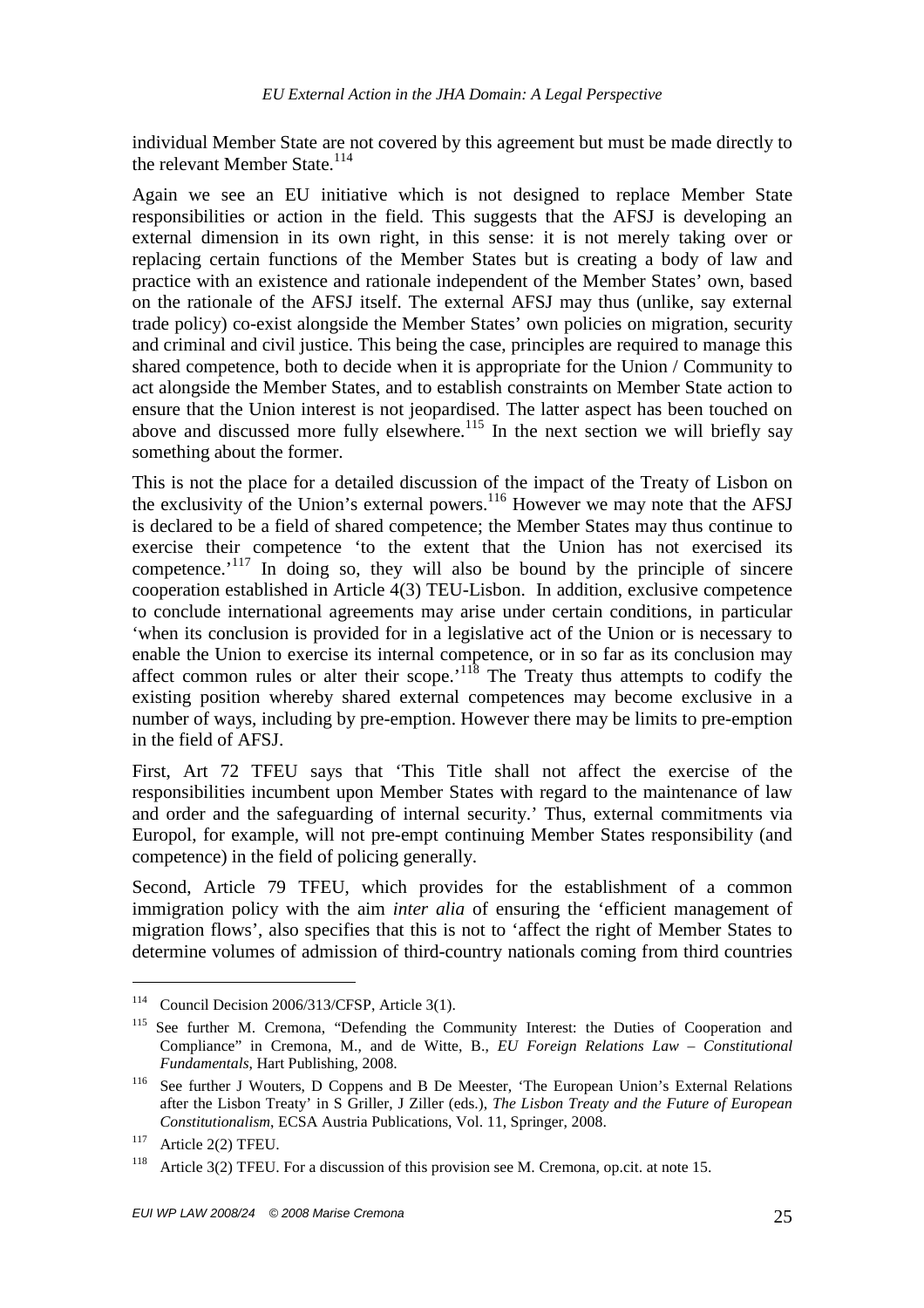to their territory in order to seek work, whether employed or self-employed'.<sup>119</sup> A limit is thus set to the pre-emptive affect of Union agreements with third countries dealing with legal migration.

Third, Declaration 36 declares:

'The Conference confirms that Member States may negotiate and conclude agreements with third countries or international organisations in the areas covered by Chapters 3, 4 and 5 of Title IV of Part Three insofar as such agreements comply with Union law.<sup>120</sup>

The Member States may not, of course, derogate from the Treaty by means of a Declaration and it is hard to see how this Declaration is consistent with Article 3(2) TFEU – at least it has to be read subject to that provision and the definition of shared competence in Article 2 TFEU, in which case the Declaration does no more than restate that the AFSJ is a field of shared competence.<sup>121</sup>

As we have already seen, the effects of pre-emption may be limited in another way. A Union measure may itself specifically preserve the power of the Member States to maintain or conclude agreements in the field, or a Union framework may establish parameters within which the Member States may continue to exercise their competence. Further, under Art 73 TFEU,

'It shall be open to Member States to organise between themselves and under their responsibility such forms of cooperation and coordination as they deem appropriate between the competent departments of their administrations responsible for safeguarding national security.'

This implies that not all cooperation in the field of AFSJ, including external AFSJ, has to take place within the Union framework, leaving scope for extra-Union cooperation, and perhaps also including third countries as long as this does not interfere with Union policy. It seems that the Lisbon Treaty is not likely to change the current approach with respect to the decision whether to take action at Union level; that is, an emphasis on 'value added' and managing shared competence, including EU initiatives which are not designed to replace Member State responsibilities or action in the field.

#### *B. Value-added and shared competence*

The criterion that has become accepted to determine whether the Union or the Member States should act is that of *added value*. At Feira this concept was rightly linked to subsidiarity, and indeed it might be said that added value is a version of subsidiarity which can be applied across the pillars, subsidiarity itself being found as an explicit principle only in the EC Treaty (Article 5 EC).

 $119$  Article 79(5) TFEU.

<sup>&</sup>lt;sup>120</sup> Title IV referred to here has become Title V TFEU. Chapters 3, 4 and 5 deal with judicial cooperation in civil matters, judicial cooperation in criminal matters and police cooperation respectively; thus Chapter 2 (on immigration, borders and asylum policy) is excluded from this Declaration.

<sup>121</sup> Compare Article 4(4) TFEU which provides that although development cooperation and humanitarian aid are matters of shared competence, 'the exercise of that competence shall not result in Member States being prevented from exercising theirs'. This provision, contained in the Treaty itself, modifies the normal operation of pre-emption in shared competence.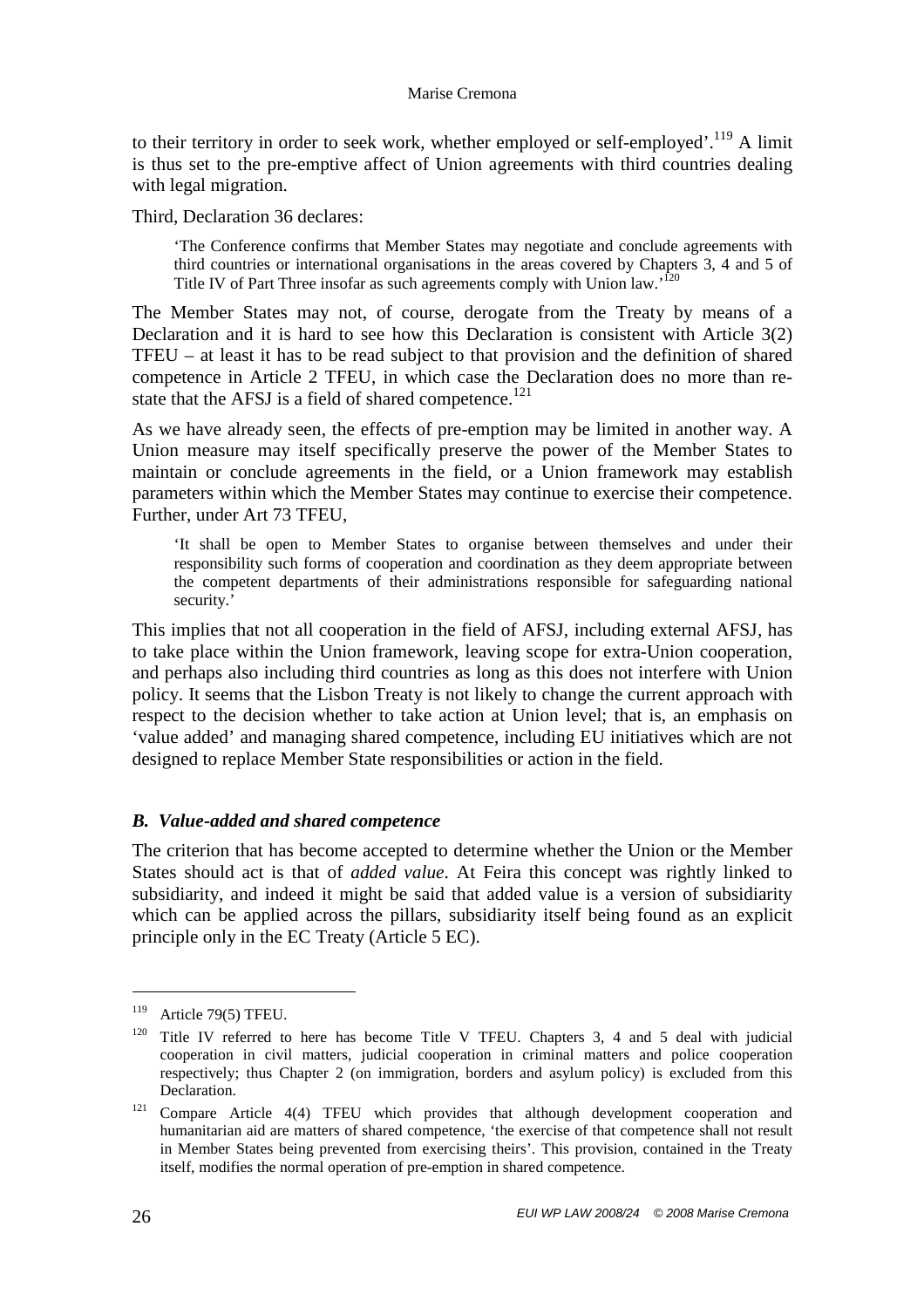'Subsidiarity requires that the Community or Union should intervene only if their action provides added value to bilateral action by Member States. The objective should … focus on … fostering effective cooperation in those areas in which Union intervention represents genuine added value.'<sup>122</sup>

This approach is still current, $123$  although added value can work in both directions (just as subsidiarity can). The Commission has, for example, emphasised the 'commitment, expertise and added value' of the *Member States* in the context of operational cooperation.<sup>124</sup>

The added value criterion is used in the field of readmission agreements, in deciding which third countries should be included on the list for which the Commission is to be given a negotiating mandate.<sup>125</sup> The concept of added value in readmission agreements is discussed by Coleman who – in identifying the ostensible reasons why the EU has decided to develop a Community readmission policy – puts emphasis on the greater negotiating weight and leverage of the Community as opposed to individual Member States. There are signs that this perception is changing. Readmission is regarded as part of migration policy more generally, and in bargaining with third countries the Community increasingly links the conclusion of a readmission agreement with the reciprocal conclusion of a visa facilitation agreement.<sup>126</sup> However in this bargaining the Community at present – unlike the Member States – cannot offer as a *quid pro quo* alongside visa facilitation, the establishment of a legal migration quota system, as this has been kept firmly in the control of the Member States. The added value of a Community agreement (certainly from the perspective of the third country) is less obvious. Significantly, then, the European Council, in its Conclusions of 14 and 15 December 2006, agreed that 'while respecting the competences of Member States in this area, consideration will be given to how legal migration opportunities can be incorporated into the Union's external policies in order to develop a balanced partnership with third countries adapted to specific EU Member States' labour market needs'. The Mobility Partnerships referred to above are an example of this new approach and it is significant that they include interested Member States as parties.<sup>127</sup> Here we can see the 'added value' of action at the Community level being combined with the 'added value' of including the Member States alongside the Community in a flexible arrangement; whether the result will prove to offer anything of significant value to the EU's partners is another matter.

<sup>122</sup> European Council Conclusions, Feira, June 2000.

<sup>&</sup>lt;sup>123</sup> It is used in the Council's second progress report on the implementation of the strategy for the External Dimension of JHA, 21 May 2008, Council doc. 9391/08.

<sup>&</sup>lt;sup>124</sup> Commission Progress Report on the implementation of the Strategy for the External Dimension of JHA, 20 November 2006, SEC(2006) 1498; see also the Commission's second Progress Report, 27 May 2008, SEC(2008)1971.

 $125$  Council Conclusions on criteria for the identification of third countries with which new readmission agreements need to be negotiated, Council Doc 7990/02, adopted by JHA Council 25-6 April 2002.

<sup>&</sup>lt;sup>126</sup> For example in the case of Russia, Ukraine and the Western Balkans.

<sup>&</sup>lt;sup>127</sup> See note 102 above.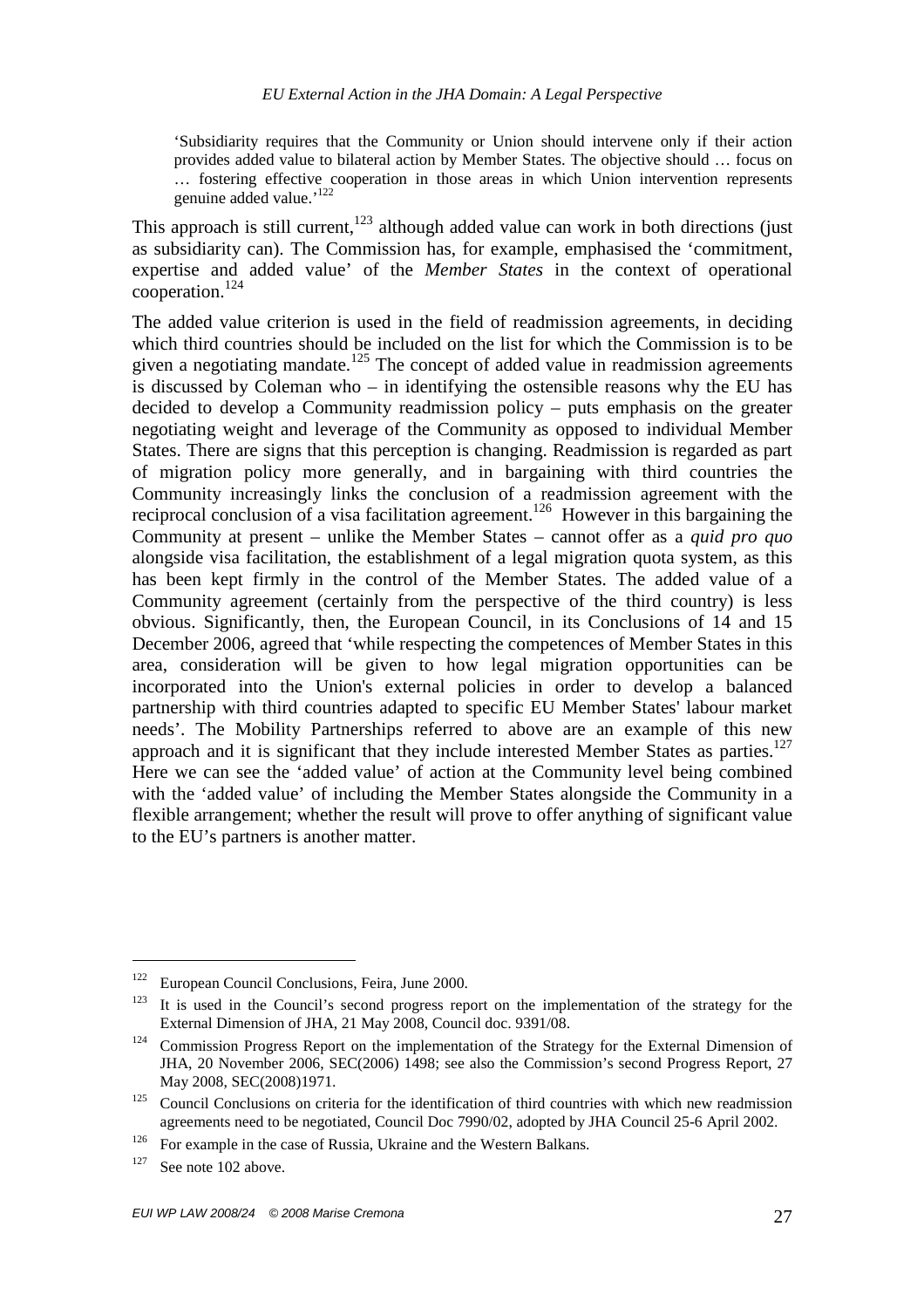# *C. Variable geometry*

The British, Irish and Danish opt-outs from Title IV EC add an additional element of complexity to EC – Member State relations in this area. To take the Frontex Regulation<sup>128</sup> as an example, that Regulation does not bind the UK or Ireland, as they do not participate in measures which are regarded as a development of the Schengen *acquis.*<sup>129</sup> The Regulation does not bind Denmark as such either; however following Article 5 of the Danish Protocol Denmark should decide within six months whether to implement the Regulation in its own national law; and if so, it would create an obligation *in international law* between Denmark and the other Member States (excepting UK and Ireland), in contrast to its direct applicability in Community law within the legal systems of those other Member States. Where the UK and /or Ireland are able and willing to opt in to a measure, however, that measure will apply to them in the same way as to the other Member States under Title IV. A further complexity is added by the fact that in the case of measures developing the Schengen *acquis*, such as Frontex, arrangements are made to include the EFTA States by way of international agreement.<sup>130</sup>

The Danish opt-out means that Denmark will never be bound by Community readmission agreements. As far as UK and Ireland are concerned, however, a choice can be made and may well be exercised in different ways. In the case of the EC-Albania readmission agreement for example, the UK and Ireland did not participate in the Council's concluding decision and are therefore not bound by it;<sup>131</sup> whereas in contrast, the UK has apparently chosen to participate in the EC-Ukraine Readmission Agreement, while Ireland has not.<sup>132</sup> Community readmission agreements may thus bind different configurations of the Member States.

The revised Lugano Convention also offers an example of how these variable geometries work in legal terms. When the Brussels I Regulation was adopted, based on Title IV EC, the UK and Ireland opted in and are covered in the normal way by the Regulation. Denmark was not covered and the Brussels I Convention continued to apply between Denmark and the other Member States who were bound by the new

<sup>&</sup>lt;sup>128</sup> Regulation 2007/2004/EC establishing a European Agency for the Management of Operational Cooperation at the External Borders of the Member States of the European Union, *OJ* 2004, L349/1.

<sup>129</sup> This view of the Frontex Regulation was (unsuccessfully) challenged by the UK in Case C-77/05 *UK v Council*, judgment of 18 December 2007; see further JJ Rijpma, (2008) 45 Common Market Law Rev. 835

<sup>&</sup>lt;sup>130</sup> For Frontex, see Art 21(3) of the Frontex Regulation, and Council Decision 2007/512/EC on the signing, on behalf of the Community, and on the provisional application of the Arrangement between the European Community and the Republic of Iceland and the Kingdom of Norway on the modalities of the participation by those States in the European Agency for the Management of Operational Cooperation at the External Borders of the Member States of the European Union, OJ 2007 L 188/17. A negotiating mandate has also been agreed for an agreement with Switzerland and Liechtenstein: see conclusions of the JHA Council, 18 April 2008. The Regulation on local border traffic (see note 98 above) provides another illustration of how complex the system of opt-outs, opt-ins and third country associations has become.

<sup>&</sup>lt;sup>131</sup> Council Decision 2005/809/EC concerning the conclusion of the Agreement between the European Community and the Republic of Albania on the readmission of persons, OJ 2005 L 304/14. Community agreements are normally binding on the Member States by virtue of Article 300(7) EC.

 $132$  Council Decision 2007/839/EC concerning the conclusion of the Agreement between the European Community and Ukraine on readmission of persons, OJ 2007 L 332/46..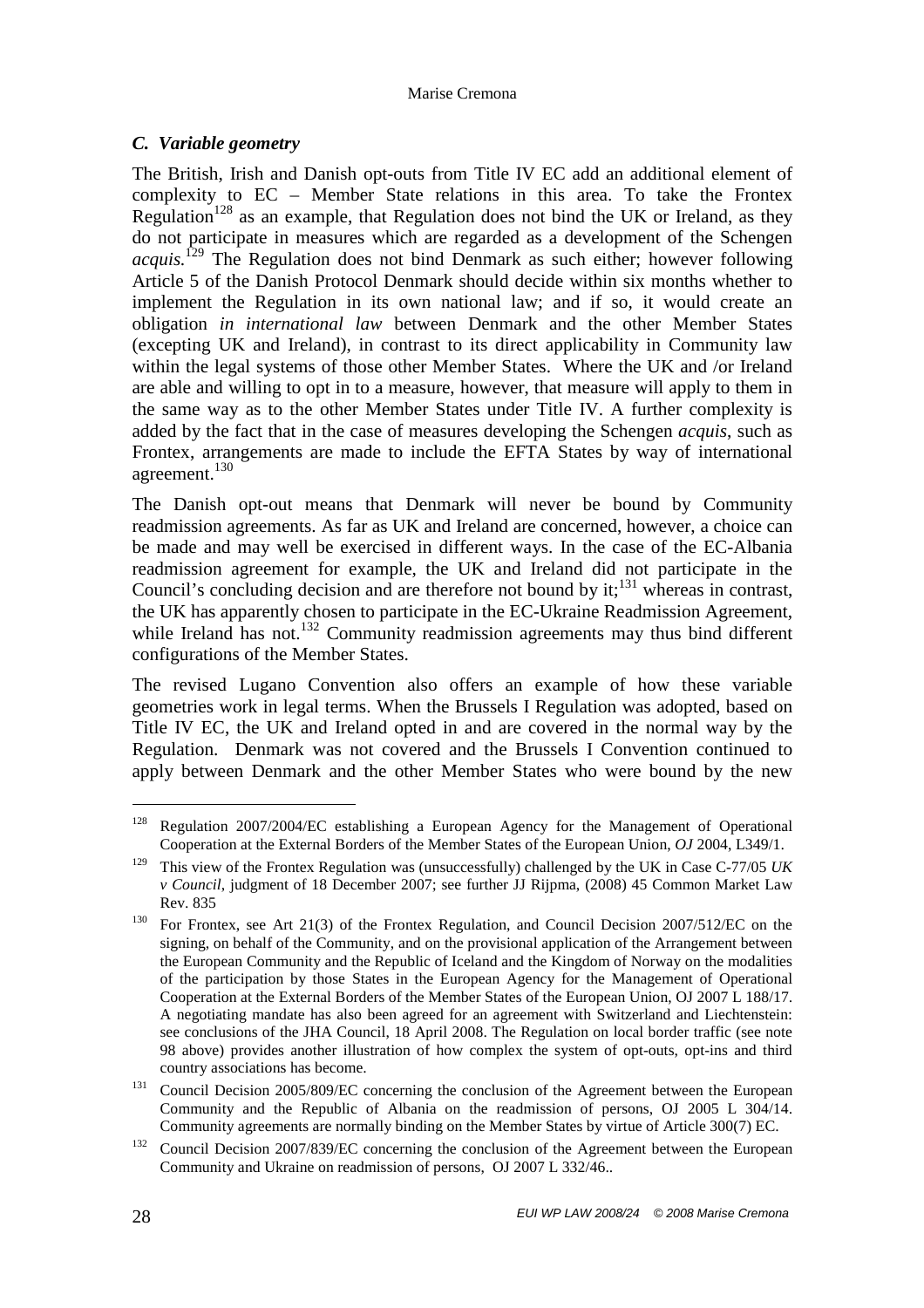Regulation. In 2005, Denmark concluded a separate agreement with the Community with the aim of applying the Regulation in Denmark.<sup>133</sup> Denmark is thus not bound by the exclusive competence of the Community to conclude the revised Lugano Convention, as determined by the Court of Justice in *Opinion 1/2003*; instead, it concluded the Convention in its own right as a separate party, and rather than being bound *qua* EC Member State via Article 300(7) EC it is therefore bound in international law.<sup>134</sup> This approach carries risks: what if Denmark had either refused to conclude Lugano II, or were to negotiate an agreement on its own account with another third country? Would this be a breach of Art 10 EC? The Agreement with Denmark does attempt to answer the second question in Article 5 by providing for prior consultation and agreement with the Community before Denmark concludes any agreement with a third country which 'may affect' the Brussels Regulation. Instead of exclusive competence pre-empting Member State action, in this case Denmark is circumscribed in its actions by its Community law (Article 10 EC) obligations and its commitments under its agreement with the EC. In spite of the reasoning of the Court in *Opinion 1/2003* based on the unity of the Community legal order, that unity is already breached by this differential legal basis for the application of the agreement, although one should add that the aim of all parties is that the Brussels Regulation and Lugano Convention should apply equally in all Member States.<sup>135</sup>

The UN Convention against Transnational Organised Crime (Palermo Convention) also provides a good example of the legal stratagems needed to deal with these variable geometries, as well as with the multi-pillar structure of the Union. Two of the Convention Protocols, on trafficking of persons and on smuggling of migrants respectively, have been concluded by the Community by means of two separate Council Decisions each. The first decision is based on Articles 179 and 181a EC (development cooperation and cooperation with third countries), $136$  the second is based on Title IV of the EC Treaty.<sup>137</sup> In the latter case, the Decision states in recital 5 that 'the UK and

<sup>&</sup>lt;sup>133</sup> Council Decision 2005/790/EC on the signing, on behalf of the Community, of the Agreement between the European Community and the Kingdom of Denmark on jurisdiction and the recognition and enforcement of judgments in civil and commercial matters OJ 2005 L 299/61.

<sup>&</sup>lt;sup>134</sup> Thus on the one hand the Council Decision on the signing by the EC of the Lugano II Convention does not bind Denmark, while on the other hand the other signatories to this Convention are Iceland, Norway, Switzerland and Denmark.: see recitals 7 and 9 of the Decision approving the signing of the convention:**:** Council Decision 2007/712/EC, OJ 2007,L 339/1.

<sup>&</sup>lt;sup>135</sup> According to Article 1(2) of the agreement with Denmark (see note 133 above), 'It is the objective of the Contracting Parties to arrive at a uniform application and interpretation of the provisions of the Brussels I Regulation and its implementing measures in all Member States'.

<sup>&</sup>lt;sup>136</sup> Council Decision 2006/616/EC on the conclusion, on behalf of the European Community, of the Protocol Against the Smuggling of Migrants by Land, Sea and Air, in so far as the provisions of this Protocol fall within the scope of Articles 179 and 181a of the EC Treaty OJ 2006 L 262/24; Council Decision 2006/618/EC on the conclusion, on behalf of the European Community, of the Protocol to Prevent, Suppress and Punish Trafficking in Persons, Especially Women And Children, in so far as the provisions of this Protocol fall within the scope of Articles 179 and 181a of the EC Treaty OJ 2006 L 262/44.

<sup>&</sup>lt;sup>137</sup> Council Decision 2006/617/EC on the conclusion, on behalf of the European Community, of the Protocol Against the Smuggling of Migrants by Land, Sea and Air, in so far as the provisions of the Protocol fall within the scope of Part III, Title IV of the EC Treaty, OJ 2006 L 262/34; Council Decision 2006/619/EC on the conclusion, on behalf of the European Community, of the Protocol to Prevent, Suppress and Punish Trafficking in Persons, Especially Women And Children, in so far as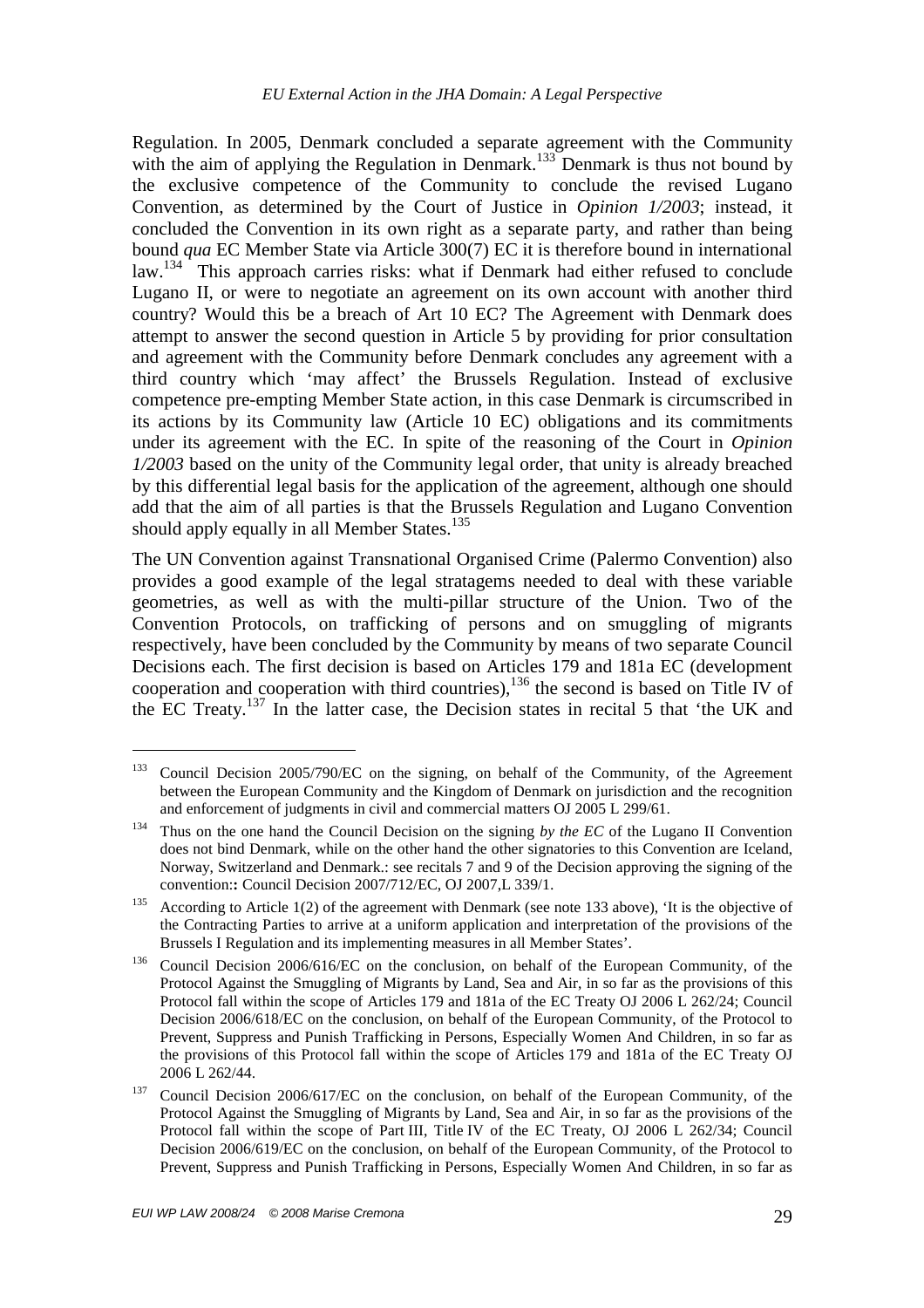Ireland are not bound by this Decision to the extent that it concerns the exercise of an external power by the Community in fields where its internal legislation does not bind the UK and/or Ireland.' Denmark is similarly not bound. Declarations of Competence outline the scope of EC competence, but since the same Declaration is annexed to both the Decisions in respect of each Protocol, the precise division between those matters based on Articles 179 and 181a EC and those matters governed by Title IV EC is left unspecified. Denmark and the UK have both ratified both Protocols, Ireland has signed both but not ratified either;<sup>138</sup> With respect to those elements of the Protocols falling within Title IV, therefore, most Member States are bound by virtue of their EC obligations under Article 300(7) EC insofar as the Protocols fall within Community competence,<sup>139</sup> Denmark and the UK are bound by virtue of the international obligation they have undertaken in their own right, and Ireland is not (yet) bound. A third Protocol to the UN Convention, on illicit manufacturing and trafficking of firearms, did not raise issues for the UK, Ireland and Denmark, but did require cross-pillar measures, since Member State competence in relation to the security aspects of trade in firearms is protected by Article 296 EC. Thus, while the Protocol was signed by the Community in respect of certain provisions only,  $140$  the Council also adopted a Common Position under the Third Pillar agreeing a common approach to certain issues within the negotiations, such as the definition of a firearm.<sup>141</sup>

As these examples show, the opt-outs from Title IV and the inter-pillar nature of the AFSJ affect external activity and instruments as well as its internal configuration. In particular, third States need to be aware that a 'Community agreement' may bind different Member States in different ways, or not at all.

# **Conclusion**

<u>.</u>

Without seeking either to summarise or to assess in normative or efficiency terms the EU's external policy in the AFSJ field, this paper has attempted to map out aspects of the legal context in which that policy is being developed. We have seen that although an explicit EU treaty-making power exists for the third pillar dimension of the JHA, EC

the provisions of the Protocol fall within the scope of Part III, Title IV of the EC Treaty OJ 2006 L 262/51.

<sup>138</sup> As of 13 August 2008.

<sup>&</sup>lt;sup>139</sup> Among other consequences, this will mean that compliance is a matter not just of international but also of Community law: see *inter alia* case C-239/03 *Commission v France (Étang de Berre)*, judgment 7 October 2004.

<sup>&</sup>lt;sup>140</sup> According to the Commission's proposal to sign the Protocol, those concerning the marking of firearms, record-keeping, import, export and transit licensing, border controls, brokers, and deactivation of firearms (COM(2001)397). The legal base is Article 95 and 133 EC. Council Decision 2001/748/EC of 16 October 2001 concerning the signing on behalf of the European Community of the United Nations Protocol on the illicit manufacturing of and trafficking in firearms, their parts, components and ammunition, annexed to the Convention against transnational organised crime OJ L 280, 24.10.2001, p. 5.

<sup>&</sup>lt;sup>141</sup> Council Common Position 2000/130/JHA of 31 January 2000 on the proposed protocol against the illicit manufacturing of and trafficking in firearms, their parts and components and ammunition, supplementing the United Nations Convention against transnational organised crimeOJ L 37, 12.2.2000, p. 1.